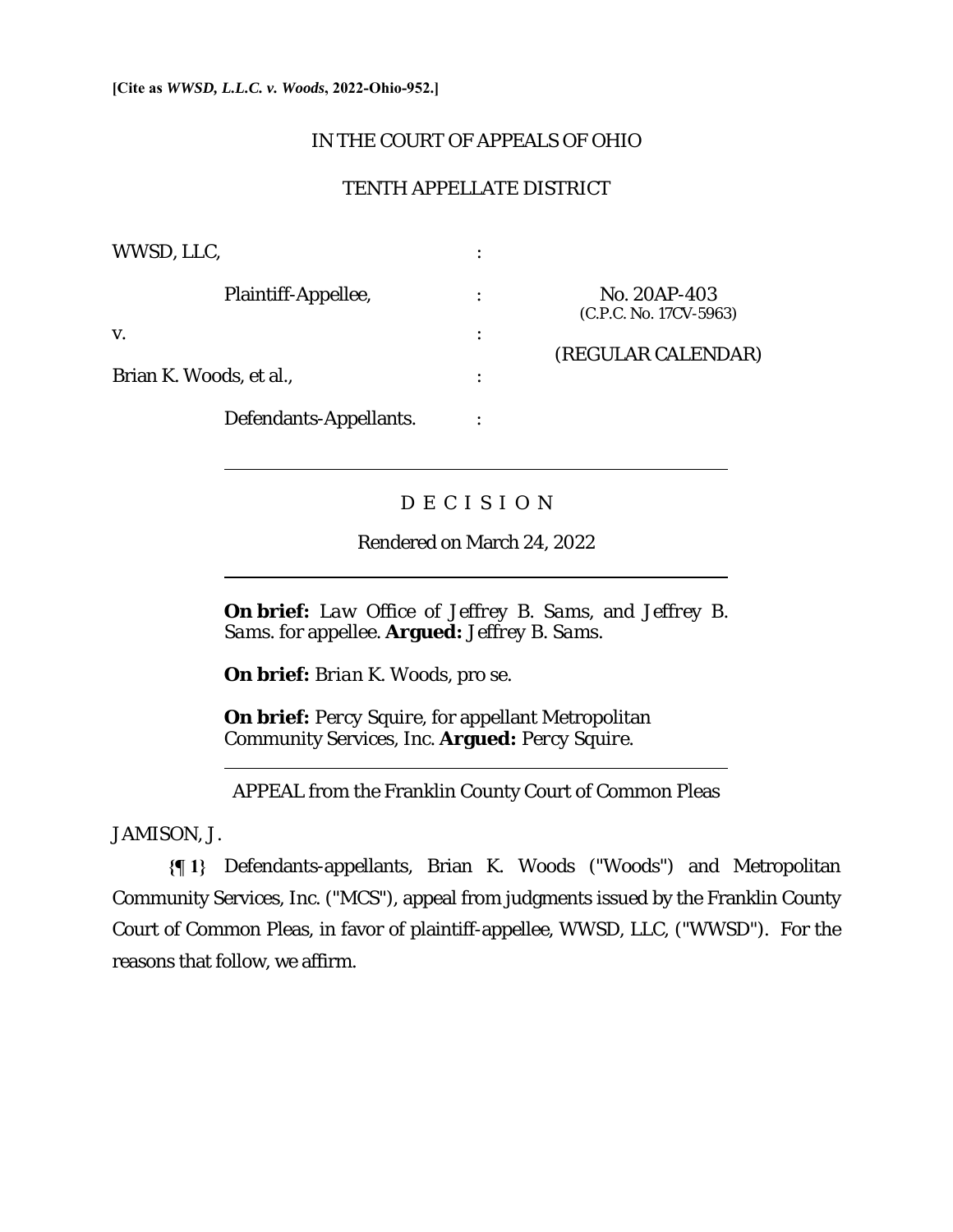#### **I. Facts and Procedural History**

**{¶ 2}** Woods is the Chief Executive Officer of MCS, and the parties will be treated as the same entity for purposes of this appeal. MCS is a nonprofit organization and operates transitional housing for individuals trying to improve their life. MCS partners with owners of dilapidated properties and restores the property to a livable condition to provide housing for MCS clients.

**{¶ 3}** WWSD is a real estate investment and management company, based in California, involved in buying, renovating, renting, and selling real property. WWSD retained a local real estate company, Realty Executive Decisions ("RED"), to acquire, repair and manage the property located in the Columbus, Ohio area.1

**{¶ 4}** On or about December 1, 2016, Woods entered into an agreement with Gregory and Karla Poole ("Pooles"), the owners of the real property located at 3774 Washburn Street in Whitehall, Ohio (the "Property").<sup>2</sup> Pursuant to the agreement, Woods paid for renovations to the property to bring it to a livable condition and in February 2017 placed MCS clients in the property.

**{¶ 5}** The Pooles had entered into a mortgage on the property with Huntington National Bank ("Huntington"), on or about July 30, 2007. On November 17, 2016, Huntington filed a foreclosure action in the Franklin County Court of Common Pleas, docketed as case No. 16-CV-10934, alleging the Pooles were in default for nonpayment of the mortgage. The Pooles were duly served but did not file an answer and a default judgment was entered in favor of Huntington on January 31, 2017. The property was sold at sheriff's sale on March 31, 2017, and appellee was the winning bidder. Pursuant to the sale, a sheriff's deed listing WWSD as the new owner was recorded on May 16, 2017. However, the deed contained the name of the prior sheriff<sup>3</sup> in the notary acknowledgment block, which was later corrected by filing an Affidavit of Matters Relating to Title, recorded on October 10, 2017.

<sup>1</sup> The title to the properties are in the name of WWSD.

<sup>2</sup> The Pooles and Woods entered into a lease agreement commencing December 1, 2016, and an Option to Purchase, Donate, or Return Lease agreement on December 1, 2016.

<sup>3</sup> Dallas Baldwin, the Sheriff of Franklin County, Ohio assumed office on January 3, 2017.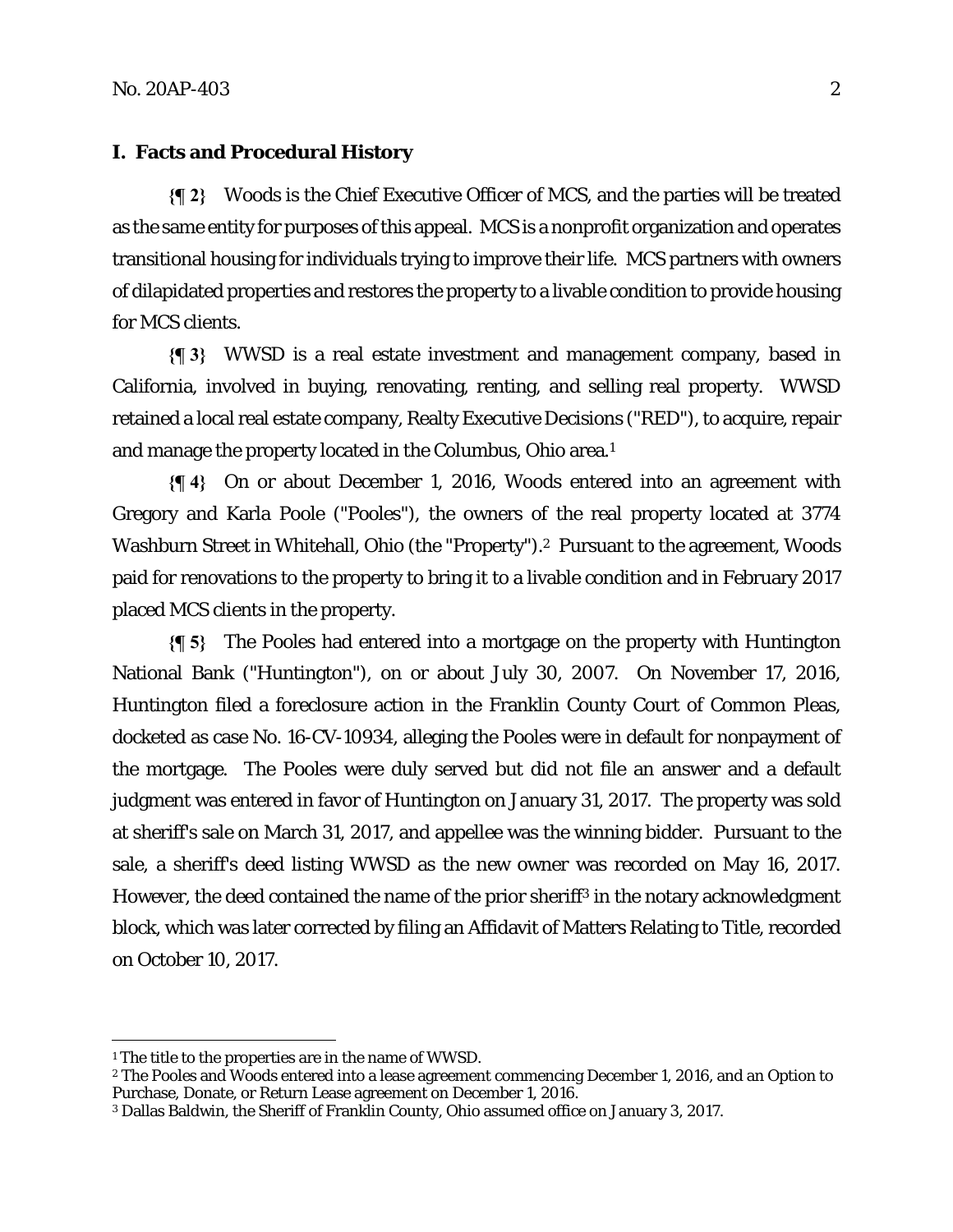**{¶ 6}** Woods avers he first became aware that the property was in foreclosure and had been sold when appellee posted a notice on the property informing any occupants that the property had been purchased at sheriff's sale on April 4, 2017. On April 10, 2017, Woods prepared and filed three affidavits for mechanic's lien against the property, stating that he had separate contracts with the Pooles, Huntington, and RED for work performed at the property. Woods subsequently admitted that he did not have a contract with Huntington or RED to perform work, but averred he had a contract with the Pooles.

**{¶ 7}** On July 6, 2017, appellee filed a four-count complaint against appellants that alleged fraud and slander of title, sought a determination as to the validity of the mechanic's liens, and requested the court quiet title in appellee's favor. Service was perfected on appellants on July 10, 2017, and on August 15, 2017, appellee filed a motion for default judgment, citing a failure of appellants to file an answer. Appellants filed an answer and counterclaim for unjust enrichment and conversion that same day. On August 16, 2017, appellee moved to strike appellants' answer and filed its answer to WWSD's counterclaim on August 22, 2017.

**{¶ 8}** On July 20, 2017, Woods filed an answer, a motion to intervene, and a motion for a temporary restraining order and preliminary injunction in Franklin County C.P. No. 16-CV-10934, the Huntington foreclosure case. In his pleadings, Woods asserted an interest in the property and requested injunctive relief in the form of a stay of the eviction of his client from the property. On August 21, 2017, Woods withdrew his motions without any action from the court.

**{¶ 9}** On August 30, 2017, appellee filed a motion for partial judgment on the pleadings, pursuant to Civ.R. 12(C), on its claims for declaratory relief and to quiet title. Appellants filed a response on September 20, 2017, asserting that there were issues of material fact that precluded judgment. The trial court issued a decision on July 17, 2019, denying appellee's motion to strike and for default judgment, but granting the motion for partial judgment on the pleadings as to declaratory judgment and quiet title. The trial court found that appellants' interest in the property was extinguished by the judgment for Huntington in case No. 16-CV-10934, and that "there is no set of facts under which Defendant could prevail on Plaintiff's complaints for declaratory judgment or to quiet title." (July 17, 2019 Decision & Entry on Pl's Mot. at 5.)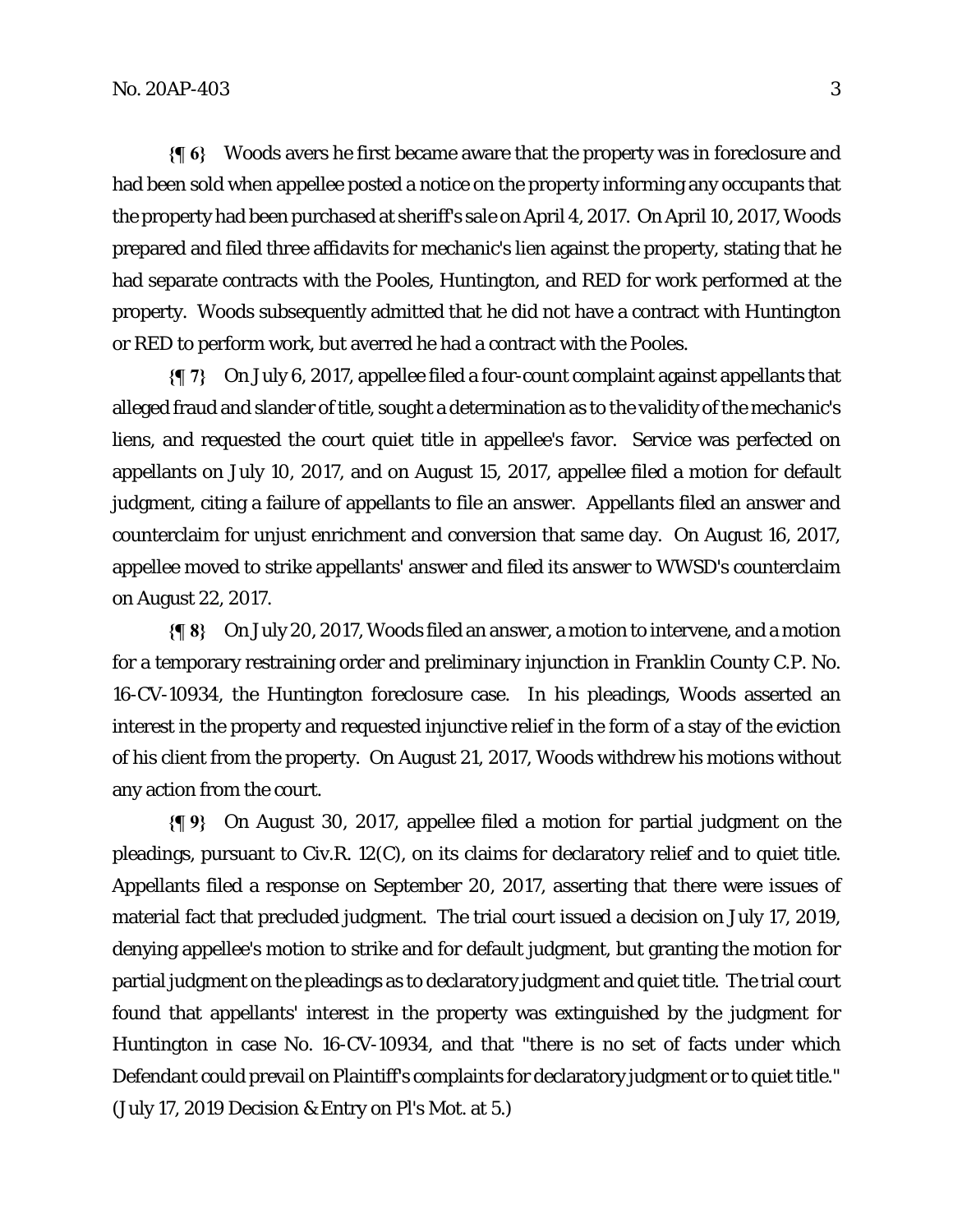**{¶ 10}** On April 12, 2018, appellee filed a motion for summary judgment, pursuant to Civ.R. 56, on its remaining claims of fraud and slander of title, as well as appellants' counterclaim allegations of unjust enrichment and conversion. Appellant retained new counsel, and, after two requests for extensions of time to file a response, a response was ultimately filed on August 28, 2019.

**{¶ 11}** On September 17, 2019, the trial court denied both motions for an extension of time, ruled appellants' memorandum in opposition would not be considered, and granted appellee summary judgment on the claims of slander of title and fraud and on appellants' counterclaim of conversion. The trial court denied summary judgment on the counterclaim of unjust enrichment.

**{¶ 12}** On December 9, 2019, this matter proceeded to jury trial on appellants' single remaining claim of unjust enrichment and to determine appellee's damages for fraud and slander of title. On December 12, 2019, the jury found that appellee was not liable to appellant on the unjust enrichment claim, and the jury awarded appellee compensatory damages in the amount of \$32,000 on the fraud and slander of title claims and an additional \$11,300 in punitive damages. The parties agreed on the amount of \$40,000 for attorney fees. (Aug. 24, 2020 Final Jgmt. Entry at 1.)

**{¶ 13}** On December 18, 2019, appellants filed a motion for judgment notwithstanding the verdict ("JNOV"), and for a new trial. The motion was denied on January 23, 2020.

**{¶ 14}** Appellants timely appealed to this court from the judgments issued by the trial court.

#### **II. Assignments of Error**

**{¶ 15}** Appellant, Brian K. Woods, assigns the following errors for our review:

## **1. The trial court erred by finding sufficient evidence for a slander of title claim.**

**2. The trial court erred by finding sufficient evidence for a fraud claim.** 

**3. The trial court erred by ruling an invalid deed can be deemed a Scrivener's Error.**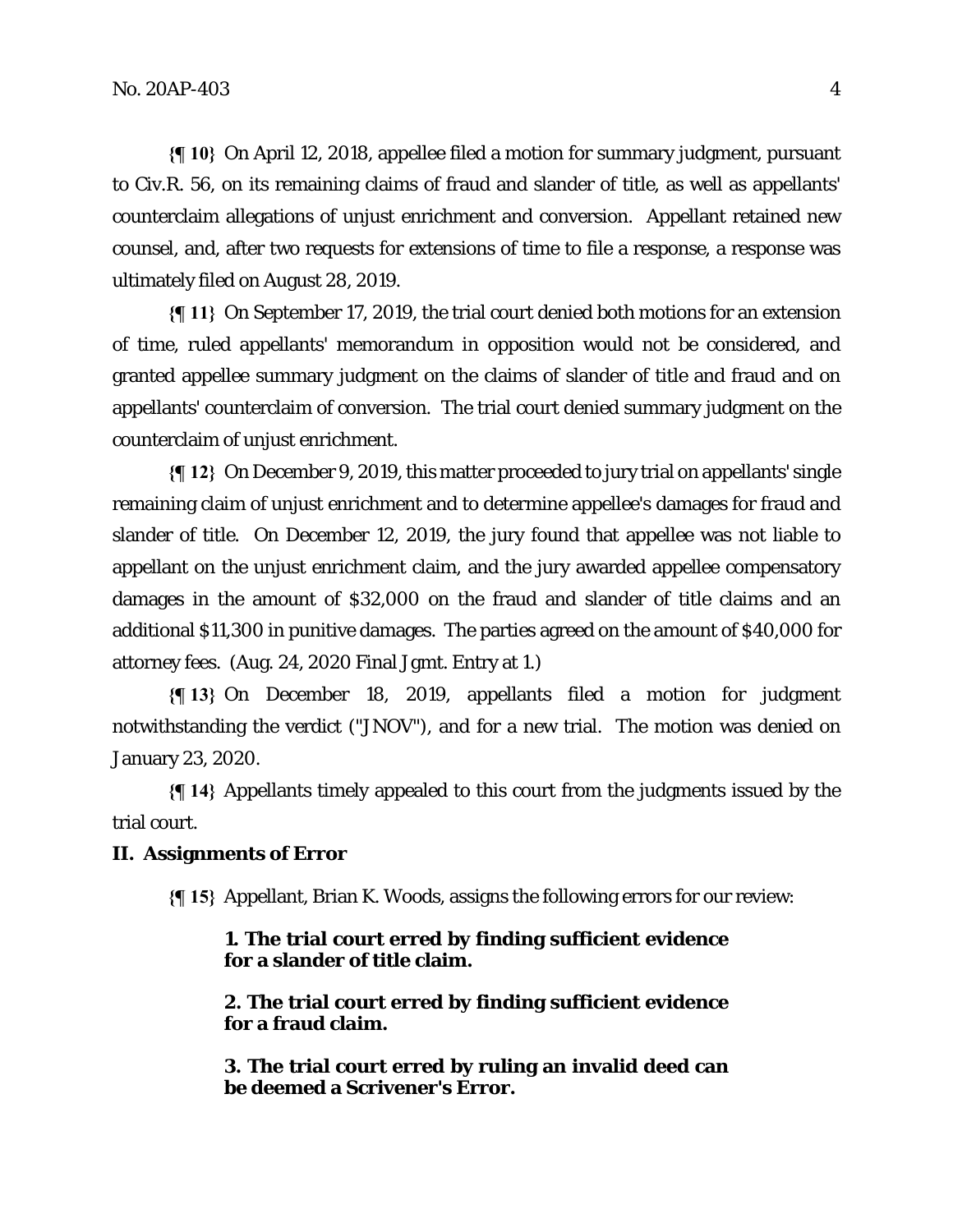## **4. The trial court erred by finding lis pendens applied to the Plaintiff.**

## **5. The trial court erred by granting punitive damages.**

**{¶ 16}** Appellant, Metropolitan Community Services, Inc., assigns the following errors for our review:

#### **1. Whether appellee had standing to commence this action in the trial court.**

**2. Whether the trial court erred when it granted appellee judgment on the pleadings in relation to appellee's declaratory judgment and quiet title claims.** 

**3. Whether the trial court erred when it granted Appellee summary judgment on appellee's fraud and slander of title claims.** 

**4. The trial court erred in denying appellant's Motion for Judgment Notwithstanding the Verdict and for a New Trial.** 

**5. Whether punitive damages should have been granted to appellee.** 

## **III. Legal Analysis**

**{¶ 17}** In order to facilitate the analysis of this appeal, we shall consolidate the assignments of error and consider them out of order.

### **A. Woods' Third and MCS' First Assignments of Error**

**{¶ 18}** Appellants allege that appellee lacked standing to bring this action because of an error in the sheriff's deed conveying title to appellee. Appellants assert that the deed cannot convey marketable title because of the defective acknowledgement and appellee is therefore deprived of standing. However, appellants are incorrect regarding this issue and the assignments of error must be overruled.

**{¶ 19}** Appellee's position as a purchaser for value grants him standing. A buyer at a sheriff's sale has an interest "limited to the property and possession." *LaSalle Bank Natl. Assn. v. Brown*, 2nd Dist. No. 25822, 2014-Ohio-3261, ¶ 17. A purchaser of real property at a sheriff's sale has "a vested interest in the property." *Ohio Sav. Bank v. Ambrose,* 56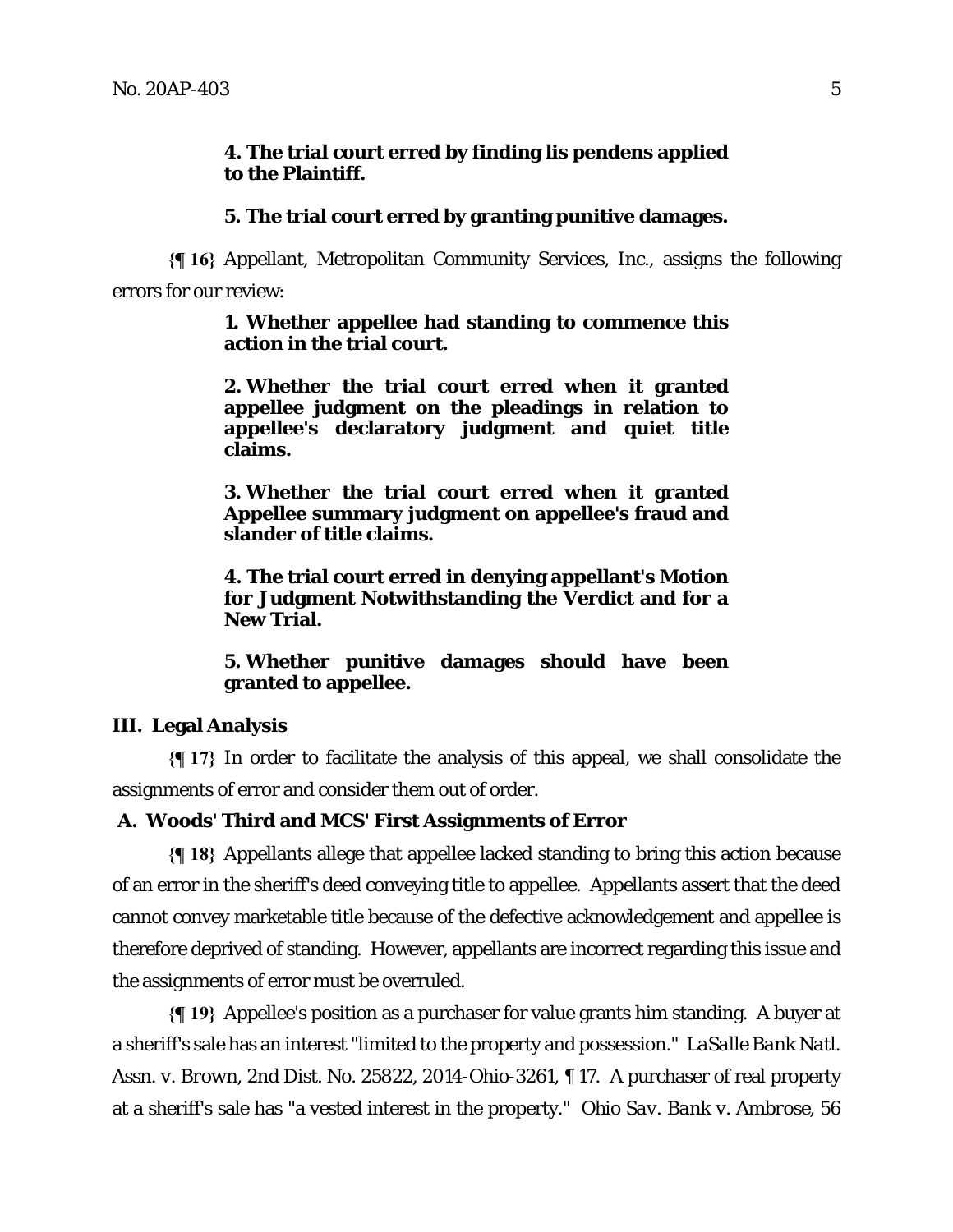Ohio St.3d 53, 54 (1990). A purchaser at a sheriff's sale was found to "have standing to appear and participate in the proceedings before the trial court to protect its newly acquired interest in the property." *New Residential Mtge. LLC v. Barnes,* 12th Dist. No. CA 2020- 4-027, 2020-Ohio-6907, ¶ 17.

**{¶ 20}** When a sheriff's deed is recorded, "and is signed and acknowledged by a person with an interest in the real property described in the instrument," a rebuttable presumption is triggered that the deed is "valid, enforceable, and effective as if in all respects the instrument was legally made, executed, acknowledged, and recorded." R.C. 5301.07(B).This presumption "may be rebutted by clear and convincing evidence of fraud, undue influence, duress, forgery, incompetency, or incapacity." *Id.* The record below indicates appellants did not attempt to rebut the presumption and the deed is presumed valid as between the Franklin County Sheriff, the grantor, and WWSD, the grantee, sufficient to confer standing upon appellee to protect its title.

**{¶ 21}** There is no question that R.C. 5301.01 requires a deed to be signed by the grantor and that a notary properly acknowledge the grantor's signature. *Citizens Natl. Bank v. Denison,* 165 Ohio St. 89 (1956). A lien arising from a mortgage with a defective acknowledgement could not establish a superior lien to validly executed subsequent mortgages, and "[w]here the acknowledgment or execution of the deed is defective, it has been held ineffective as against subsequent creditors." *Id.* at \*95*.* MCS argues that the decision in *Citizens* stands for the proposition that a defective acknowledgement does not protect a grantee from third-party claims or confer standing to sue. *Citizens* is completely silent on the issue of standing and provides no authority on that issue, and any reliance regarding standing is misplaced.

**{¶ 22}** The purpose of acknowledgment is to afford "proof of the due execution of the deed by the grantor, sufficient to authorize the register of deeds to record it." The acknowledgement of a deed is required solely to provide proof that the grantor executed the deed and is a prerequisite to recording the deed and making it constructive notice of all the facts set forth in it. *Fifth Third Bank v. Farrell,* 5th Dist. No. 09 CAE 11 0095, 2010- Ohio-4839, ¶ 30. The validity of a deed at common law did not depend on its acknowledgement. A failure to comply with the provisions of R.C. 5301.07 may result in the "inability to pass 'legal title' as that term is defined in the context of affording notice of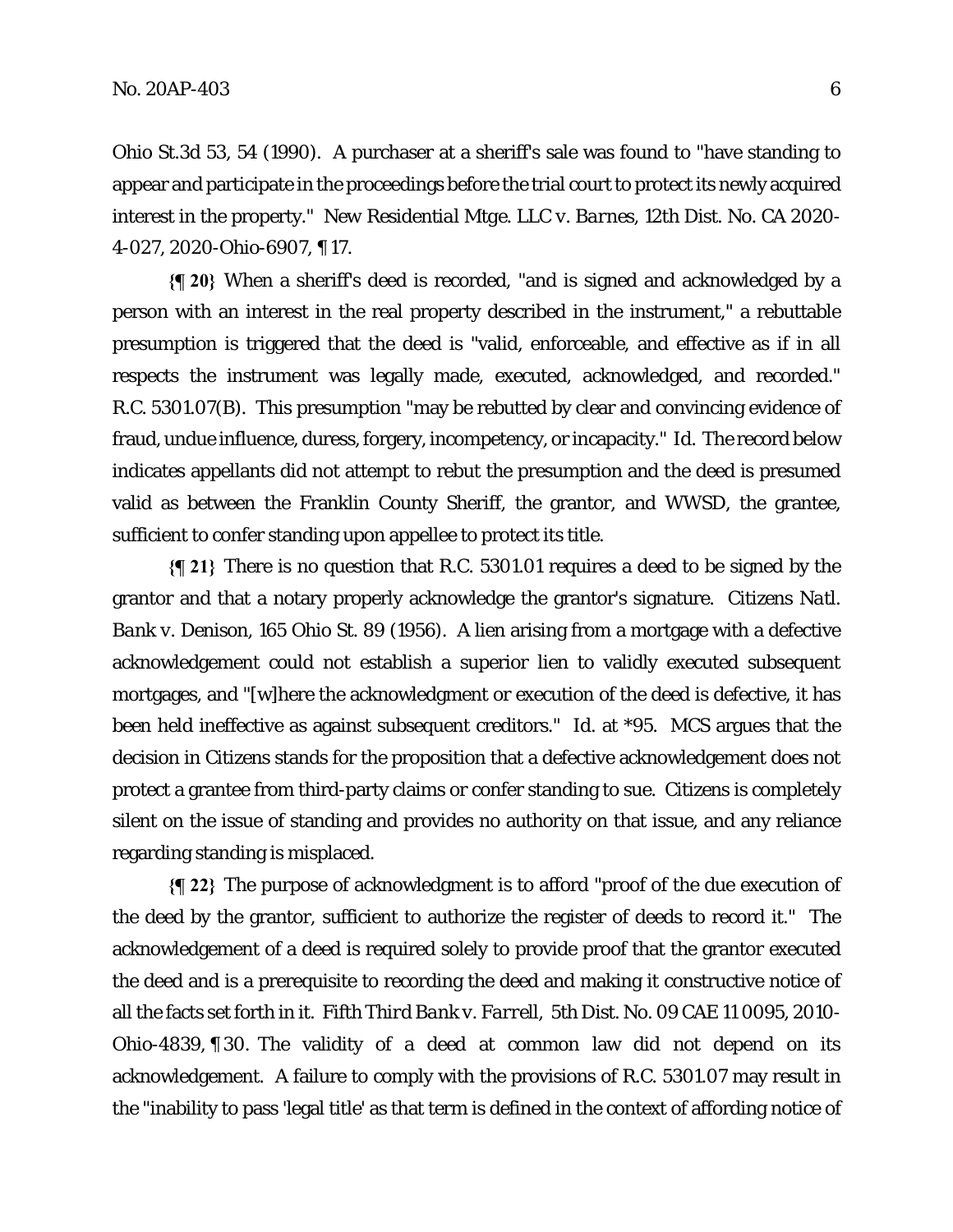recordation of the conveyance of the property to creditors and subsequent purchasers." *Estate of Niemi v. Niemi,* 11th Dist. No. 2008-T-0082, 2009-Ohio-2090, ¶ 70. However, as between the grantor and grantee, the deed is valid, despite a defective acknowledgement. Id. "A deed without acknowledgement, or defectively acknowledged, passes the title equally with one acknowledged, as against the grantor and his heirs," in the absence of fraud. *Swallie v. Rousenberg,* 190 Ohio App.3d 473, 479, 2010-Ohio-4573.

**{¶ 23}** Courts have examined wrong and missing names in a certificate of acknowledgment. The Ohio Supreme Court of Ohio first held that an acknowledgment that completely omitted the name of the mortgagor was defective, and the purchaser "acquired no legal title." *Smith's Lessee v. Hunt*, 13 Ohio 260, 269 (1844). The space on the acknowledgment was left blank, and the court determined that there was no reasonable way to discern who the correct party should be. The court then took up the *Dodd* case, where the certificate of acknowledgment declared "the above named Charles B. Clark and Mary Clark, his wife," but the parties' actual names were Charles A. Clark and Sara Clark, and the actual names appeared elsewhere in the document. *Dodd v. Bartholomew*, 44 Ohio St. 171, 172 (1886). The *Dodd* court applied the concept of substantial compliance and found that a valid mortgage existed by stating "[w]here an error occurs in the name of a party to a written instrument, apparent upon its face, and from its contents, susceptible of correction, so as to identify the party with certainty, such error does not affect the validity of the instrument." *Id.* at \*171. The *Dodd* Court did not expressly overrule *Smith's Lessee* but made a distinction here where there is an issue of construction rather than a failure to adhere to the formalities of execution and leave the grantor's name completely blank.

**{¶ 24}** The substantial compliance doctrine has been applied in a case where the certificate of acknowledgement listed the name of the corporation but was signed by its corporate officers, *Mid-American Natl. Bank & Trust Co. v. Gymnastics International Inc.*, 6 Ohio App.3d 11 (6th Dist.1982). In interpreting a certificate of acknowledgement, one may refer to any part of the accompanying document, and "[w]here an error occurs in the name of a party to a written instrument, apparent upon its face, and, from its contents, susceptible of correction, so as to identify the party with certainty, such error does not affect the validity of the instrument." *Id.* at \*13. It appears that certificates of acknowledgment substantially comply when they in some way identify the person making the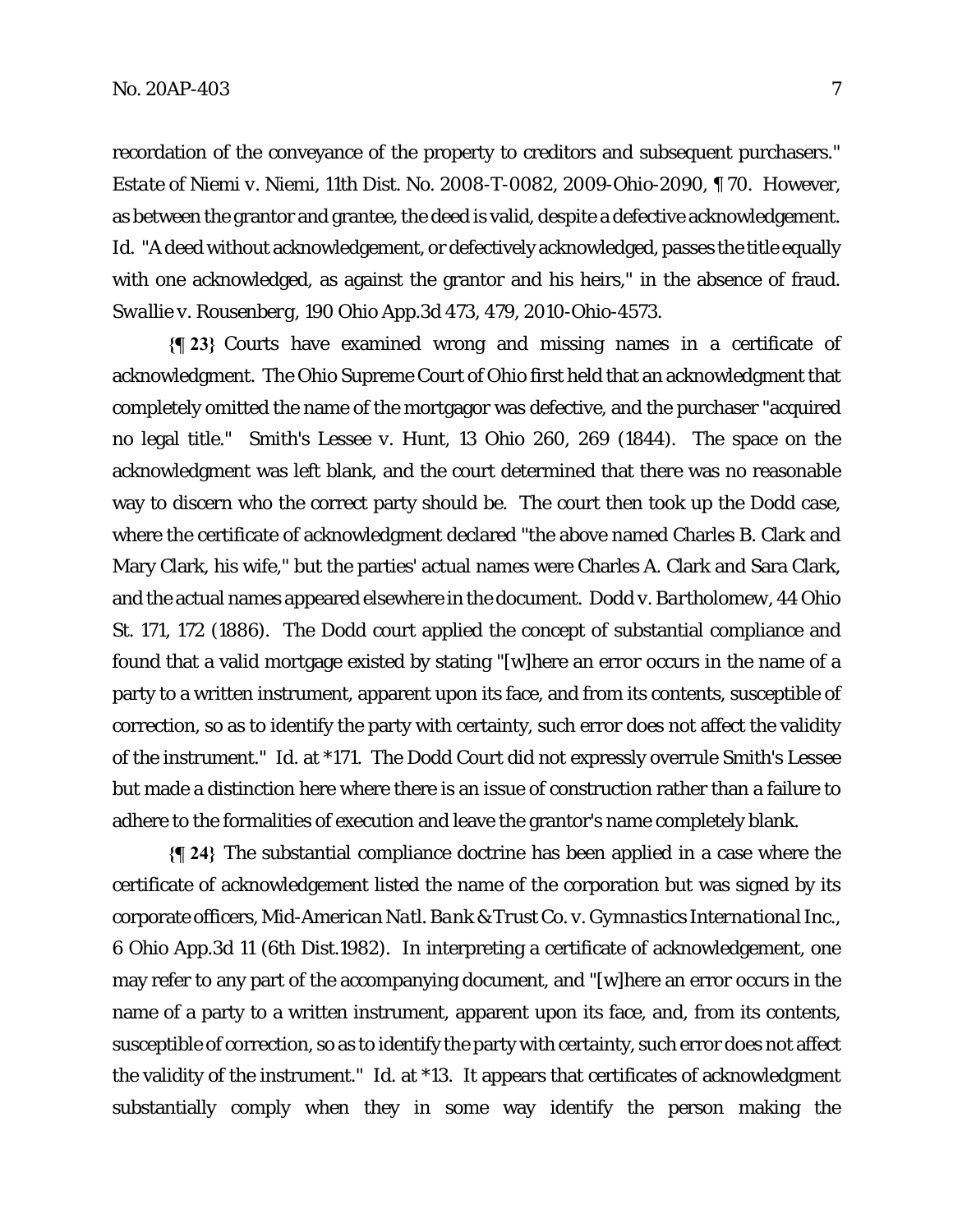acknowledgment. *Campbell v. Krupp*, 195 Ohio App.3d 573, 2011-Ohio-2694 (6th Dist.). In analyzing a trustee's petition to declare a mortgage invalid, the bankruptcy court examined a recorded mortgage where the certificate of acknowledgment read "[b]efore me, a notary public in and for said county, personally appeared the above-named Mortgagor, Steven R. Cummings." *Kellner v. City of Kettering,* S.D. Ohio No. 3:12-cv-00176, 2013 U.S. Dist. LEXIS 22473 (Feb. 9, 2013). The mortgagor's correct name is Linda Koogle, and the name Steven R. Cummings was not known to her or any other party, and it "is undisputed that Steven R. Cummings was not 'the above-named Mortgagor,' is not mentioned anywhere else in the Mortgage, and did not sign the Mortgage in question." *Id.* at \*13. The court looked to *Dodd* and found that "[f]irst, and perhaps most significantly, the acknowledgment clause specifically refers to the 'above-named Mortgagor.' As the court found in *Dodd,* the inclusion of this language specifically invites, and allows the reader to look at the text of the document to determine who that person is." *Id.* at \*14. "Where, as here, the acknowledgment clause provides additional information concerning the person acknowledging the signature, allowing that name to be compared to the text of the mortgage itself, one can determine the true identity of the person who appeared to acknowledge the signature." *Id.* at \*17. The bankruptcy court held that "even though the name listed in the acknowledgement clause is completely wrong, the Court finds that the acknowledgment clause substantially complies with the statutory requirements. The nature of the error is obvious and \* \* \* the Mortgage itself supplies the means of correcting the error." *Id.* at \*19.

**{¶ 25}** R.C. 147.53 requires the notary public to certify that: "(A) The person acknowledging appeared before him and acknowledged that he executed the instrument; (B) The person acknowledging was known to the person taking the acknowledgment, or that the person taking the acknowledgement had satisfactory evidence that the person acknowledging was the person described in and who executed the instrument." The recitals in the certificate of acknowledgment must comply with R.C. 5301.01 and therefore must identify the grantor. The revised code mandates that a grantor be named "within the acknowledgment clause so that the person whose signature was acknowledged can be identified" by reviewing the deed. *Farrell, supra* at ¶ 54. The certificate of acknowledgment in this action reads "the foregoing was acknowledged before me this 8 day of May, 2017, by Zachary Scott, Sheriff of Franklin County, Ohio." (May 16, 2017 Recorded Sheriff's Deed at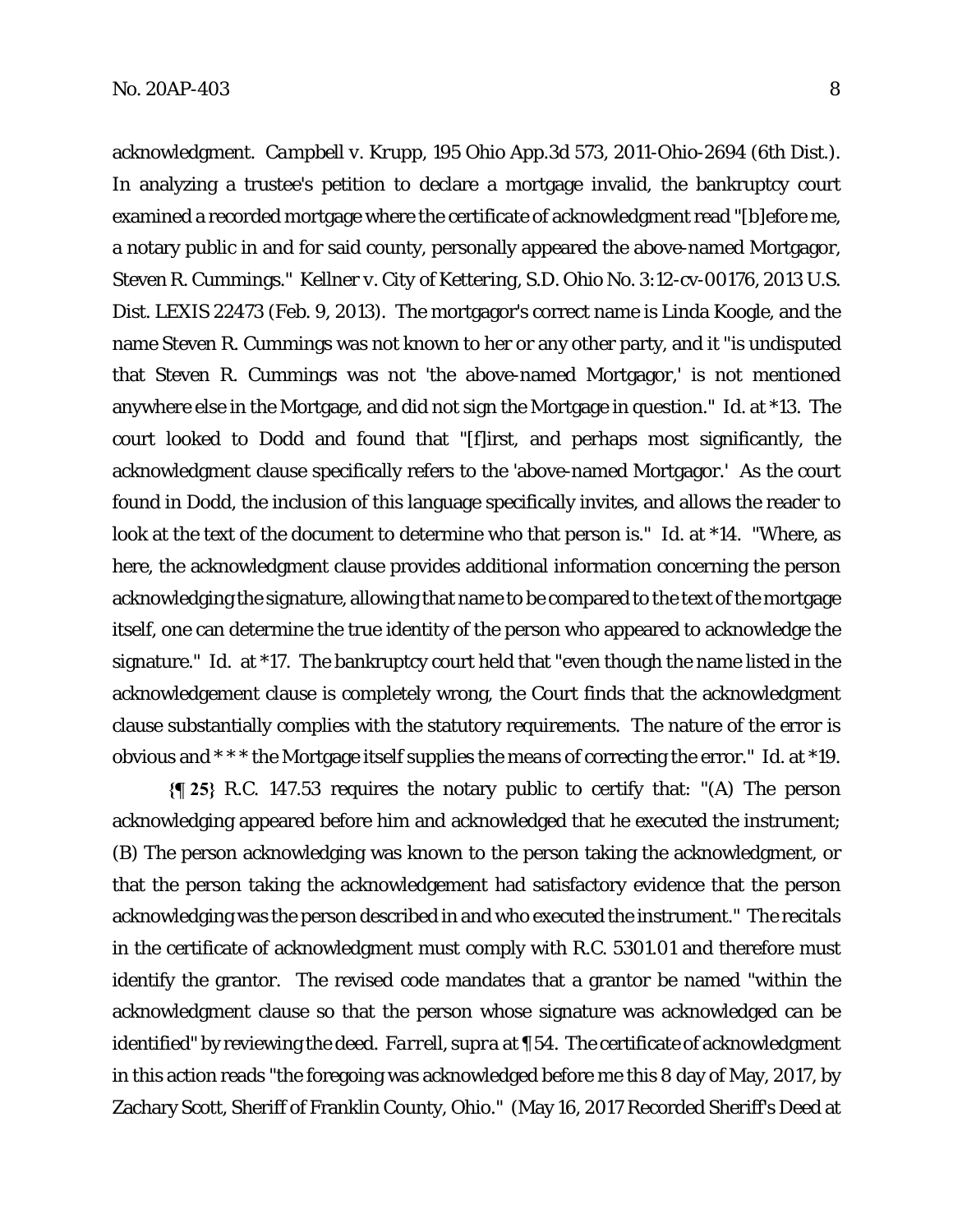2.) The first paragraph of the deed begins with the language "I, Dallas L. Baldwin, Sheriff of Franklin County, Ohio" and goes on to "GRANT, SELL, AND CONVEY unto WWSD, LLC, all rights, title, and interest" regarding the Washburn property. *Id.* The grantor signed the deed over a signature block that reads "Dallas L. Baldwin, Sheriff of Franklin County, Ohio." *Id.* The name Zachary Scott appears on the certificate of acknowledgment but nowhere else. It is clear that the certificate of acknowledgment refers to the current sheriff, and that the inclusion of the former sheriff is an unfortunate typographical error. The deed refers to the Franklin County Sheriff as the grantor and is signed by the Sheriff; Dallas L. Baldwin is identified as the Sheriff in both sections.

**{¶ 26}** Applying the doctrine of substantial compliance, it is clear that the current Franklin County Sheriff, Dallas Baldwin, is the proper signatory for a sheriff's deed. Because we can deduce the proper party from the deed itself, it can be determined that the insertion of Zachary Scott in the acknowledgement is not fatal to the deed.

### **1. Scrivener's Error**

**{¶ 27}** Woods asserts that the trial court erred by ruling that the deed falls under a scrivener's error, but the court has never issued such a ruling. The term "scrivener's error" was first used by appellee in a pleading to describe the mistake on the sheriff's deed and does not appear in any court orders. (Sept. 27, 2017 Reply Memo. to Pl's Mot. for Partial Jgmt. on the Pleadings at 2.) Appellant argues that appellee lacks standing because of the defective deed, but that argument has been rejected above.

**{¶ 28}** The exact degree to which appellee possessed legal or equitable title based on the sheriff's deed is not an issue before us today. However, appellee possessed at least some interest in the property sufficient to confer standing to bring the action in the trial court. Appellee has standing and Woods' third and MCS' first assignment of error is overruled.

### **B. Woods' Fourth and MCS' Second Assignments of Error**

**{¶ 29}** The trial court granted appellee's judgment on the pleadings on the claims of quiet title and declaratory judgment. From this decision, MCS assigns as its second assignment of error that the trial court erred. This court overrules the assignments of error.

## **1. Judgment on the Pleadings**

**{¶ 30}** A party may move for judgment on the pleadings pursuant to Civ.R. 12(C) any time after the pleadings are closed but not so close to a trial date as to cause delay.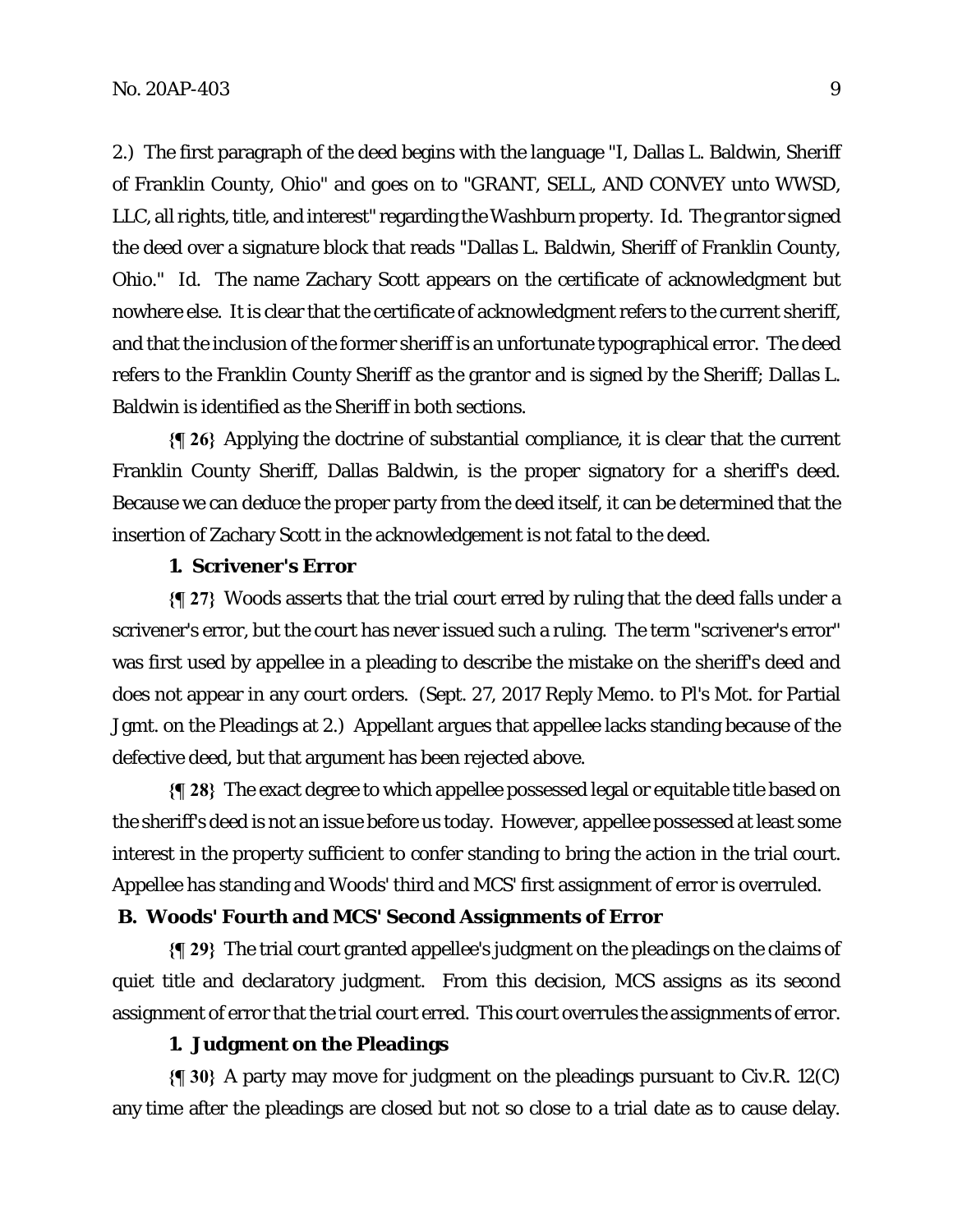Civ.R. 12(C). When determining a Civ.R. 12(C) motion, the trial court "is required to construe as true all the material allegations in the complaint, with all reasonable inferences to be drawn therefrom, in favor of the nonmoving party." *Whaley v. Franklin Cty. Bd. Of Commrs.,* 92 Ohio St.3d 574 (2001). A court may grant a Civ.R. 12(C) motion only if the material facts are clear and undisputed, and the pleadings demonstrate that the moving party is entitled to judgment as a matter of law. *State ex rel. Midwest Pride IV, Inc. v. Pontious,* 75 Ohio St.3d 565 (1996).

**{¶ 31}** Civ.R. 12 (C) requires that the pleadings must be construed liberally and in a light most favorable to the nonmoving party. *Case Western Reserve Univ. v. Friedman*, 33 Ohio App.3d 347 (11th Dist.1986). A trial court is presented only with questions of law in a Civ.R. 12(C) and "may only consider the statements contained in the pleadings, and may not consider any evidentiary materials." *Burnside v. Leimbach,* 71 Ohio App.3d 399, 402 (10th Dist.1991)

#### **2. Lis Pendens**

**{¶ 32}** We look to Woods' fourth assignment of error, where he asserts that the trial court committed error by finding that lis pendens applied to appellee.

**{¶ 33}** The doctrine of lis pendens, codified at R.C. 2703.26, prevents a third person from acquiring rights that supersede or interfere with a litigant's rights, after that litigant has commenced an action in court. *Cincinnati ex rel. Ritter v. Cincinnati Reds LLC*, 150 Ohio App.3d 728, 2002-Ohio-7078 (1st Dist.). "The general intent and effect of the doctrine of lis pendens is to charge third persons with notice of the pendency of an action, and to make any interest acquired by such third persons subject to the outcome and judgment or decree of the pending lawsuit." *Bank of New York v. Barclay,* 10th Dist. No. 03AP-844, 2004-Ohio-1217, ¶ 10. The direct and most obvious intent of the lis pendens rule is "to prevent litigants from circumventing the rights of plaintiffs who have initiated litigation by transferring the subject property while an action is pending, thereby frustrating the eventual judgment of the court." *Huntington Natl. Bank v. R Kids Count Learning Ctr., LLC,* 10th Dist. No. 16AP-688, 2017-Ohio-7837, ¶ 19. Lis pendens does not require actual notice.

**{¶ 34}** On November 17, 2016, Huntington commenced a foreclosure action against the Pooles in case No. 16-CV-10934, and any claims or proceedings brought against the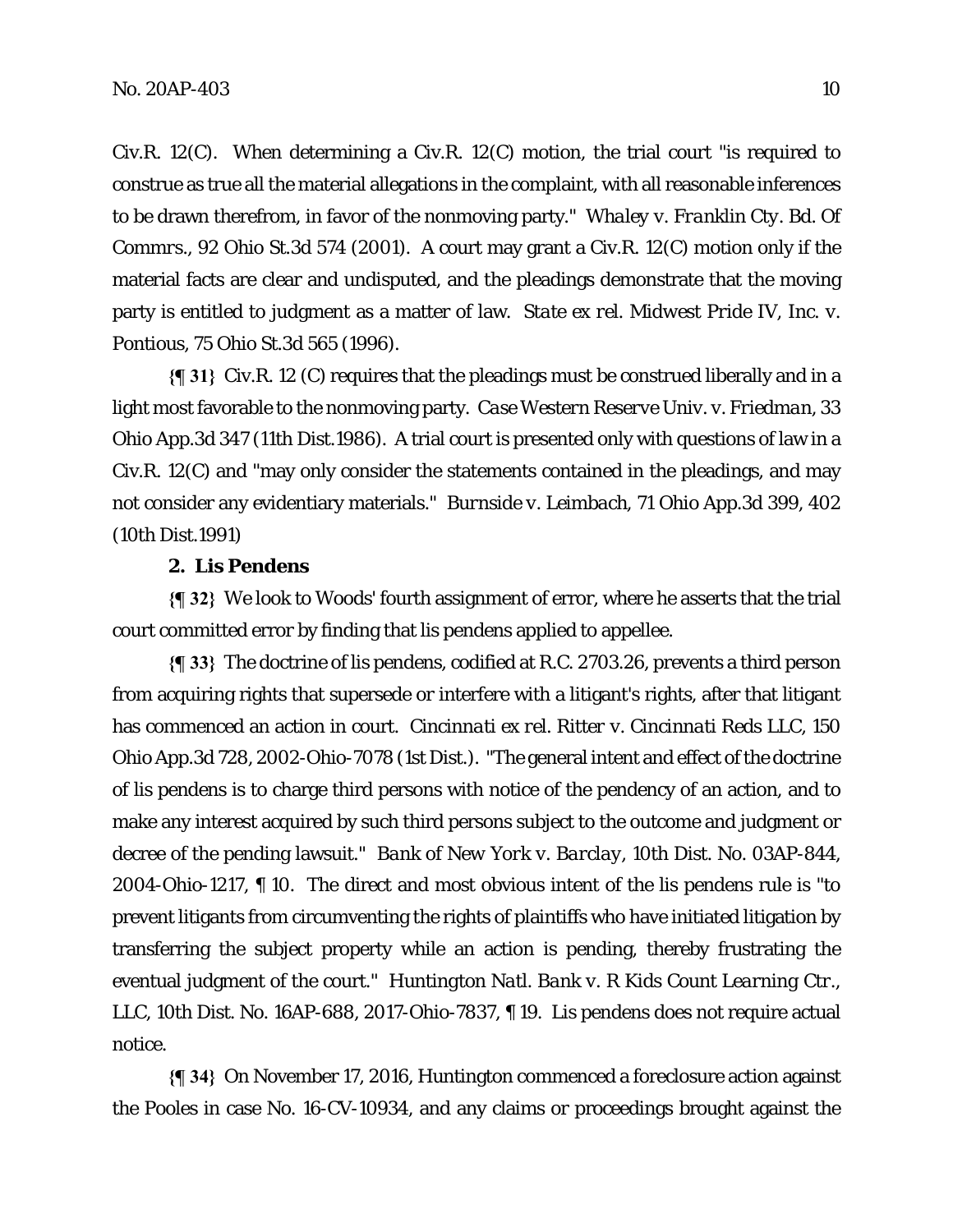property after that date are subject to the doctrine of lis pendens. *Wheeling Corp. v. Columbus,* 147 Ohio App.3d 460 (10th Dist.2001). Wood's property interest, based on the lease with the Pooles, "does not permit the lessee to encumber any interest greater than the leasehold." *10302 Madison Ave., LLC v. J.L.E.C., Inc.*, Cuyahoga C.P. No. CV 12 787831 (May 9, 2013). The leasehold was extinguished during the foreclosure action, and the foreclosure did not grant any property interest to defendants. "The rights of possession and quiet enjoyment conveyed through the lease are personal rights; their existence derives from the lessor's title, and they are extinguished upon the foreclosure of that title and the interest incident to it. Absent authorization or consent by the mortgagee to execute the lease, a purchaser at judicial sale will not take subject to it." *Hembree v. Mid-America Fed. S. & L. Assn.,* 64 Ohio App.3d 144, 154 (2d Dist.1989), citing *Cassilly v. Rhodes,* 12 Ohio 88 (1843).

**{¶ 35}** A mechanic's lien is created "at the time that the work was commenced, or the materials were begun to be furnished." *Schuholz v. Walker,* 111 Ohio St. 308, 314 (1924); *see* R.C. 1311.02. Woods stated that the first day of work performed at the property was December 1, 2016, and the mechanic's liens were created on December 1, 2016, which is after the foreclosure case was filed. Any interest Woods received was then subject to the final decree in the foreclosure case, and that decree did not vest any interest to Woods. Woods recorded the mechanic's liens on April 10, 2017, which was after the foreclosure sale. Because the sale extinguished Woods' rights, the mechanic's liens were invalid when recorded and appellants could not prevail under any set of facts. Therefore, the trial court properly entered judgment for appellee.

**{¶ 36}** It must be noted that after the foreclosure, appellants still retained a cause of action for unjust enrichment, and the proper forum was a lawsuit, not a lien. "The plaintiff's recourse in this matter was to file a civil lawsuit for damages and not a mechanic's lien." *McClure v. Fischer Attached Homes,* 145 Ohio Misc.2d 38, 2017-Ohio-7259 (C.P.). This was confirmed by the trial court, who allowed appellant's unjust enrichment claims to be submitted to a jury.

**{¶ 37}** The doctrine of lis pendens prohibited Woods from acquiring any rights superior to the Pooles in the property, and upon the foreclosure sale, a clear and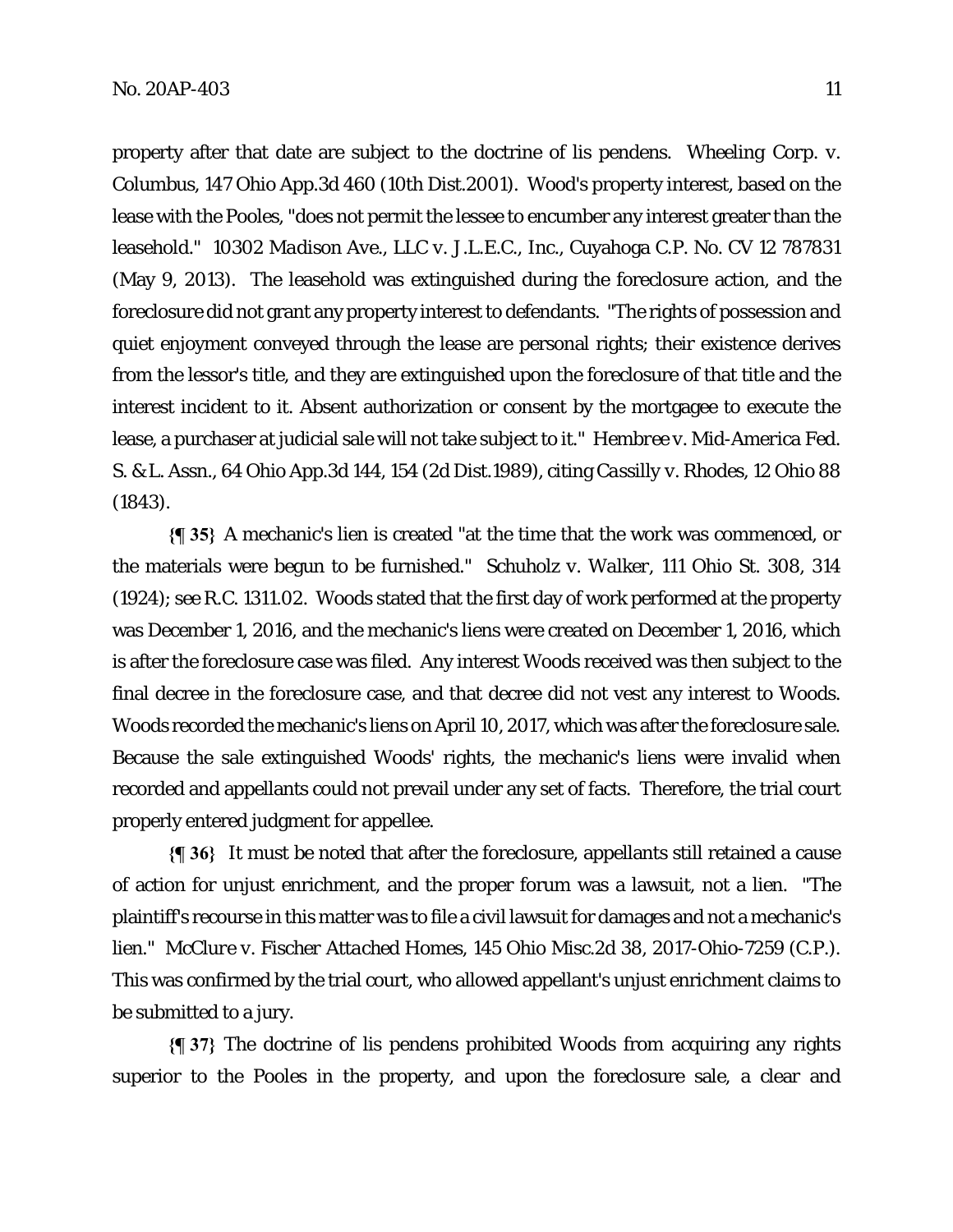unencumbered title was conveyed to WWSD. Woods fourth assignment of error is without merit and overruled**.** 

## **3. Declaratory Judgment**

**{¶ 38}** Appellee requested a declaration in its complaint that the mechanic's liens recorded in the Franklin County Recorder's Office ("Recorder's"), are invalid. "A declaratory judgment is a civil action and provides a remedy in addition to all other legal and equitable remedies available." *Aust v. Ohio State Dental Bd.,* 136 Ohio App.3d 677 (10th Dist.2000). In order to succeed on a declaratory action, a party must establish that "(1) a real controversy exists between the parties; (2) a controversy is justiciable in character; and (3) speedy relief is necessary to preserve the rights of the parties \* \* \* all three requirements must be met in order for the declaratory relief to be proper." *Id.* at \*681. A justiciable controversy "requires the existence of a legal interest or right, and a 'real controversy' exists when there is a 'genuine dispute between parties having adverse legal interests of sufficient immediacy and reality to warrant the issuance of a declaratory judgment.' " *JBK Ventures, Inc. v. Ohio Dept. of Pub. Safety,* 10th Dist. No. 20AP-184, 2021-Ohio-2046, ¶ 6. "Ohio's declaratory judgment statutes \* \* \* were adopted to allow courts to address legal uncertainty in a timely way." *Ohio Democratic Party v. LaRose*, 2020 Ohio Misc. LEXIS 131. A declaratory judgment does not have to be the sole remedy available to a party, and does not need to be the final and complete remedy in a controversy. *State ex rel. Thernes v. United Local School. Bd. Dist. Of Edn.*, 7th Dist. No. 07 CO 45, 2008-Ohio-6922.

**{¶ 39}** R.C. 2721.03 allows any person whose rights are affected by a statute to present a question of validity regarding an action arising under that statute through a declaratory action. The mechanic's liens were filed pursuant to R.C. 1311.01, *et seq*., and the validity of a mechanic's lien is an appropriate subject for declaratory judgment.

**{¶ 40}** We have determined that the mechanic's liens are invalid based on the doctrine of lis pendens, and appellants' property interest based on the lease and agreement has been extinguished by the foreclosure and subsequent sale of the property. Considering the pleadings in a light most favorable to appellants, we find that appellant can not prove any set of facts that would allow them to prevail. The granting of a declaratory judgment was proper in this matter.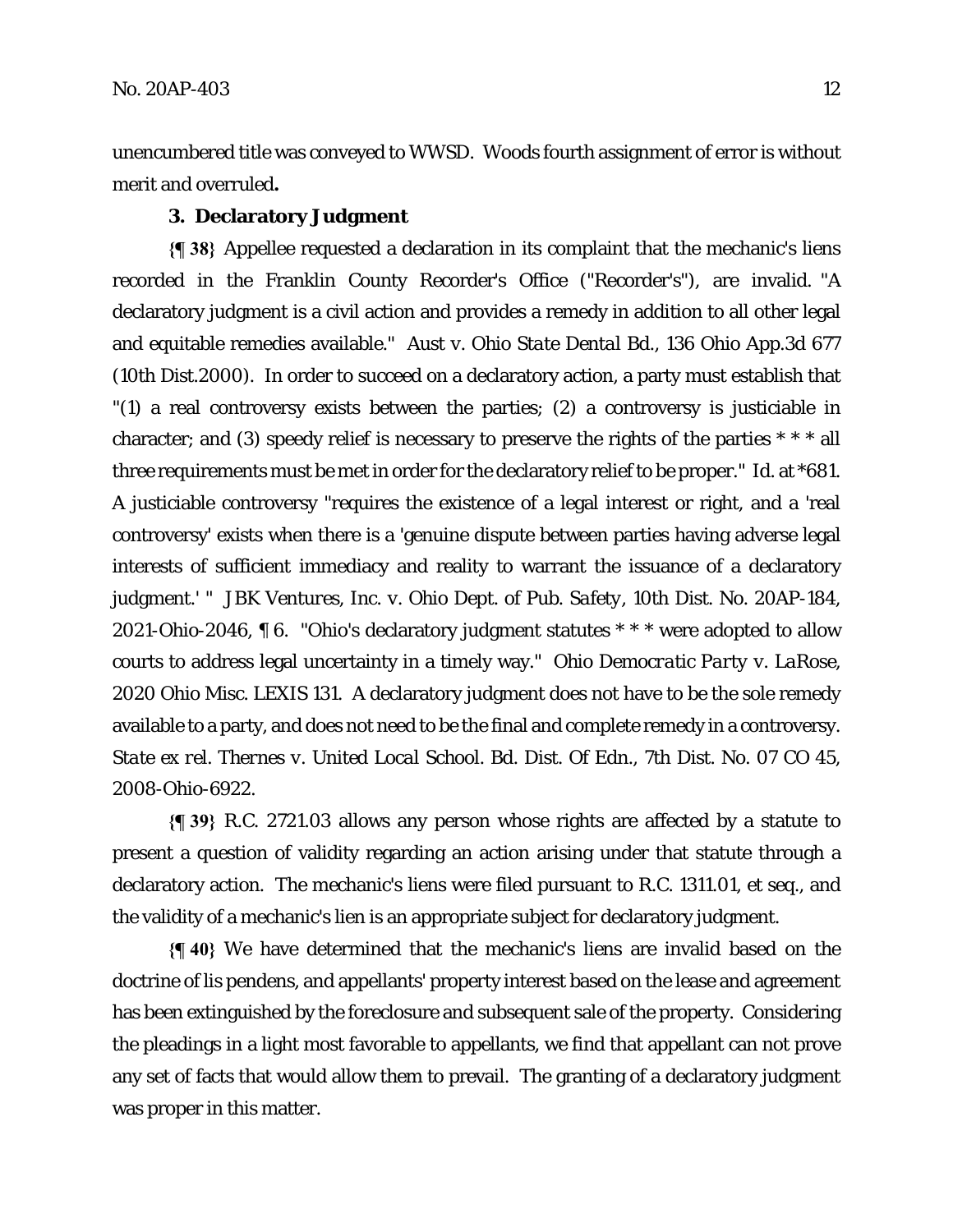#### **4. Quiet Title**

**{¶ 41}** Appellee asserts that appellants placed a cloud on their title to the property when they recorded the liens. "A cloud on title is a defect in title 'that has a tendency even in the slight degree, to cast doubt upon the owner's title, and to stand in the way of a full and free exercise of his ownership.' " *Cupside Properties Ltd. v. Earl Mechanical Servs.,*  6th Dist. No. L-14-1253, 2015-Ohio-5019, ¶ 27. Invalid mechanic's liens recorded against another's property have been found to constitute clouds on title. "The invalid \* \* \* mechanic's lien created the appearance of an encumbrance on Lawson's title where no encumbrance existed. Therefore, the trial court correctly found Lawson entitled to a decree of quiet title." *Walker v. Lawson*, 2nd Dist. No.28692, 2021-Ohio-1218, ¶ 23.

**{¶ 42}** An action to quiet title is a statutory cause of action under R.C. 5303.01, which reads "[a]n action may be brought by a person in possession of real property \* \* \* against any person who claims an interest therein adverse to him, for the purpose of determining such adverse interest." "The burden of proof in a quiet title action \* \* \* rests with the complainant as to all issues which arise upon essential allegations of his complaint." *Duramax, Inc. v. Geauga Cty Bd. Of Commrs.*, 106 Ohio App.3d 795, 799 (11th Dist.1995). "An action to quiet title is equitable in nature," and a "court may quiet title only when there is no adequate remedy at law." *McClure* at \*47. Since a monetary award would not clear title, the only way to repair plaintiff's title would be to remove the cloud.

**{¶ 43}** MCS' argument is totally based on the defective deed precluding appellee from being in possession of the property. The deed, however, is not defective, and the trial court did not err when it entered judgment for appellee on its quiet title claim.

**{¶ 44}** Appellants have no interest in the property, and the mechanical liens are invalid. The liens constitute a cloud on appellee's title. MCS' second assignment of error is overruled.

## **C. Woods' First and Second, and MCS' Third Assignment of Error**

**{¶ 45}** Appellant, Woods, first and second assignments of error and appellant, MCS', third assignment of error pertain to the trial court's granting of summary judgment, and we shall consider them jointly. Appellants argue that the trial court erred when it granted summary judgment as to the claims of slander of title and fraud against appellants. We will discuss each claim separately.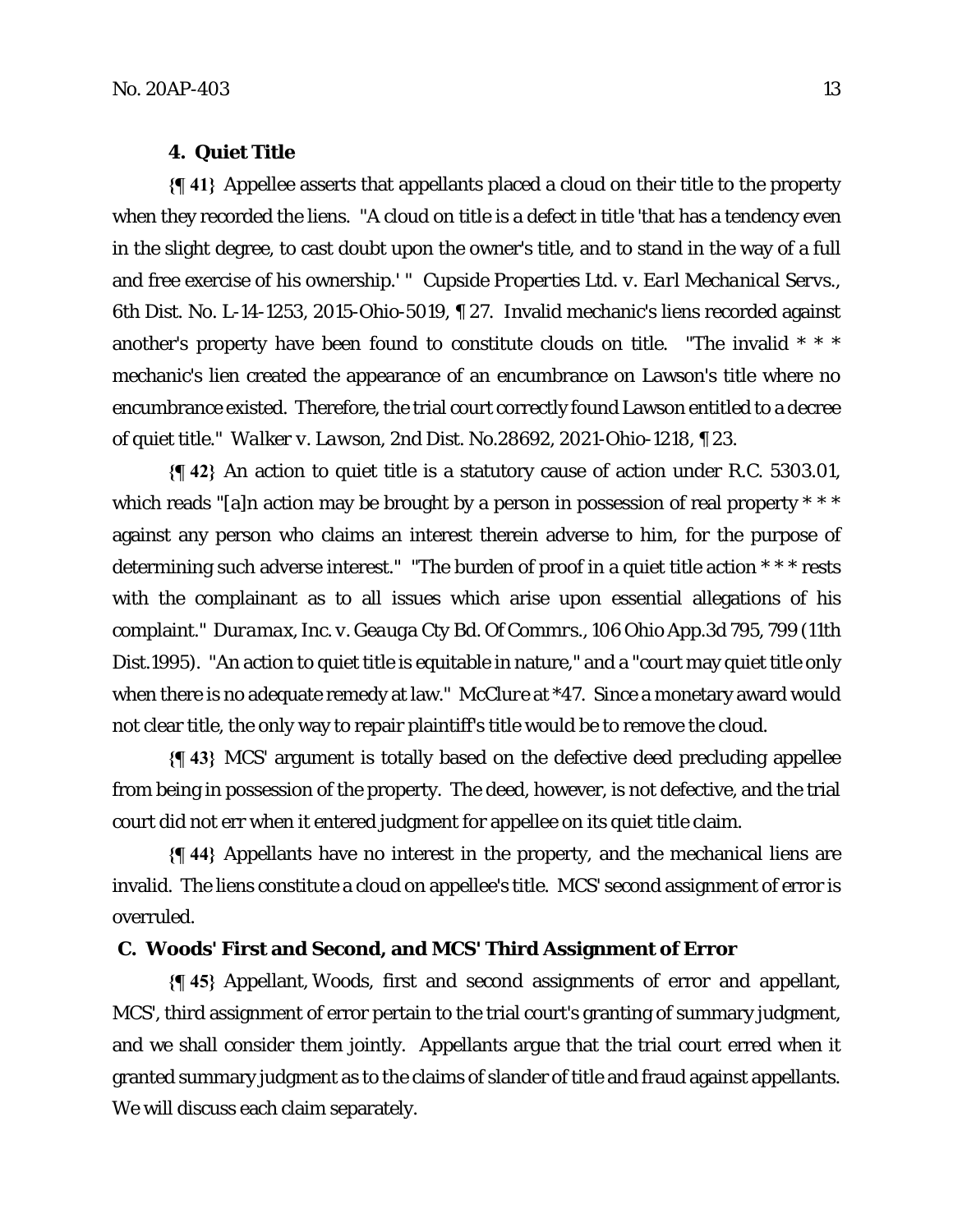#### **1. Summary Judgment**

**{¶ 46}** "Pursuant to Civ.R. 56(C), summary judgment is appropriate only under the following circumstances: (1) no genuine issue of material fact remains to be litigated, (2) the moving party is entitled to judgment as a matter of law, and (3) viewing the evidence most strongly in favor of the moving party, reasonable minds can come to but one conclusion, that conclusion being adverse to the nonmoving party." *Grubach v. Univ. of Akron,* 10th Dist. No. 19AP-283, 2020-Ohio-3467, ¶ 20, citing *Harless v. Willis Day Warehousing Co.*, 54 Ohio St.2d 64 (1978). "[T]he moving party bears the initial responsibility of informing the trial court of the basis for the motion, and identifying those portions of the record before the trial court which demonstrates the absence of a genuine issue of a fact on a material element of the nonmoving party's claim." *Dreshler v. Burt*, 75 Ohio St.3d 280, 292 (1996). "Once the moving party meets its initial burden, the nonmovant must set forth specific facts demonstrating a genuine issue for trial." *Dunlop v. Ohio Dept. of Job and Family Servs.,* 10th Dist. No. 19AP-58, 2019-Ohio-3632, ¶ 6,citing *Dreshler. at* \*293. "Because summary judgment is a procedural device to terminate litigation, courts should award it cautiously after resolving all doubts in favor of the nonmoving party." *Gabriel v. Ohio State Univ. Med. Ctr.,* 10th Dist. No. 14AP-870, 2015- Ohio-2661, ¶ 11, citing *Murphy v. City of Reynoldsburg*, 65 Ohio St.3d 356 (1992).

**{¶ 47}** Civ.R. 56(C) sets forth the evidence a party may use to support its motion for summary judgment. In considering a motion for summary judgment, the court will examine the "pleadings, depositions, answers to interrogatories, written admissions, affidavits, transcripts of evidence in the pending case, and written stipulations of fact, if any." Civ.R. 56(C). In addition, the rule stipulates that "supporting and opposing affidavits shall be made on personal knowledge, shall set forth such facts as would be admissible in evidence, and shall show affirmatively that the affiant is competent to testify to the matters stated in the affidavit." Civ.R. 56(E). While there is no requirement to submit affidavits, a moving party must "specifically point to something in the record that comports with the evidentiary materials set forth in Civ.R. 56(C)." *Dreshler* at \*298.

**{¶ 48}** "If the moving party fails to satisfy its initial burden, the motion for summary judgment must be denied." *Dreshler* at \*293. If the moving party can meet the initial burden, the burden then shifts to the nonmoving party to "set forth specific facts showing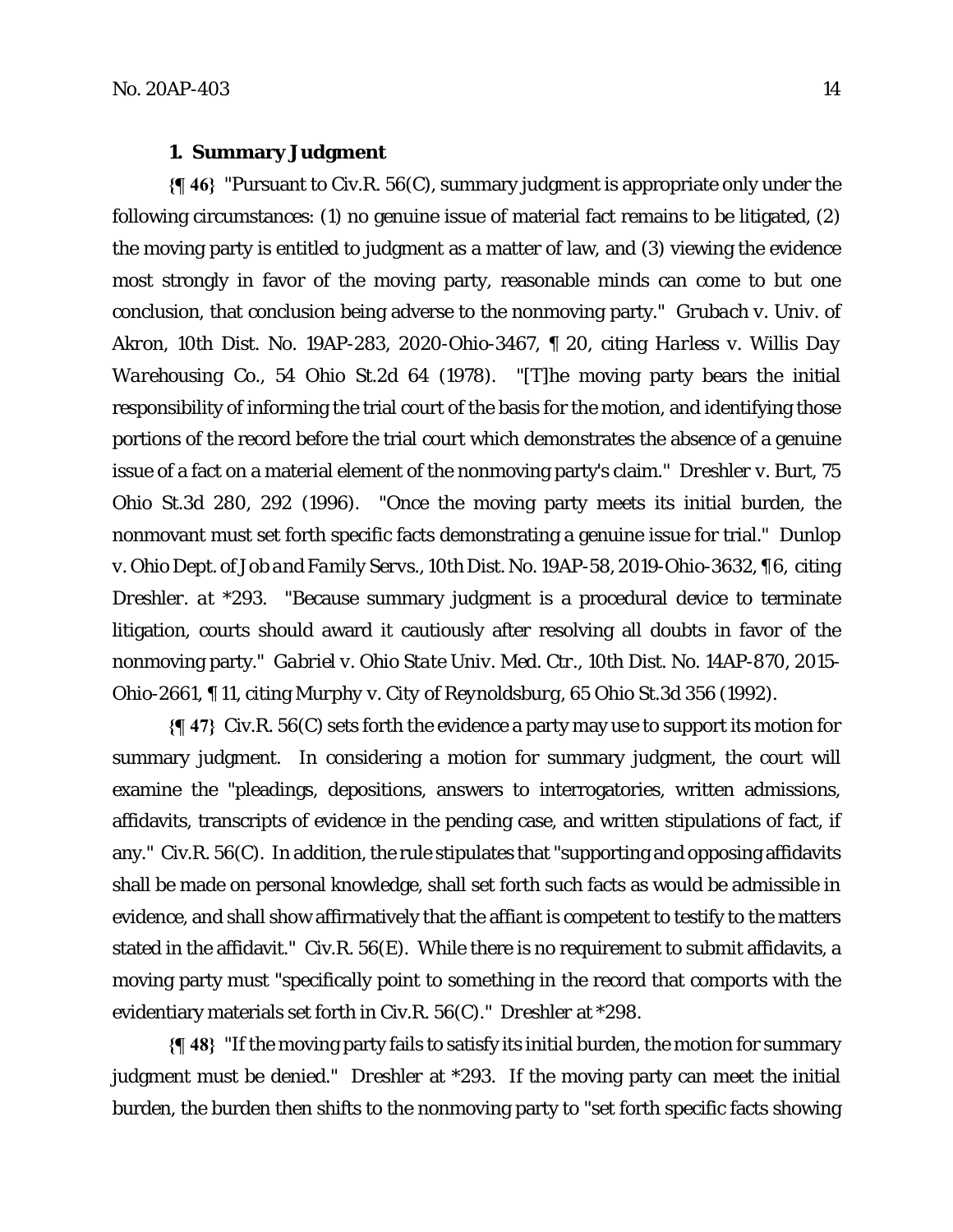that there is a genuine issue for trial." *Id.* "[T]he non-moving party then has a reciprocal burden, as set forth in Civ.R. 56(E), to set forth specific facts showing there is a genuine issue for trial." *Doe v. First Presbyterian Church*, 126 Ohio App.3d 358, 364 (5th Dist.1998); *see* Civ.R. 56(E). The nonmoving party may not rest on the mere allegations of its pleading. *State ex rel. Burnes v. Athens Cty. Clerk of Courts*, 83 Ohio St. 3d 523 (1998). The Supreme Court of Ohio has stated that "even where the nonmoving party fails completely to respond to the motion, summary judgment is improper unless reasonable minds can come to only one conclusion and that conclusion is adverse to the nonmoving party." *Morris v. Ohio Cas. Ins. Co.,* 35 Ohio St.3d 45, 47 (1988). Accordingly, the lack of a response by relator cannot, of itself, mandate the granting of summary judgment. "There is no 'default' summary judgment under Ohio law." *Maust v. Palmer*, 94 Ohio App.3d 764, 769 (10th Dist.1994).

**{¶ 49}** Appellate review of summary judgment is de novo. *Byrd v. Arbors E. Subacute & Rehab Ctr.*, 10th Dist. No. 14AP-232, 2014-Ohio-3935. "When an appellate court reviews a trial court's disposition of a summary judgment motion, it applies the same standard as the trial court and conducts an independent review." *Id.,* citing *Maust v. Bank One Columbus, N.A.,* 83 Ohio App.3d 103 (10th Dist.1992). "We must affirm the trial court's judgment if any of the grounds raised by the movant in the trial court are found to support it, even if the trial court failed to consider those grounds." *Helfrich v. Allstate Ins. Co.*, 10th Dist. No. 12AP-559, 2013-Ohio-4335, ¶ 7.

**{¶ 50}** Civ.R. 6(B) allows the trial courts to have discretion in granting extensions of time to respond to pleadings."Absent an abuse of that discretion, the decision of the trial court to grant or to deny an extension will not be disturbed." *Scaccia v. Lemmie,* 2d Dist. No. 21506, 2007-Ohio-1055, ¶ 13, citing *Marion Production Credit Assn. v. Cochran*, 5 Ohio St.3d 217 (1988).

**{¶ 51}** Appellee filed its motion for summary judgment on April 12, 2018. During a telephonic status conference, and over appellee's objection, the trial court set August 1, 2019 as the due date for appellants' responses to the summary judgment motion. On August 1, 2019, appellants requested an extension until August 11, 2019 to respond due to the "unanticipated workload" of appellant, MCS', counsel. (Aug. 1, 2019 Mot. to Extend Time at 1.) Then, on August 13, 2019, which was past the requested response date, counsel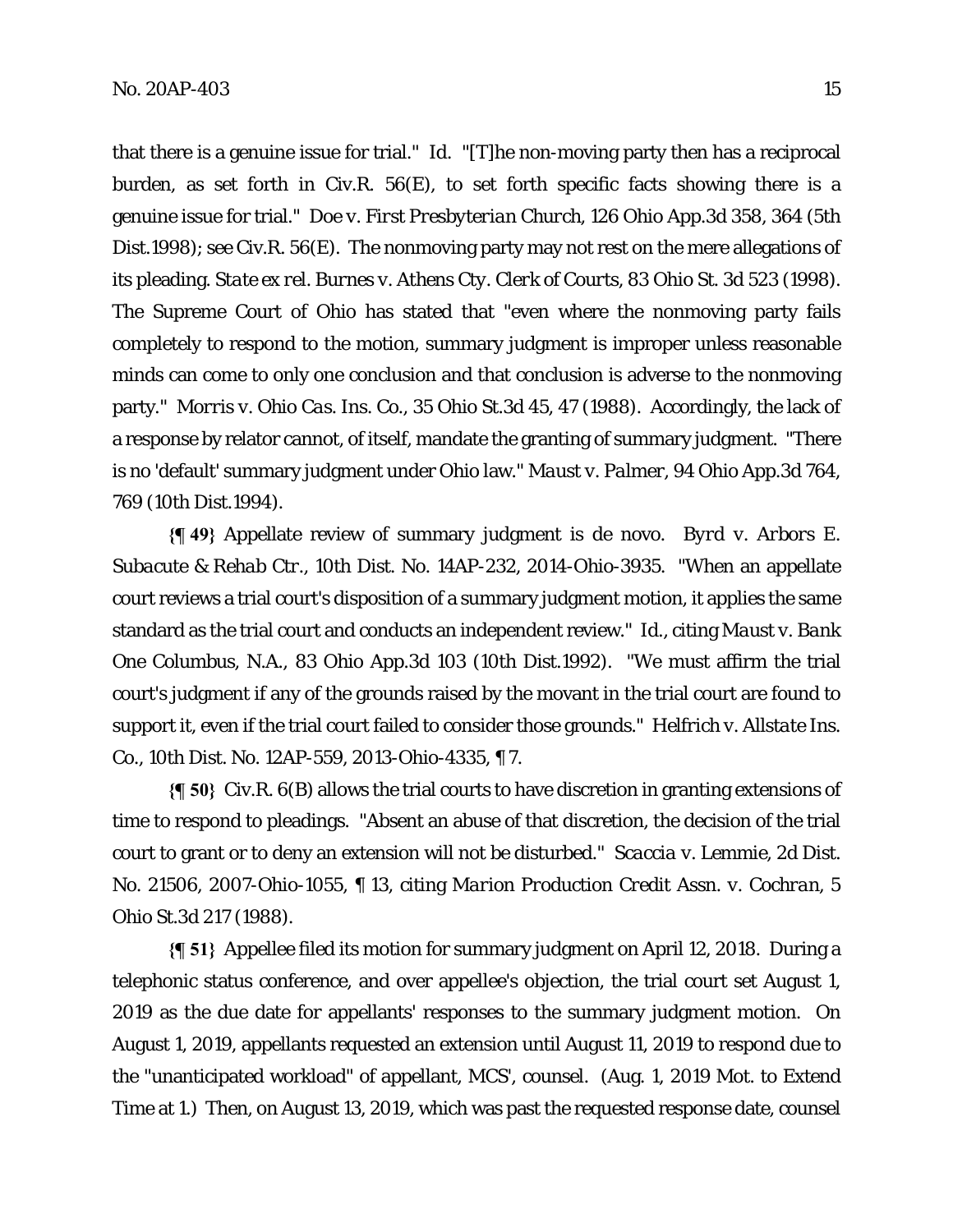requested additional time until August 27, 2019, again due to his busy schedule. The trial court did not immediately rule on the requests for extension, and appellee objected to the second extension.

**{¶ 52}** The trial court found that the "attorney's only explanation for his failure to meet the deadlines imposed by the Court is that he is too busy with other litigation." (Sept. 17, 2019 Decision & Entry at 3.) "The demands of being a busy lawyer or of being preoccupied with other litigation generally do not constitute excusable neglect." *Dispatch Printing Co. v. Recovery Ltd. Partnership,* 10th Dist. No. 14AP-640, 2015-Ohio-1368, ¶ 16. The trial court denied both requests for an extension of time and declared that "[d]efendant's memorandum in opposition, along with any exhibits or evidence, filed on August 28, 2019, will not be considered." (Sept. 17, 2019 Decision & Entry at 3.) The trial court granted summary judgment in favor of appellee on its fraud and slander of title claims and on appellants' counterclaim for unjust enrichment.

**{¶ 53}** The focal point of the summary judgment motion is the assertion that the mechanic's liens prepared and recorded by Woods are false and invalid. Mechanic liens are governed by R.C. 1311 and allows a provider of labor or material to place a lien against an interest in real property. R.C. 1311.06. To be a valid mechanic's lien, a court must establish that "(1) a contract existed between the plaintiff and defendant, (2) the contract provided for labor or supplies to be delivered, (3) the labor or supplies were in furtherance of improvements to the property, and (4) the parties contracted for payment to be made upon the improvements." *McClure* at \*47.

**{¶ 54}** For appellants to succeed on its motions for summary judgment, the court must find that no express or implied contract existed regarding appellants' work on the Washburn property. In this case, Woods states in the three mechanic's liens "that the lien claimant furnished certain material or performed certain labor or work in furtherance of improvements located on or removed to the land hereinafter described, pursuant to a certain contract, with the owner, part-owner, lessee, original contractor, subcontractor, or other person, as the case may be." (Apr. 12, 2018 Pl.'s Ex. at 2.) Woods initially averred he had contracts with Huntington, RED, and the Pooles, but subsequently admitted that he did not have a contract with Huntington or RED and did not present any evidence regarding a contract with the Pooles whereby he was entitled to payment. The trial court found that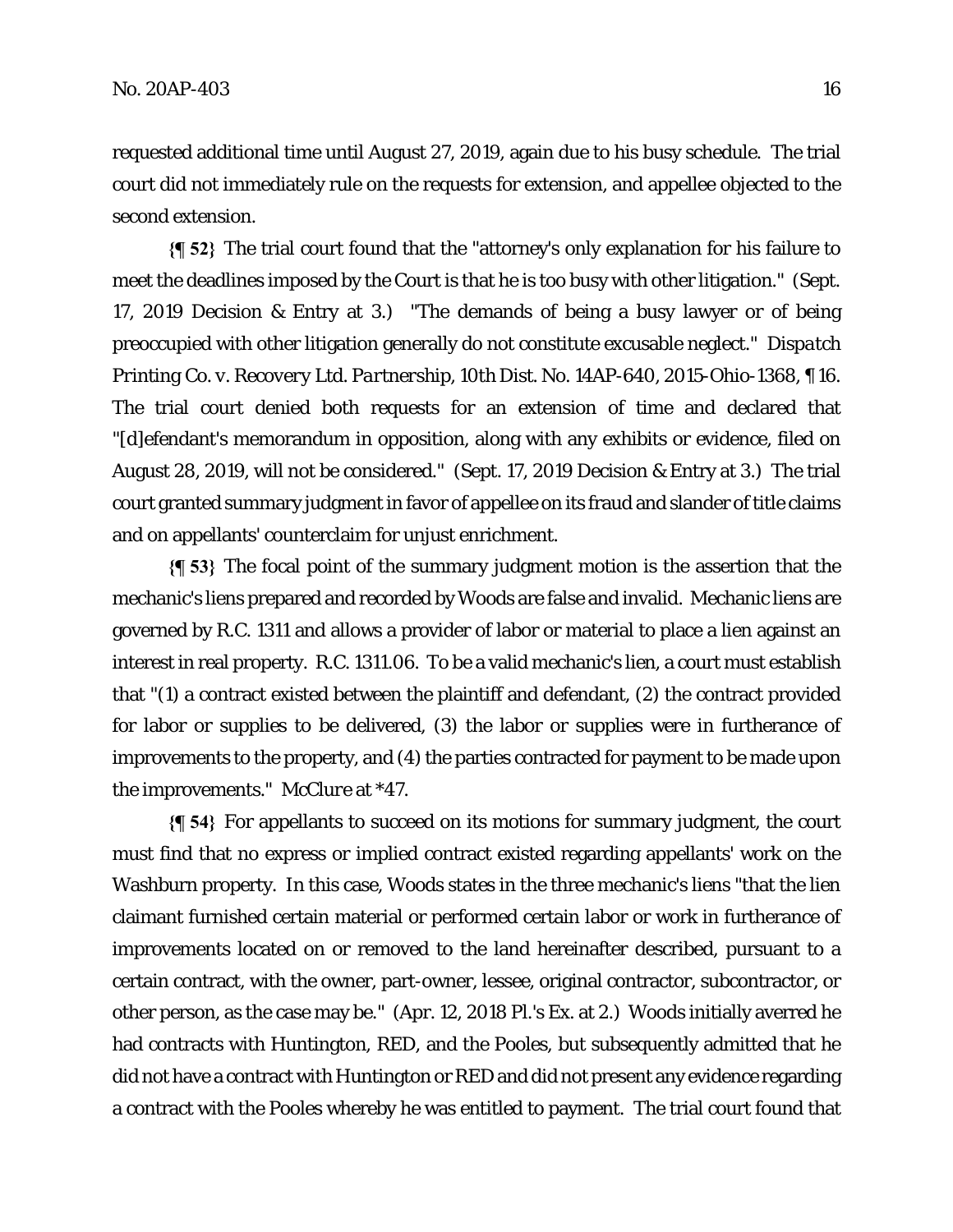the mechanic's liens were false and invalid based on the absence of a contract between the parties. This court agrees and finds that the mechanic's liens are invalid. Because the first element required for a mechanic's lien has not been satisfied, and there is no need to discuss the remaining elements.

#### **2. Slander of Title**

**{¶ 55}** Appellee argues that Woods was deceptive in recording the invalid mechanic's liens, and the liens constitute a slander of title against the property.

**{¶ 56}** Ohio authorities recognize the claim of slander of title to real estate as a distinct tort from slander of a person. *Hahn's Elec. Co. v. Cochran*, 10th Dist. 01AP-1391, 2002-Ohio-5009. Slander of title is a tort issue which may be "brought against anyone who falsely and maliciously defames the property, either real or personal, of another, and thereby causes him some special pecuniary damage or loss." *Green v. Lemarr,* 139 Ohio App.3d 414, 430 (2d Dist.2000). A slander of title claim protects economic interests in real estate, and a slander of title claim is personal in nature and protects a person's reputation. *See Restatement of the Law 2d, Torts,* Section 623A Comment g, and Section 624 Comment a (1977).

**{¶ 57}** Typically, slander of title cases involves documents such as liens or mortgages "filed against a particular piece of property by parties who claim an interest in the property." *Green* at \*431; *Gilson v. Windows & Doors Showcase L.L.C.,* 6th Dist. No. F-05-017, 2006- Ohio-2921. Documents filed against real property impact title by placing a cloud on the title. "The filing of mechanic's lien satisfies the publication element." *Prater v. Dashkovsky*, 10th Dist. No. 07AP-389, 2007-Ohio-6785, ¶ 13, citing W. Prosser, *The Law of Torts* Section 122 (3rd Ed. 1964).

**{¶ 58}** To succeed on a slander of title claim, a claimant must prove that "(1) there was a publication of a slanderous statement disparaging claimant's title; (2) the statement was false; (3) the statement was made with malice or made with reckless disregard for its falsity; and (4) the statement caused actual or special damages." *Green* at \*430-31*.* As a general rule, wrongfully recording an unfounded claim to the property of another constitutes slander of title. This is true so long as the other elements are satisfied, namely malice and special damages.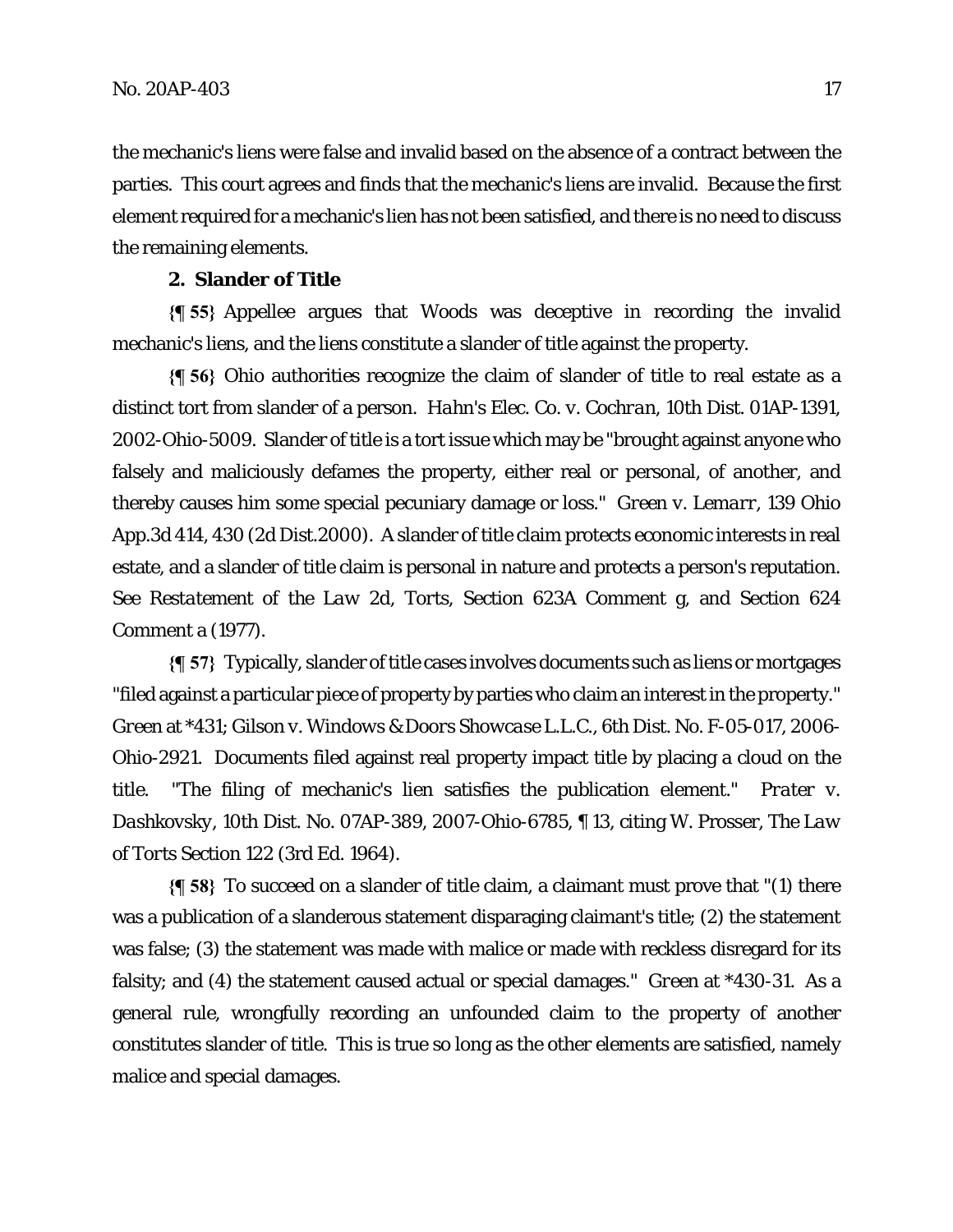**{¶ 59}** In the context of slander of title, a person acts with malice when they act with "reckless or wanton disregard of the rights of anothers." *Consun Food Indus. Inc. v. Fowkes,* 81 Ohio App.3d 63, 72 (9th Dist.1991). "The malice need not be that of a personal hatred." *Id.* One need not act with personal hatred or ill will for the action to amount to malice. It takes more than merely recording a false document to establish malice. Malice was found where a vendor placed a mechanic's lien on a property after they had received notice that the payment had been made in full and then failed to remove the lien after receiving a copy of the payment receipt marked paid in full. *Bradley v. B & G Awning*, 9th Dist. No. 13449, 1988 Ohio App. LEXIS 2686 (Jul. 6, 1988).

**{¶ 60}** In this matter, it is uncontroverted that Woods prepared and recorded affidavits for false mechanic liens. The question put to the trier of fact in a summary judgment motion is whether the filing of the mechanic's liens constitutes a reckless or wanton act in disregard of appellee. "If a party who records a document which casts a cloud upon another's real estate has reasonable grounds to believe that he has title or a claim to the property, he has not acted with 'malice' to be liable for 'slander of title.' " *Sylvania Bank v. Trala*, 6th Dist. No. L-86-283 (Mar. 20, 1987). "An action for slander of title will not lie where the statement made (affidavit for mechanic's lien in this case) was uttered in good faith with probable cause for believing it." *John Eastman Dev. Co. v. Harvest Dev. Co.*, 9th Dist. No. 1146, 1982 Ohio App. LEXIS 11532 (Sept. 1, 1982). A court found that filing a false mechanic's lien resulted in a slanderous statement disparaging a person's title, and that "a legitimate question of fact exists as to whether the plaintiffs acted with malice or reckless disregard when they recorded the mechanic's lien" because it was not shown that the plaintiffs had knowledge of the falsity of the lien. *McClure* at \*22.

**{¶ 61}** "[M]alice may be understood as the lack of good faith belief in the right to publish the allegedly slanderous utterance." *Sylvania Bank v. Trala*, *supra* at \*10*.* Appellant stated that "the sole purpose of the filed liens is for the Defendant to recover some of his cost" from working on the property. (May 10, 2018 Reply to Def's Requested Mediation at 2.) Woods admitted in discovery that he did not have a contract to perform work at the property with Huntington or RED. The court did not have any evidence before that Woods had a contract to perform work for payment with the Pooles. Woods avers that in spite of his false statements about the contracts he operated under a good faith belief that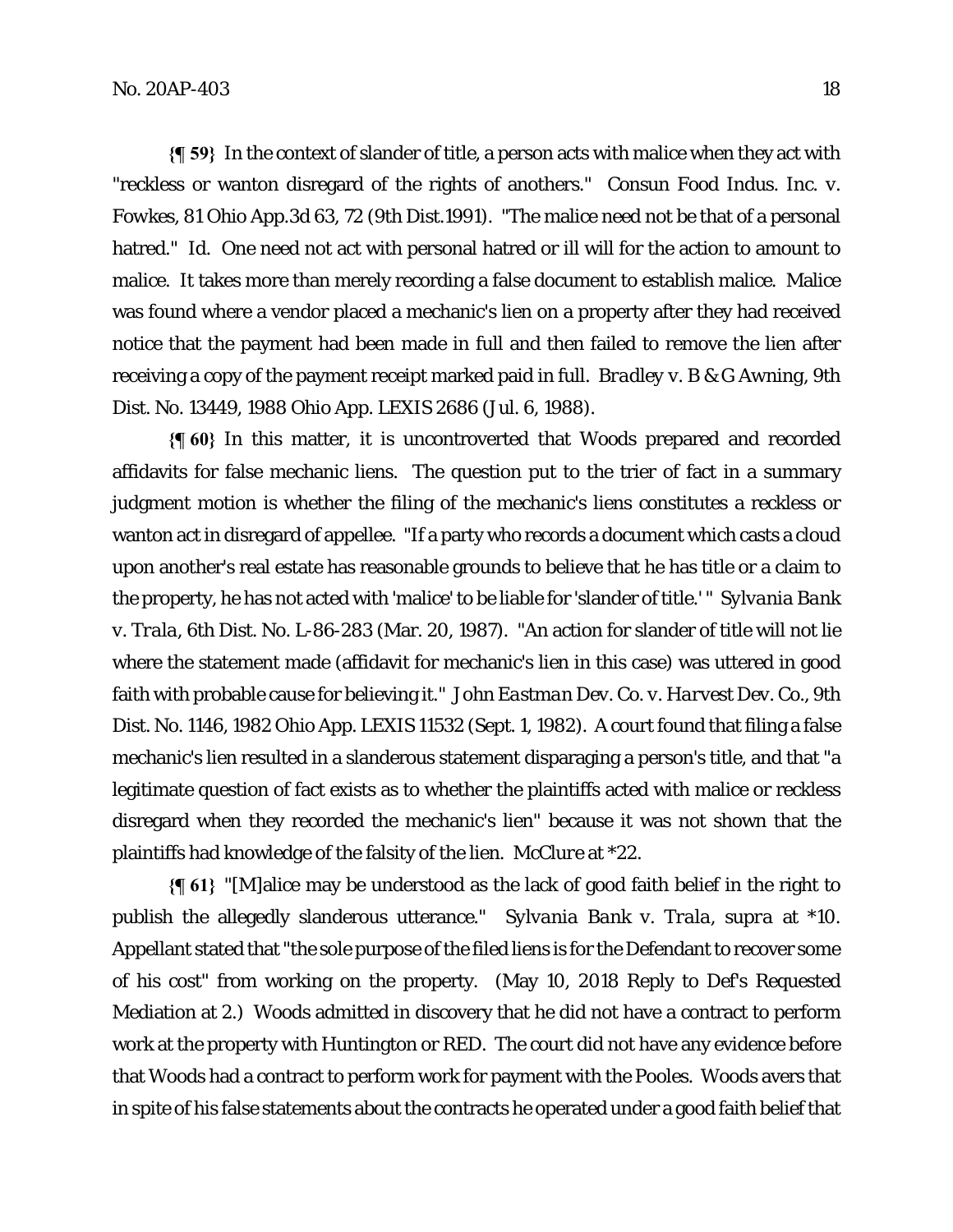he had a legitimate claim for his costs. However, Woods' good faith argument is also diminished by the fact that he had full knowledge of the foreclosure sale to appellee at the time he recorded the mechanic's liens. It is not reasonable to believe that absent an express agreement you would have interest in real property after a foreclosure sale to a new party. Even though he is a layman, Woods misunderstanding of the law is no excuse for his actions.

**{¶ 62}** Woods argues evidence of his good faith belief, but most of the evidence offered by Woods came later in the litigation of this matter and was not before the court when it ruled on the summary judgment motion. Woods states "[f]irst, substantial and very important, a full careful examination of Plaint's Trial Exb. #8, and T. Trans pgs. 315-318, is evidence Woods did everything possible to resolve the instant matter and avoid litigation short of permitting the Plaintiff of taking complete advantage of enriching themselves upon the labor of Woods' back." (Appellant Woods' Brief at 5-6.) Appellee met its burden to demonstrate there was no issue of genuine fact, and appellants set forth no facts to the contrary.

**{¶ 63}** The trial court focused on the false statements in the liens regarding the existence of a contract and held in its decision granting summary judgment that "the mechanic's liens involving RED and Huntington were filed with reckless disregard of their falsity." (Sept. 17, 2019 Decision & Entry at 5.)

**{¶ 64}** Appellee asserted in its motion for summary judgment that:

Defendant's actions recklessly and wantonly disregarded Plaintiff's rights to title to the Property such that Defendant's actions are malicious. Their actions defamed Plaintiff's title to the Property. Plaintiff has suffered damages due to its inability to acquire clear title to the Property. Therefore, Defendants have slandered Plaintiff's title to the Property.

(April 12, 2018 Pl's Mot. for Summ. Jgmt. at 12.)

In *Walker*, the appellate court found that a plaintiff acted with reckless disregard when he knowingly recorded a false mechanic's lien to bring a foreclosure action against the defendant. *Walker v. Lawson*, *supra.* That reckless disregard for the property rights of others is apparent here*.*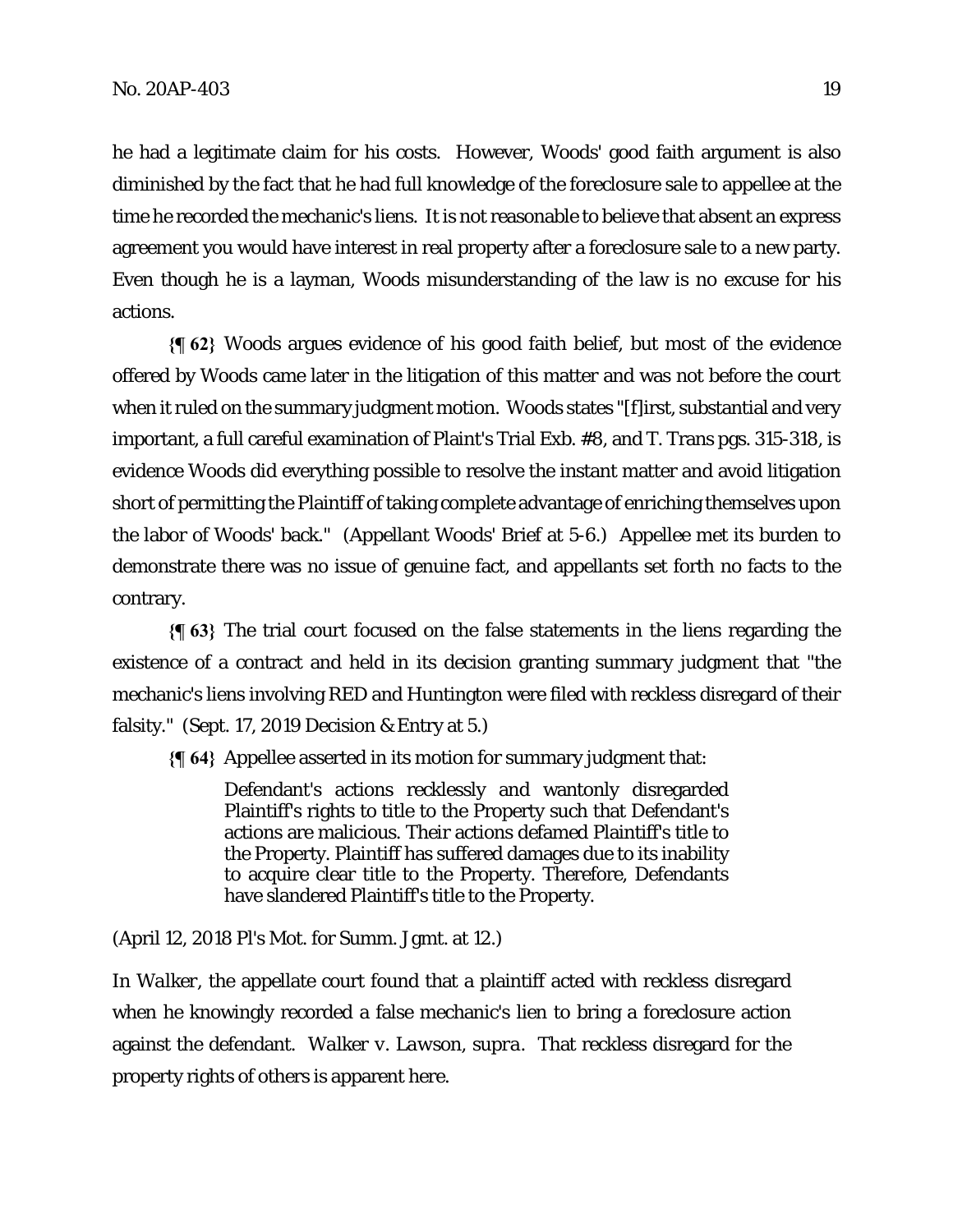**{¶ 65}** Woods published a slanderous statement that disparaged appellee's title when he recorded the mechanic's liens in the Recorder's office. The statements were false because no contract existed between Woods and the parties named in the mechanic liens and Woods had knowledge that the liens were false. Finally, appellee suffered damages, as evidenced by the jury award. The evidence offered by appellee is sufficient to sustain the granting of summary judgment on the slander of title question.

# **3. Fraud**

**{¶ 66}** The mechanic's liens are alleged to have been fraudulently prepared by appellants. Fraud is defined as: (1) a representation or, where there is a duty to disclose, concealment of a fact; (2) which is material to the transaction at hand; (3) made falsely, with knowledge of its falsity, or with such utter disregard and recklessness as to whether it is true or false that knowledge may be inferred; (4) with the intent of misleading another into relying upon it; (5) justifiable reliance upon the representation or concealment; and (6) a resulting injury proximately caused by the reliance. *Williams v. Aetna Fin. Co.*, 83 Ohio St.3d 464 (1998). In order to establish a claim of fraud, it is necessary for the party to prove all of the above elements. Whether fraud exists is generally a question of fact. *Interstate Gas Supply, Inc. v. Calex Corp.,* 10th Dist. No. 04AP-980, 2006-Ohio-638.

**{¶ 67}** Appellants must prove that a false representation of fact was made with knowledge of its falsity or with reckless disregard. It is uncontroverted that the mechanic's liens were based on information that Woods knew was false, and this satisfies the first element of fraud. The second element of fraud is that the representation was material, and the representation stating there is a contract is material, so the second element is satisfied. The third element requires that the statement was made with the intent to mislead. Here, the false statement that appellants had contracts were made to mislead the Recorder's office into thinking it was a valid and enforceable mechanic's lien. The fourth element is that someone did in fact rely on the statement, and the Recorder relied on the misrepresentation to actually record the liens as if valid. Finally, appellee must suffer an injury as a direct result of appellants' misrepresentation, and that was demonstrated at trial. Summary judgment was proper when looking at fraud. A bare case of fraud was substantiated.

**{¶ 68}** Woods' first and second and MCS' third assignment of error should be overruled.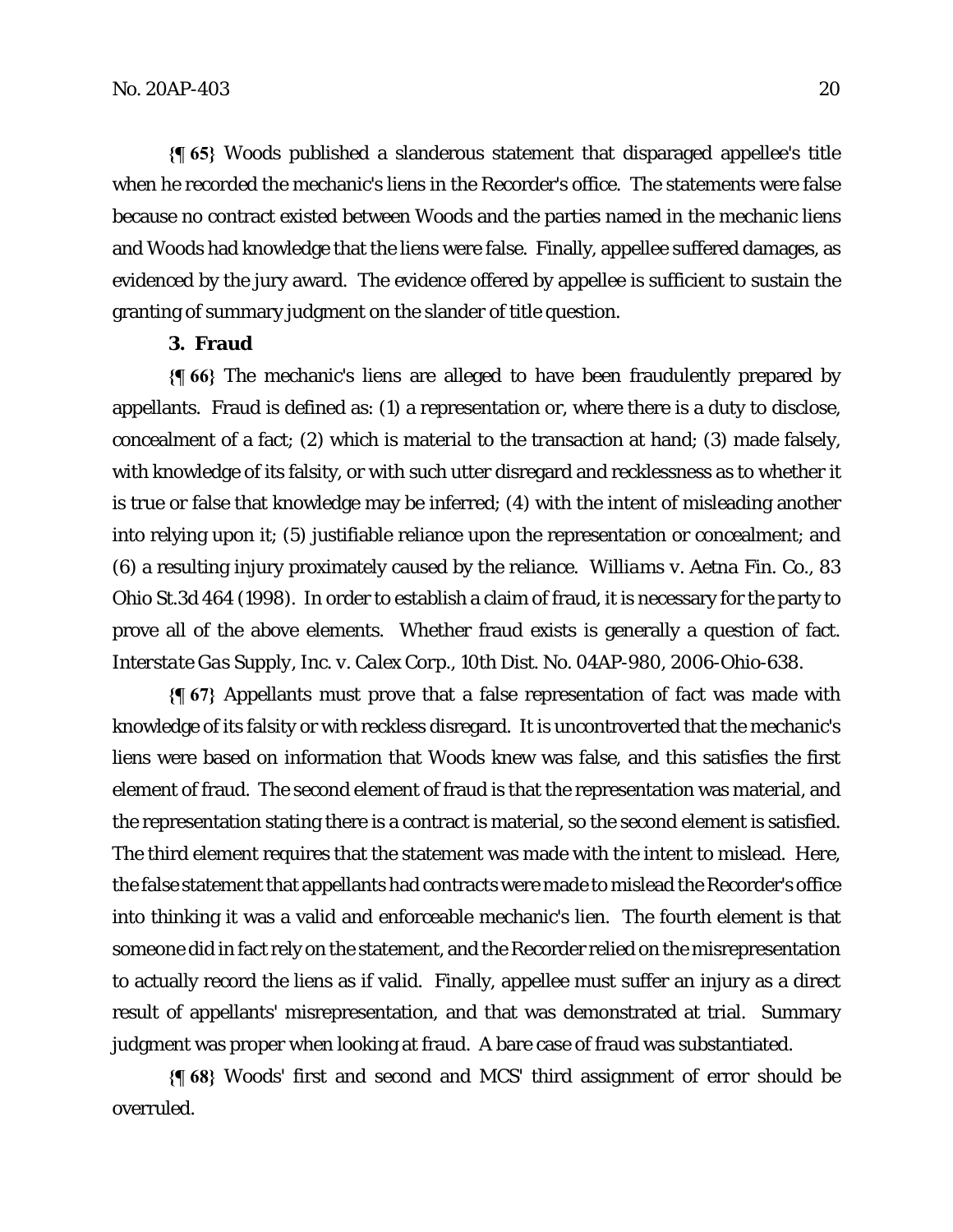#### **D. Woods' and MCS' Fifth Assignment of Error**

**{¶ 69}** Appellants challenge the award of punitive damages to appellee in their fifth assignment of error. "Punitive damages are intended to deter conduct resulting from a mental state that is 'so callous in its disregard for the rights and safety of others that society deems it intolerable.' " *Ward v. Hengle*, 124 Ohio App.3d 396, 405 (9th Dist.1997). The burden is on the party seeking punitive damages to prove by clear and convincing evidence that it is entitled to them. *Cabe v. Lunich*, 70 Ohio St.3d 598 (1994). Punitive damages are proper when a party's actions "demonstrate malice or aggravated or egregious fraud." *Gold Craft Co. v. Ebert's Contr. & Remodeling LLC,* 10th Dist. No. 09AP-448, 2010-Ohio-3741, ¶ 12. An appellate court reviews a civil judgment to determine if an award of punitive damages is an abuse of discretion and against the legal sufficiency of the evidence and must review the record to see if the damage award is supported by "some competent, credible evidence." *Id* at ¶ 11.

**{¶ 70}** The required malice to support an award of punitive damages is either "(1) that state of mind under which person's conduct is characterized by hatred, ill will, or spirit of revenge, or (2) a conscious disregard for rights and safety of other persons that has great probability of causing substantial harm." *Preston v. Murty*, 32 Ohio St.3d 334, 336 (1987). Absent an admission of malice, "a finding of malice may be inferred from conduct and surrounding circumstances." *Gold Croft Co.* at ¶ 13.

**{¶ 71}** "Since punitive damages are assessed for punishment and not compensation, a positive element of conscious wrongdoing is always required. This element has been termed conscious, deliberate, or intentional. It requires the party to possess knowledge of the harm that might be caused by the behavior." *Preston* at \*335. "Actual malice requires consciousness of the near certainty (or otherwise stated 'great probability') that substantial harm will be caused by the tortious behavior. Any less callous mental state is insufficient to incur that level of societal outrage necessary to justify an award of punitive damages." *Estate of Schmidt v. Derenia,* 10th Dist. No. 03AP-335, 2004-Ohio-5431, ¶ 11.

**{¶ 72}** Before punitive damages can even be considered, a party must first prove the basic elements of fraud, and then demonstrate either "that the fraud is aggravated by the existence of malice or ill will," or that it is "particularly gross or egregious." *Charles R. Combs Trucking Inc. v. International. Harvester Co.*, 12 Ohio St.3d 241, 245 (1984). We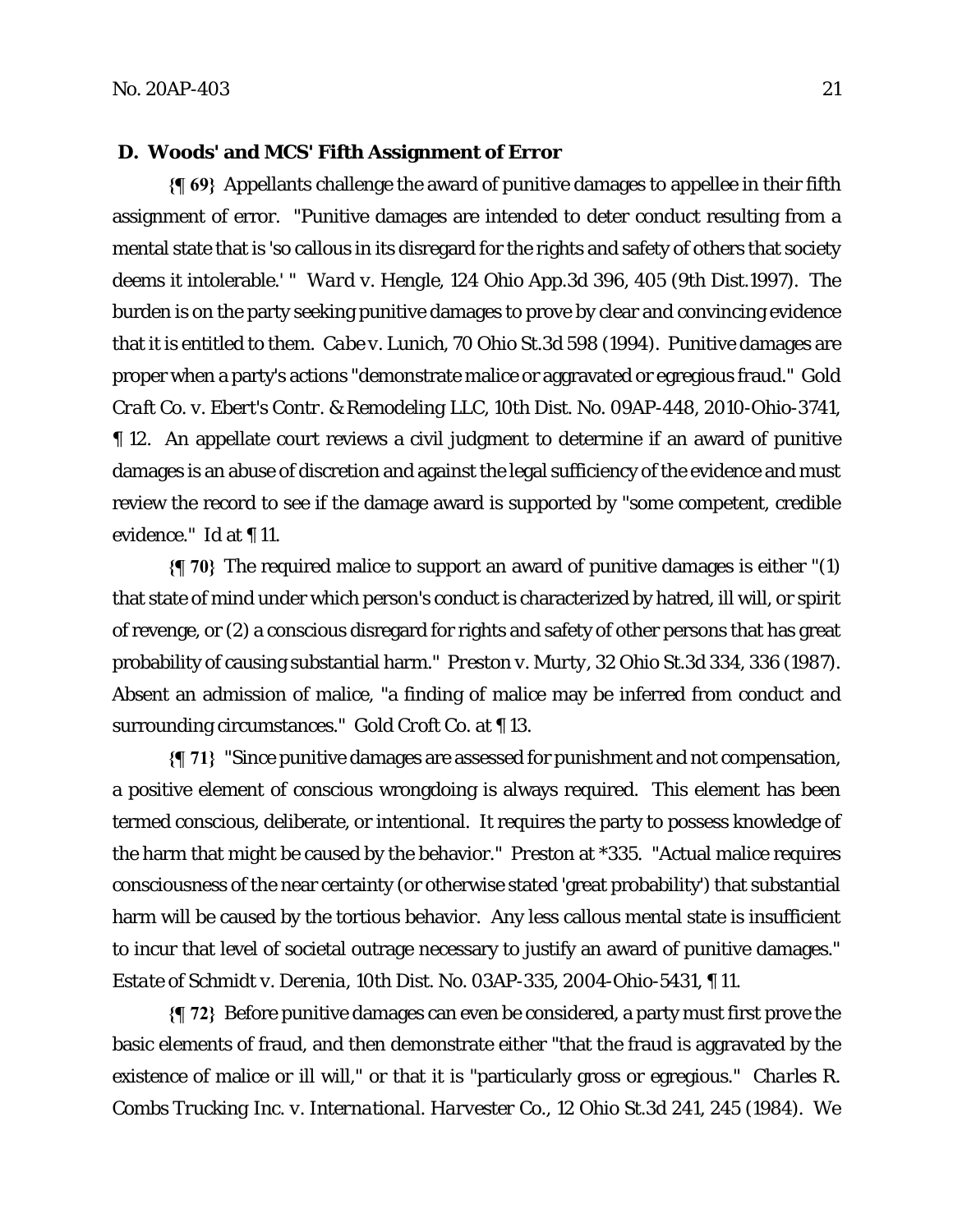must therefore find that plaintiff's actions were either "characterized by hatred, ill will, or a spirit of revenge," or "extremely reckless behavior revealing a conscious disregard for a great and obvious harm" *Preston* at \*335*.* "[A] bare case of fraud" is insufficient to support an award of punitive damages. *Logsdon v. Graham Ford Co.*, 54 Ohio St.2d 336, 339 (1978); *see*, 25 Ohio Jurisprudence 2d, Fraud & Deceit, Section 205. Actual damages, an element of fraud, is necessary even in a bare case of fraud, so punitive damages require a far greater showing. *Epicor Software Corp. v. Sample Machining Co.,* 2d Dist. No. 20390, 2005-Ohio-2234.

**{¶ 73}** The record reflects that the fraud in this case is not characterized by hatred, ill will or revenge, and the only basis for punitive damages would be extreme reckless behavior by appellants. Woods recorded the mechanic's liens on April 10, 2017. At this date, Woods had knowledge that the property had been sold at a foreclosure sale. Although Woods emphasized his mistaken good faith belief that someone should reimburse him for his work on the property, there could be no such good faith after the sale of the property. The Pooles, the party to the lease and agreement, were no longer the owners. Huntington was no longer the mortgagee. Without placing any doubt on Woods' belief, the only proper recourse was to file a lawsuit, which would manifest itself as a counterclaim for unjust enrichment. Woods could not enforce a contract with a lien after a foreclosure sale, and this is indicative of bad faith and reckless behavior.

**{¶ 74}** Appellee also argues that it requested appellants to release the liens several times, and appellants refused to do so.

**{¶ 75}** Attorney fees are only awarded in fraud cases where punitive damages would be appropriate. *Galmish v. Cicchini,* 90 Ohio St.3d 22, 35 (2000) "As such, an award of attorney fees will not be sustained either by the denial or reversal of an award of punitive damages." *Ferritto v. Olde & Co., Inc.*, 62 Ohio App.3d 582, 588 (1989).

**{¶ 76}** Punitive damages have been proven. Appellants' fifth assignment of error is overruled.

## **E. Motion for Judgment Notwithstanding the Verdict and For a New Trial**

**{¶ 77}** MCS assigns as its fourth assignment of error that it is entitled JNOV and for a new trial. After a judgment is entered from a jury verdict, the losing party may move to have the judgment set aside pursuant to Civ.R. 50(B). A motion for JNOV will be sustained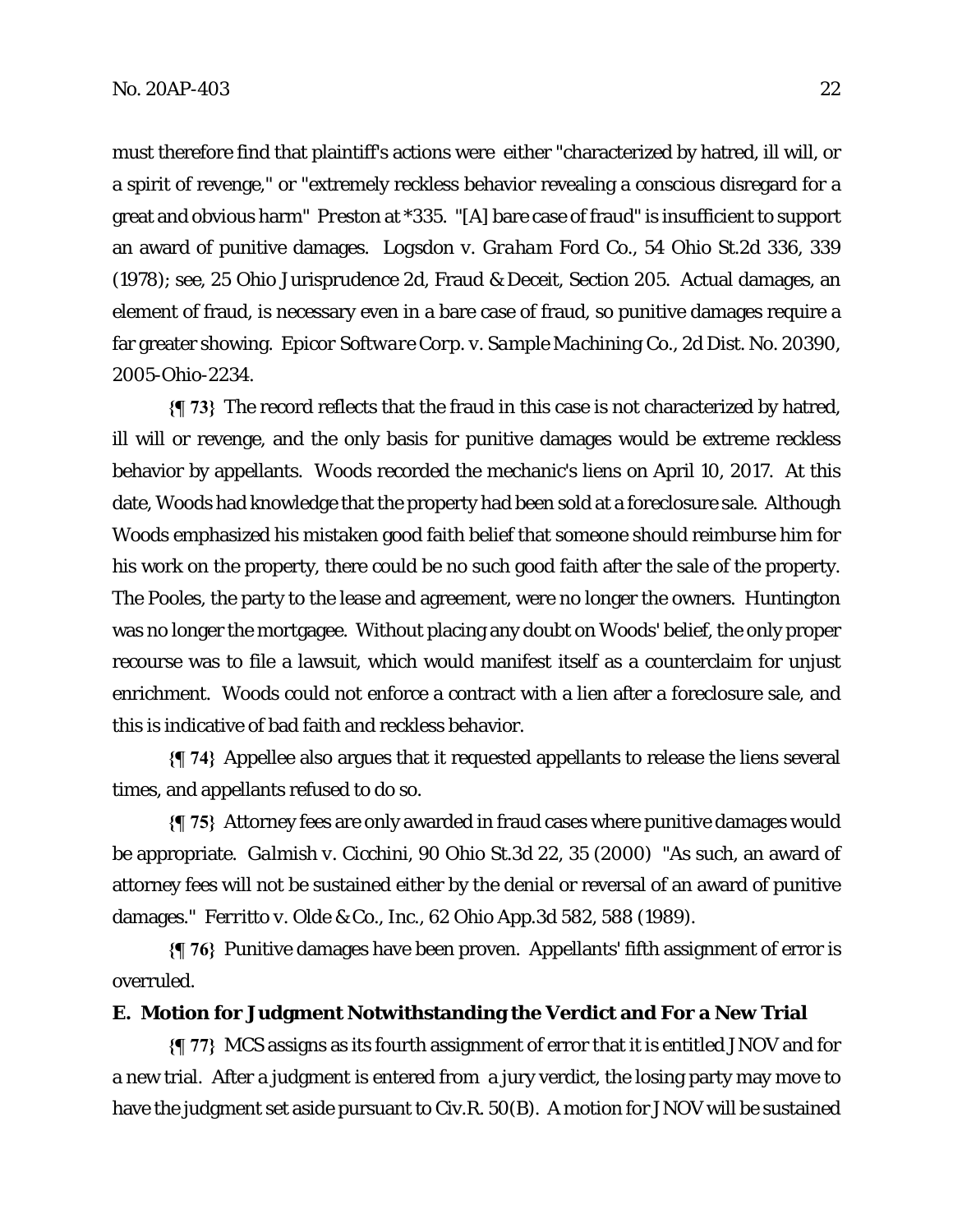when the evidence, "construed most strongly in favor of" the nonmoving party was "legally sufficient to sustain the verdict" rendered at trial. *Environmental Network Corp. v. Goodman Weiss Miller L.L.P.*, 119 Ohio St.3d 209, 214 (2008). If so, the trial court judgment must stand. *State Farm Fire & Cas. Co. v. Capital Roofing, LLC.*, 10th Dist. No. 18AP-689, 2020-Ohio-642. A motion for JNOV "is used to determine only one issue: whether the evidence is totally insufficient to support the verdict." *Jeffrey v. Marietta Mem. Hosp.* 10th Dist. No. 11AP-492, 2013-Ohio-1055, ¶ 23. Because the motion necessarily presents a question of law, a de novo standard of review is required.

**{¶ 78}** In a claim where the jury's verdict in favor of appellee was against the manifest weight of the evidence, we are required to consider the entire record and "weigh the evidence and all reasonable inferences, consider the credibility of witnesses and determine whether, in resolving conflicts in the evidence, the trier of fact clearly lost its way and created such a manifest miscarriage of justice that [the judgment] must be reversed and a new trial ordered." *Wheatley v. Howard Hanna Real Estate Servs.,* 9th Dist. No. 13CA10505, 2015-Ohio-2196, ¶ 11. As with criminal cases, a reversal on manifest weight grounds in civil cases is likewise "reserved for the exceptional case in which the evidence weighs heavily against the judgment." *Id.*

**{¶ 79}** On its face, appellants' arguments on appeal deal with the perceived prejudice arising from the trial court informing the jury that defendants had committed fraud. Appellants concede that the motion is based "upon the irregularity in the trial court caused by the Court's pretrial summary judgment decision that held Defendants had committed fraud and slandered Plaintiff's title," and continue to assert the summary judgment decision was erroneous and incorrect. (Jan. 7, 2020 Memo. in Opp. to Mot. for JNOV & New Trial at 1.) Appellants do not argue that anything that happened during the trial – other than a reference to the summary judgment decision – supports the motions for JNOV and for a new trial.

**{¶ 80}** "[A] summary judgment proceeding is not a trial but, rather is a hearing upon a motion." *Amare v. Chellena Food Express,* 10th Dist. No. 08AP-678, 2009-Ohio-147, ¶ 14. "Therefore, where an appellant files a post-judgment motion listed in App.R. 4(B)(2) but where the motion is inapplicable to the type of judgment issued by the trial court, the motion is a nullity for purposes of the Appellate Rule." *Davis v. Barton,* 7th Dist. No. 20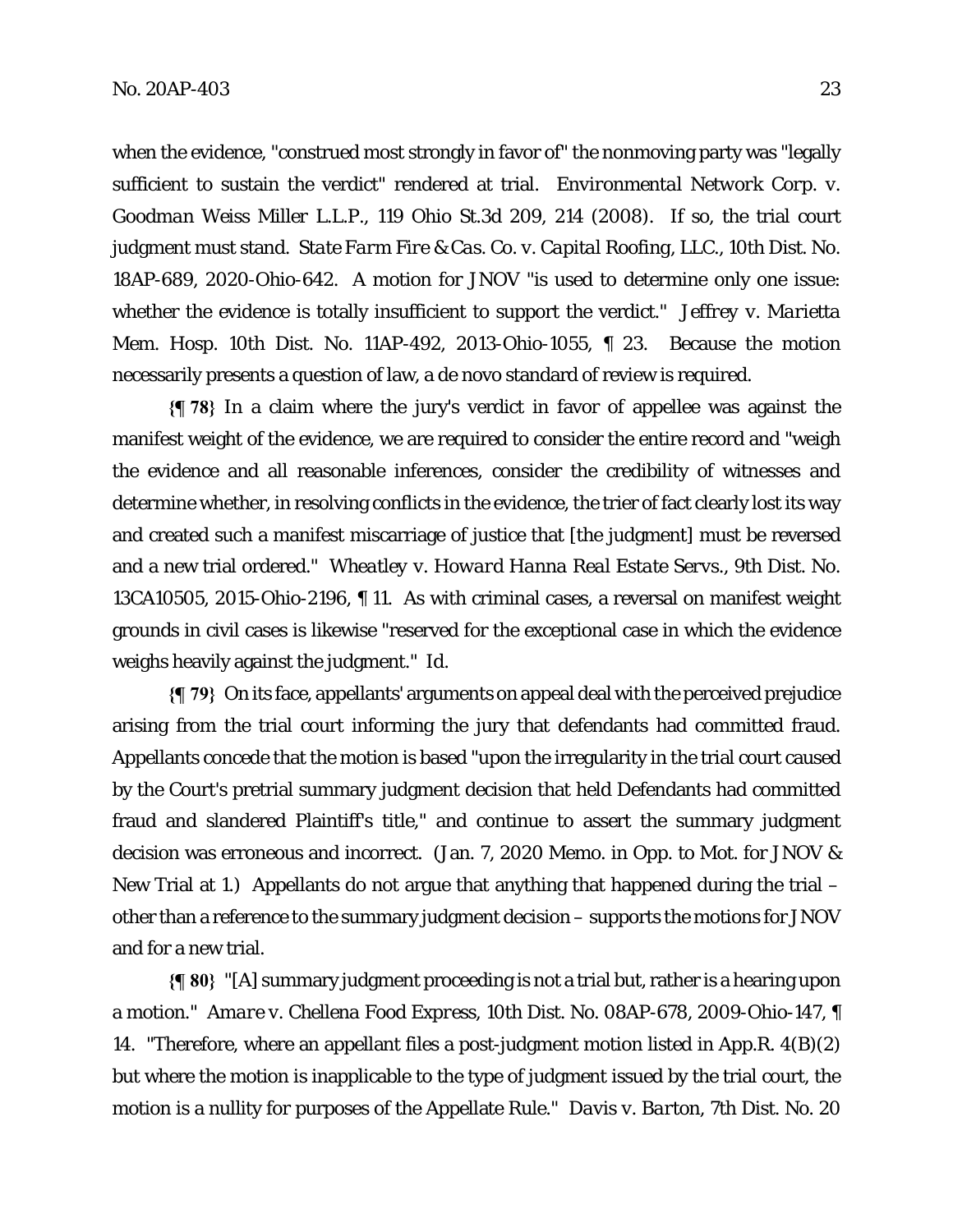MA 0064, 2021-Ohio-2359, ¶ 30. Accordingly, because appellants' motion for a new trial does not apply to a judgment entry granting summary judgment, the motion is rendered moot.

**{¶ 81}** A party may move for a new trial pursuant to Civ.R. 59, which states the following:

> (A) Grounds for new trial. A new trial may be granted to all or any of the parties and on all or part of the issues upon any of the following grounds:

> (1) Irregularity in the proceedings of the court, jury, magistrate, or prevailing party, or any order of the court or magistrate, or abuse of discretion, by which an aggrieved party was prevented from having a fair trial;

\* \* \*

(9) Error or law occurring at the trial and brought to the attention of the trial court by the party making the application.

This court reviews a trial court's ruling on a motion for a new trial applying an abuse of discretion review. *Catalanotto v. Byrd,* 9th Dist. C.A. No. 27824, 2016-Ohio-2815. An abuse of discretion implies that the court's decision is arbitrary, unreasonable, or unconscionable. *Blakemore v. Blakemore*, 5 Ohio St.3d 217 (1983). A motion for a new trial test whether the judgment is sustained by the weight of the evidence. *C.E. Morris Co. v. Fooley Cosntr. Co.*, 54 Ohio St.2d 279 (1978). A judgment is not against the manifest weight of the evidence when there is competent, credible evidence going to all the essential elements of the case.

**{¶ 82}** Sufficient evidence supports the jury's verdict regarding the unjust enrichment claim. For the reasons discussed above, the awarding of punitive damages was incorrect. The assignments of error are overruled regarding the unjust enrichment claim and the awarding of punitive damages.

# **V. Conclusion**

**{¶ 83}** For reasons stated above, appellant, Woods', first, second, third, fourth, and fifth assignments of error are overruled. Appellant, MCS', first, second, third, fourth, and fifth assignments of error are overruled and the judgment of the trial court is affirmed.

*Judgments affirmed*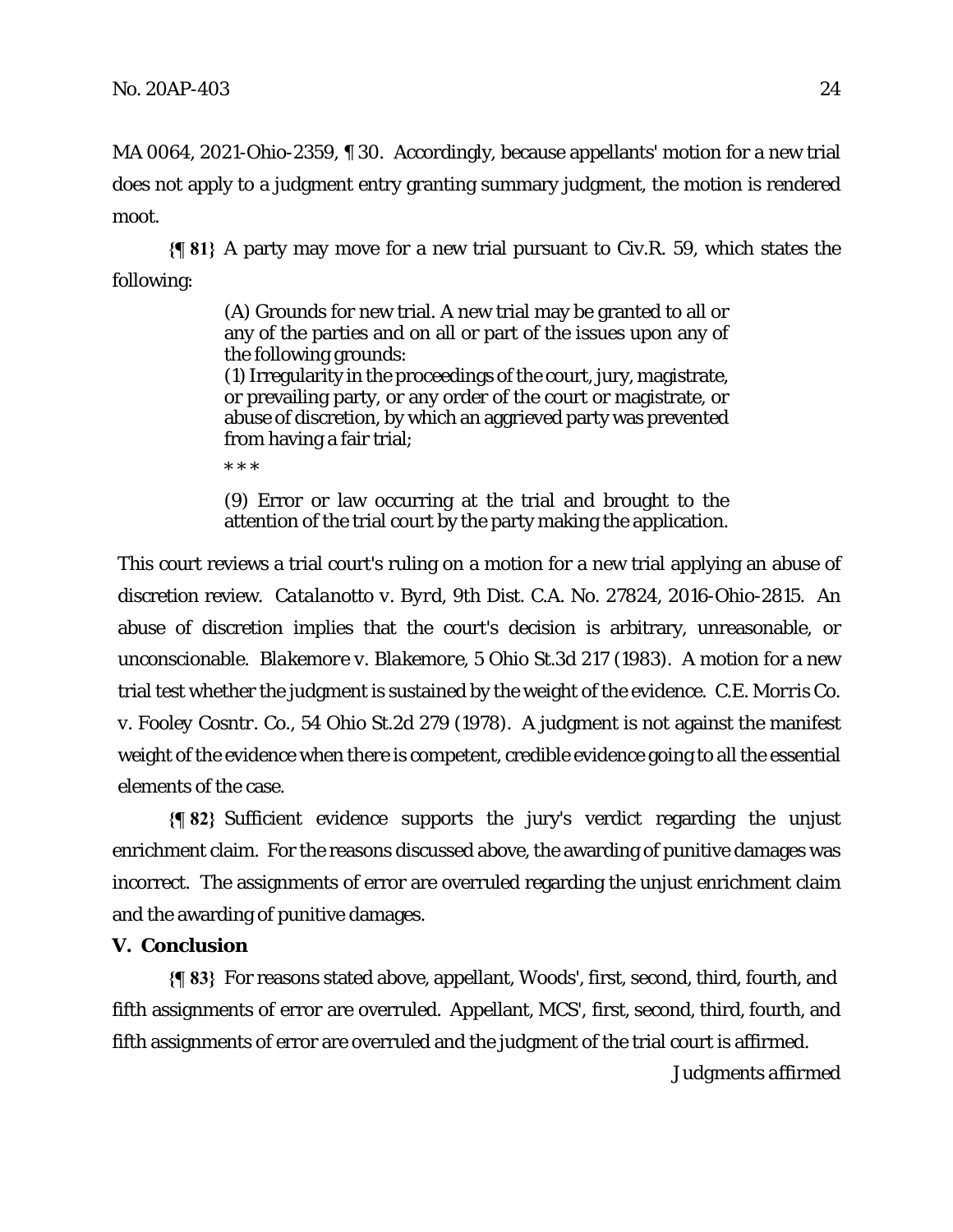# LUPER SCHUSTER, P.J., concurring in part and dissenting in part. KLATT, J. concurs.

LUPER SCHUSTER, P.J., concurring in part and dissenting in part.

 $\overline{a}$ 

**{¶ 84}** I agree with the majority's resolution of MCS's first and second assignments of error, the portion of MCS's fourth assignment of error related to the unjust enrichment claim, and Woods's third and fourth assignments of error. Additionally, while I would agree with the majority's resolution of Woods's first assignment of error and the portion of MCS's third assignment of error related to the slander of title claim, I reach that conclusion for different reasons than expressed by the majority. Unlike the majority, I would sustain Woods's second assignment of error and the portion of MCS's third assignment of error related to the fraud claim, and would find moot Woods's and MCS's fifth assignments of error, and the portion of MCS's fourth assignment of error related to the fraud claim and punitive damages. Therefore, I respectfully concur in part and dissent in part.

**{¶ 85}** In Woods's first and MCS's third assignments of error, appellants argue the trial court erred in granting appellee's motion for summary judgment on the claim of slander of title. "A claim for slander of title arises when a person falsely and maliciously defames a title to property and causes some special pecuniary damages or loss." *Metzler v. Fifth Third Bank*, 10th Dist. No. 16AP-638, 2017-Ohio-7088, ¶ 14, citing *Prater v. Dashkovsky*, 10th Dist. No. 07AP-389, 2007-Ohio-6785, ¶ 11. As the majority notes, to prevail on a claim of slander of title, a claimant must prove actual or special damages. *Prater* at ¶ 12, citing *Green v. Lemarr*, 139 Ohio App.3d 414, 430-31 (2d Dist.2000).

**{¶ 86}** The trial court, in its decision and entry granting appellee's motion for summary judgment on the claim of slander of title, does not specify the evidence demonstrating there is no genuine issue of material fact that appellee suffered actual or special damages but concludes, more generally, that appellee has demonstrated all the elements of a claim of slander of title. In finding the trial court did not err in granting appellee's motion for summary judgment on its claim of slander of title, the majority concludes "appellee suffered damages, as evidenced by the jury award." (Majority at ¶ 65.) I would not find, as the majority does, that a jury award of damages constitutes proof, at the summary judgment stage, that a claimant suffered actual or special damages. Instead,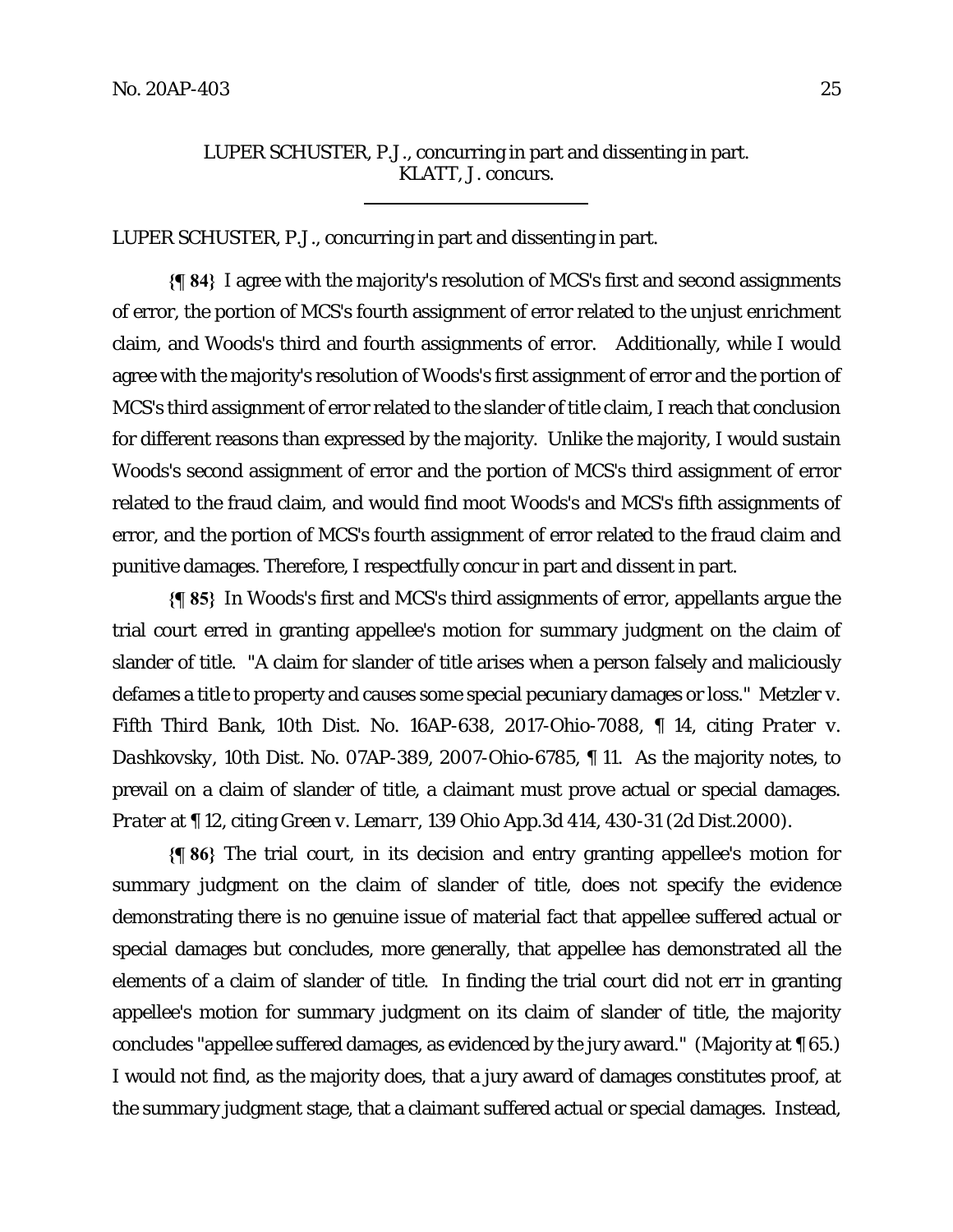I would note that because appellee put forth Civ.R. 56 evidence that it engaged in litigation to quiet title, and the trial court granted partial judgment on the pleadings with respect to appellee's claim for declaratory judgment and to quiet title, the trial court did not err in concluding there remained no genuine issue of material fact that appellee suffered actual or special damages related to the slander of title claim. *See Green* at 434-36 (noting in the context of slander of title, "recoverable pecuniary loss" includes both "the pecuniary loss that results directly and immediately from the effect of the conduct of third persons, including impairment of vendibility or value caused by disparagement" and "the expense of measures reasonably necessary to counteract the publication, including litigation to remove the doubt cast upon vendibility or value by disparagement," and holding that "in a proper case, a party could recover the attorney fees incurred in removing a cloud on title, as 'special damages,' and could also recover attorney fees for prosecuting a slander of title action"). *See also Silberhorn v. Flemco, L.L.C.*, 8th Dist. No. 108346, 2020-Ohio-913, ¶ 16 ("[a]ttorney fees incurred in litigation to quiet title satisfy the damages element for slander of title"). Thus, I would overrule Woods's first assignment of error and overrule in part MCS's third assignment of error with respect to the trial court granting appellee's motion for summary judgment on the claim of slander of title, but I would reach that conclusion for different reasons than the majority.

**{¶ 87}** Additionally, under Woods's second and MCS's third assignments of error, appellants argue the trial court erred in granting appellee's motion for summary judgment with respect to the fraud claim. As the majority states, to prevail on a fraud claim, a plaintiff must prove: (1) a representation, or if a duty to disclose exists, concealment of a fact, (2) that is material to the transaction at issue, (3) made falsely, with knowledge of its falsity, or with such utter disregard and recklessness as to whether it is true or false that knowledge may be inferred, (4) with the intent to mislead another into relying on it, (5) justifiable reliance upon the representation or concealment, and (6) a resulting injury proximately caused by the reliance. *Santagate v. Pennsylvania Higher Edn. Assistance Agency (PHEAA)*, 10th Dist. No. 19AP-705, 2020-Ohio-3153, ¶ 37. With respect to the sixth element, resulting injury, I do not agree with the majority's conclusion that appellee's injury "was demonstrated at trial." (Majority at ¶ 67.) Again, because the trial court disposed of the fraud claim, though not the amount of damages, through summary judgment, I would not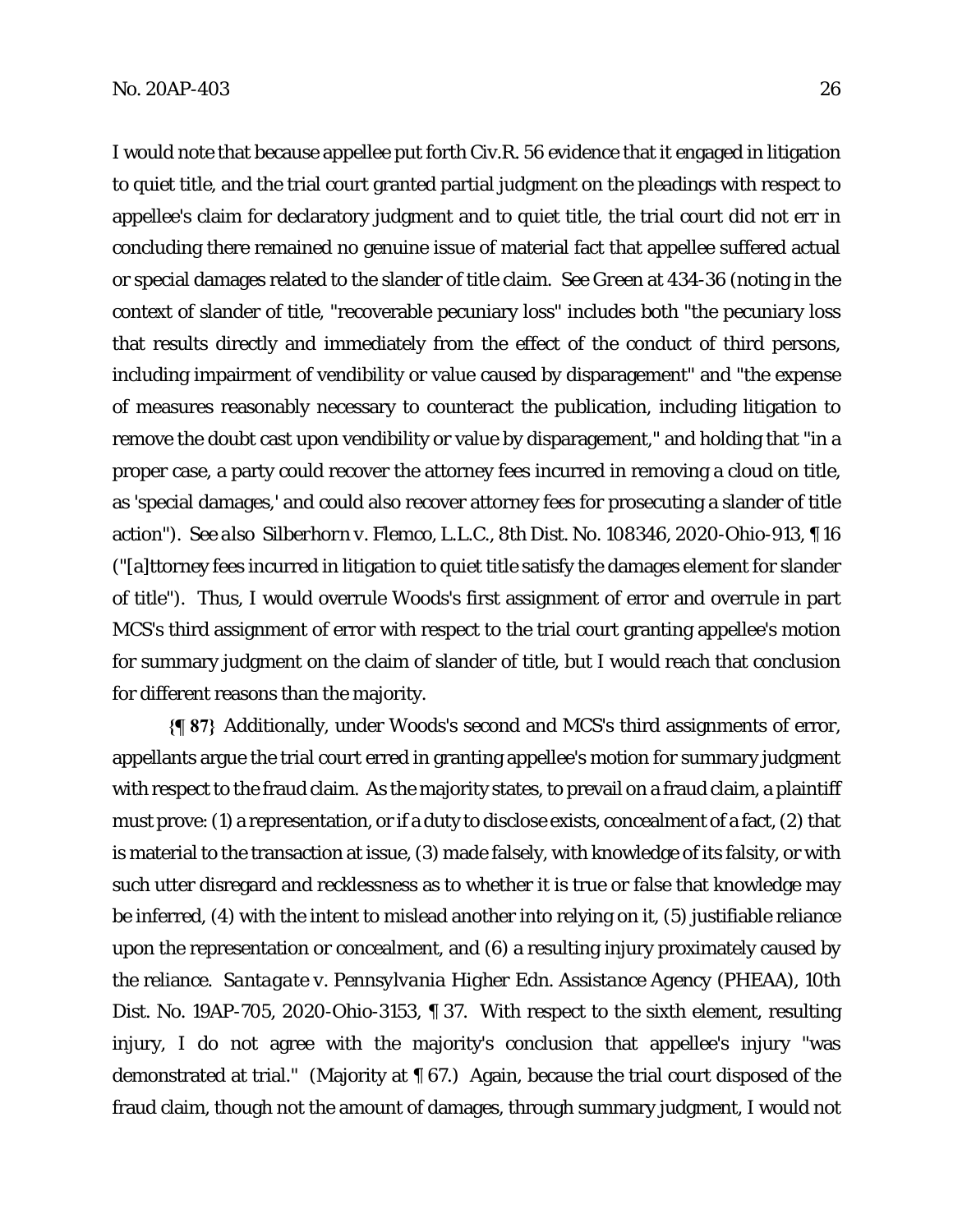find the jury's award of damages at trial constituted proof of injury for purposes of summary judgment and would instead focus on whether the trial court erred in finding appellee put forth sufficient Civ.R. 56 evidence with its motion for summary judgment to support the conclusion that there remained no genuine issue of material fact that appellee suffered an injury proximately caused by the reliance upon the representation.

**{¶ 88}** Here, appellee did not, in its motion for summary judgment, point to any specific portions of the record demonstrating that it suffered a resulting injury proximately caused by reliance on the representation. *See Dresher v. Burt*, 75 Ohio St.3d 280, 293 (1996) (the party moving for summary judgment bears the initial burden of informing the trial court of the basis for the motion and identifying those portions of the record that demonstrate the absence of a genuine issue of material fact). Instead, appellee alleged more generally in its motion for summary judgment that the injury it suffered "include[ed] not receiving clear title to the Property." (Pl.'s Mot. for Summ. Jgmt. at 13.) Appellee did not point to any Civ.R. 56 evidence demonstrating how the alleged injury was proximately caused by reliance on the representation. Nonetheless, in granting appellee's motion for summary judgment as to the fraud claim, the trial court stated "[t]hough [appellee] has not supplied any specific information as to what other parties have relied on this information, it is reasonable to infer that any potential purchaser of the property would rely on these liens as a basis to decline purchasing the property, resulting in injury to [appellee] in not being able to sell the property." (Decision & Entry on Pl.'s Mot. for Summ. Jgmt. at 6.) Being mindful that, in a motion for summary judgment, the burden is on the moving party to affirmatively demonstrate by affidavit or other evidence allowed by Civ.R. 56(C) that there are no genuine issues of material fact, I would find the trial court erred both in finding appellee satisfied its Civ.R. 56 burden through the conclusory allegations in its motion for summary judgment related to injury and in expanding upon appellee's allegations to make inferences of possible injury without specific Civ.R. 56 evidence demonstrating the same. *Dresher* at 293; *Long v. Mt. Carmel Health Sys*., 10th Dist. No. 16AP-511, 2017-Ohio-5522, ¶ 13 ("[t]he moving party does not discharge [its] initial burden under Civ.R. 56 by simply making conclusory allegations"). Therefore, I would sustain Woods's second assignment of error and sustain in part MCS's third assignment of error with respect to the trial court's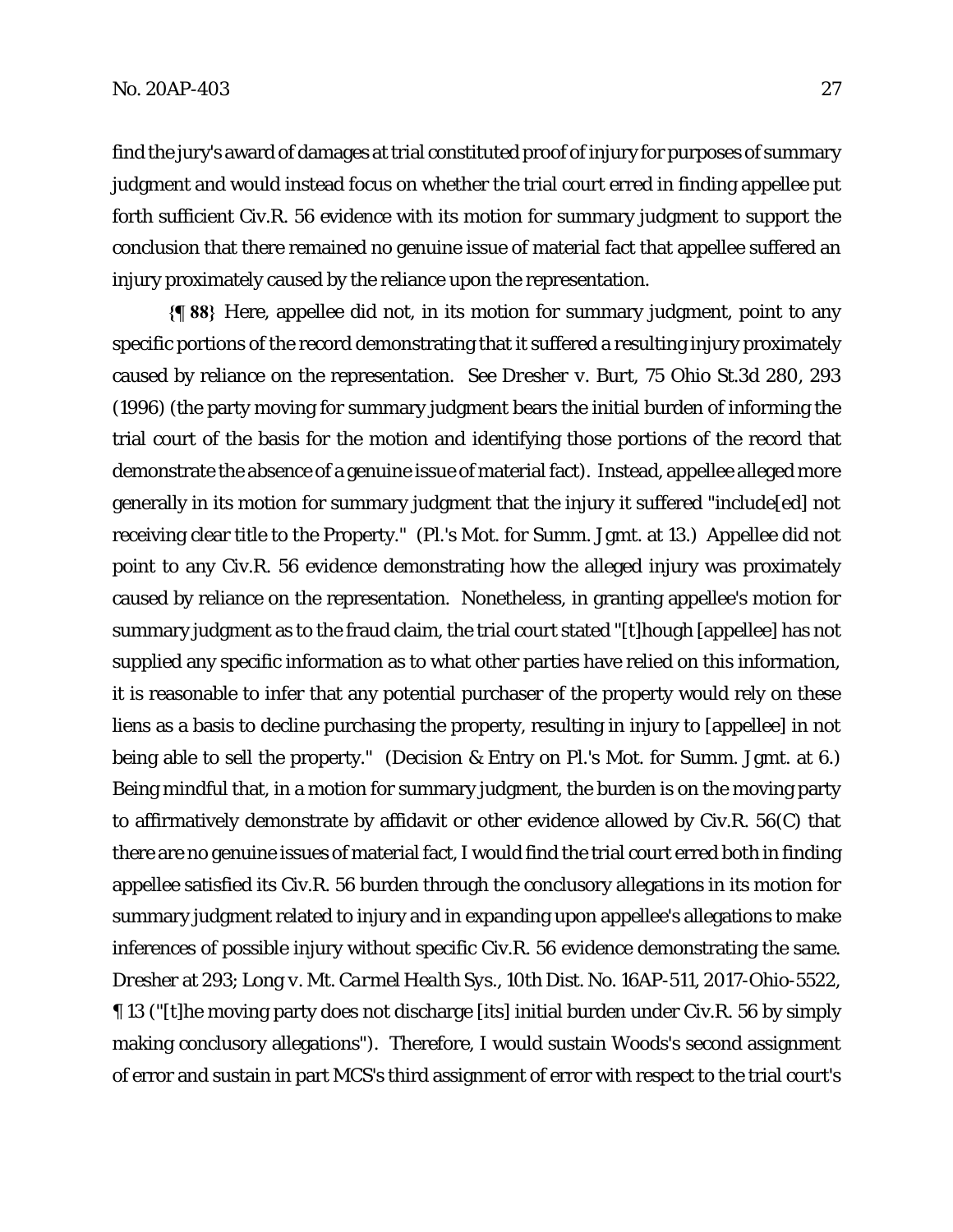granting of summary judgment on appellee's claim of fraud and would direct the issue of liability on the fraud claim to be determined at trial.

**{¶ 89}** In Woods's and MCS's fifth assignments of error, appellants argue the trial court erred in awarding punitive damages. Because I would conclude the trial court erred in granting appellee's motion for summary judgment with respect to the fraud claim, I would additionally find Woods's and MCS's fifth assignments of error to be moot as a determination of punitive damages is premature until resolution of appellants' liability on the fraud claim.

**{¶ 90}** Finally, in its fourth assignment of error, MCS argues the trial court erred in denying its motion for judgment notwithstanding the verdict. Because I would find the trial court erred in granting appellee's motion for summary judgment with respect to the fraud claim, my resolution of that issue would render moot the portion of this assignment of error related to the fraud claim and the punitive damages.

**{¶ 91}** Based on these reasons, I respectfully concur in part and dissent in part.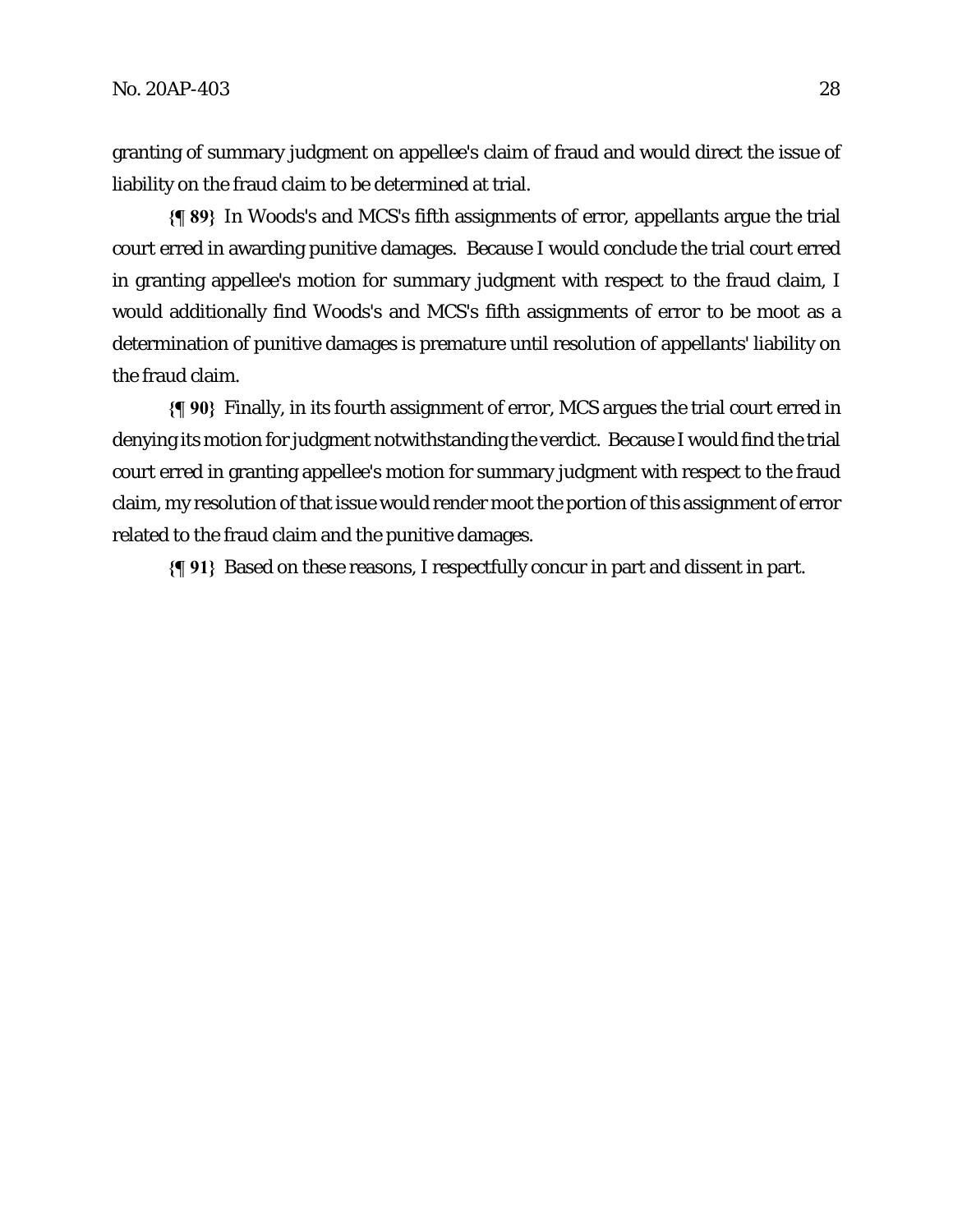# COURT OF APPEALS LICKING COUNTY, OHIO FIFTH APPELLATE DISTRICT

| <b>LORI J. GINGRICH</b>           | JUDGES:<br>Hon. Earle E. Wise, Jr., P.J.<br>Hon. William B. Hoffman, J.<br>Hon. Patricia A. Delaney, J. |  |
|-----------------------------------|---------------------------------------------------------------------------------------------------------|--|
| Plaintiff-Appellant               |                                                                                                         |  |
| $-VS-$                            | Case No. 2021 CA 00060                                                                                  |  |
| G & G FEED & SUPPLY, LLC, ET AL., |                                                                                                         |  |

Defendants-Appellees **O P I N I O N** 

CHARACTER OF PROCEEDINGS: Appeal from the Licking County Court of Common Pleas, Case No. 2018 CV 00410

JUDGMENT: Reversed and Remanded

DATE OF JUDGMENT ENTRY: March 25, 2022

APPEARANCES:

For Plaintiff-Appellant For Defendants-Appellees

ANTHONY A. MAHAN THOMAS R. MERRY, ESQ. Mahan Law **Thomas R. Merry Co., LPA** 102 Fairfield Avenue - 2<sup>nd</sup> Floor Bellevue, KY 41073 Westerville, OH 43082

155 Commerce Park Drive, Ste. #3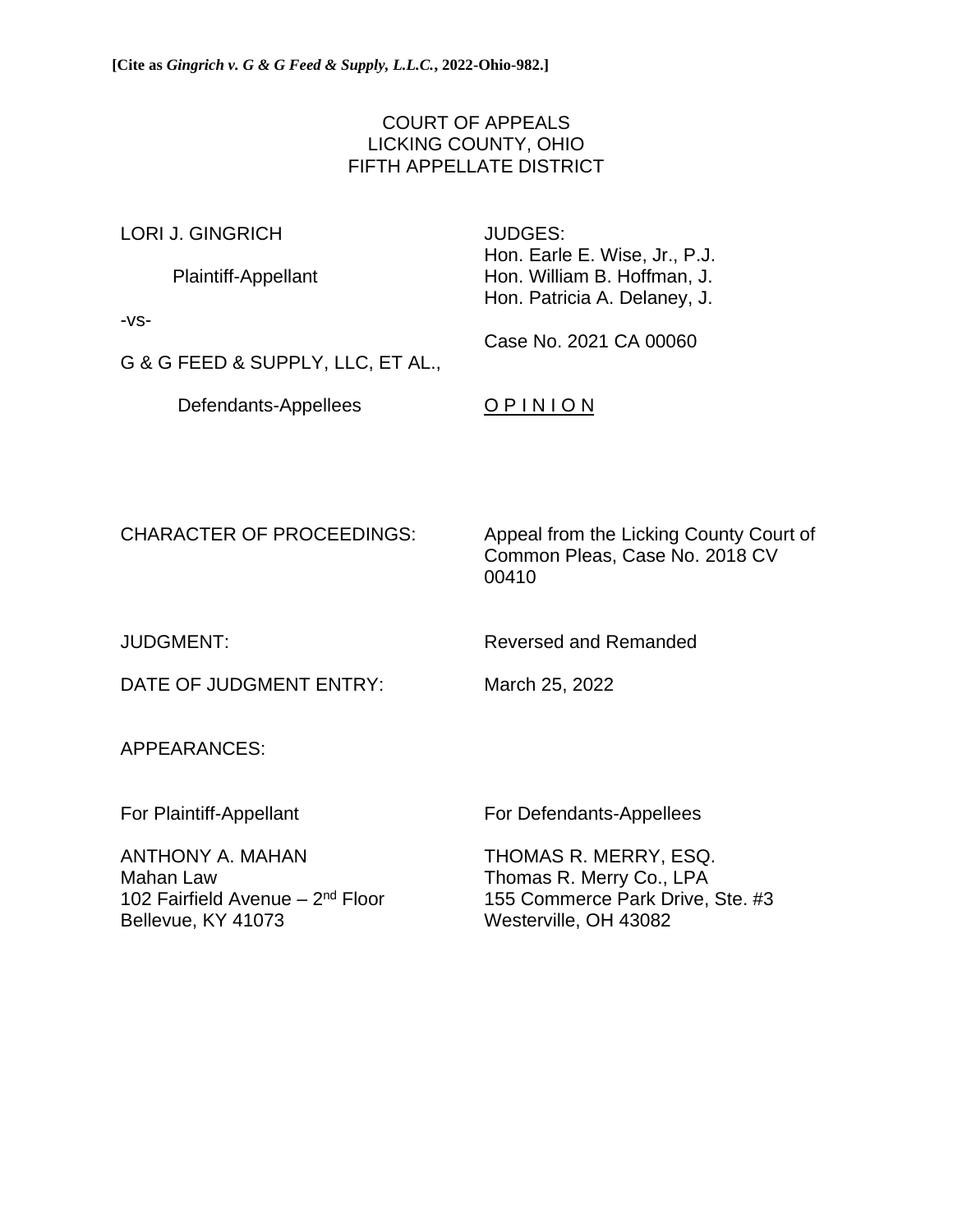# *Hoffman, J.*

**{¶1}** Plaintiff-appellant Lori J. Gingrich appeals the July 8, 2021 Order entered by the Licking Court of Common Pleas, which denied her motion to correct the record. Defendant-appellee is IronGate Equestrian Center ("IronGate").

### STATEMENT OF THE CASE

**{¶2}** On April 11, 2018, Appellant filed a complaint for intentional tort, naming G & G Feed & Supply as defendant. Appellant worked for G & G Feed, which was owned and operated by Tera Gore. The complaint alleged, on April 15, 2016, Gore intentionally struck Appellant with a heavy metal clipboard, causing Appellant to sustain serious injuries. At the time of the incident, Appellant was working at an equestrian event and Gore was her boss. Appellant filed an amended complaint on April 13, 2018, adding Gore, Global Vision Alliance, Inc., and IronGate as defendants ("Defendants," collectively).

**{¶3}** After Defendants failed to answer, Appellant filed a motion for default judgment on June 26, 2018. Via Entry filed July 26, 2018, the trial court granted the motion. The trial court conducted a hearing on damages on August 27, 2018. Defendants did not appear. Via Entry filed September 7, 2018, the trial court awarded Appellant damages in the amount of \$953,578.75. On September 27, 2018, Defendants filed a Civ.R. 60(B) motion for relief from judgment. Appellant filed a response in opposition on December 3, 2018. Defendants filed a reply in support of their motion for relief from judgment on December 20, 2018. Via Decision and Entry filed January 15, 2019, the trial court granted the motion and vacated the July 26, 2018 Entry granting default judgment against Defendants and the September 7, 2018 Entry awarding damages to Appellant.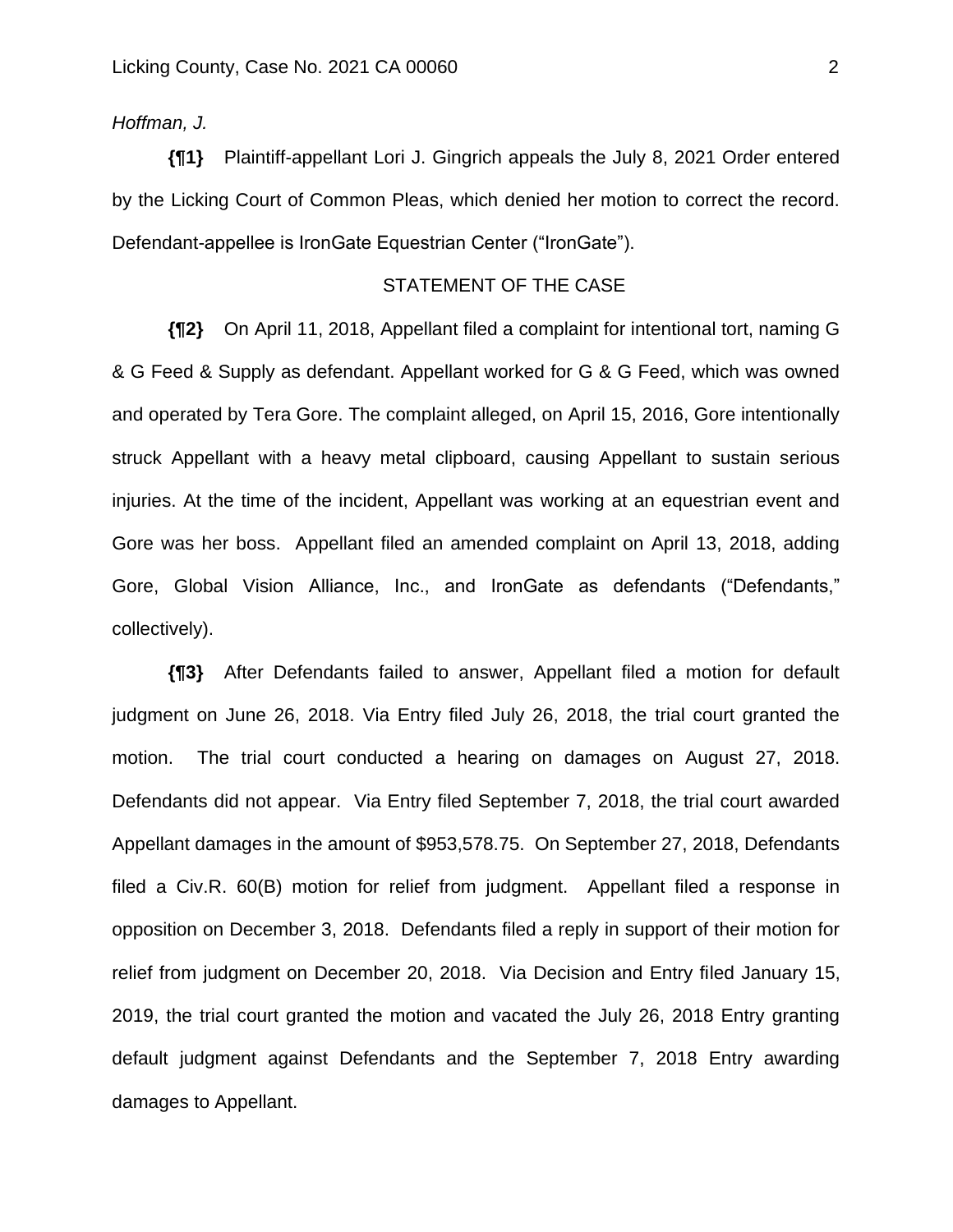#### Licking County, Case No. 2021 CA 00060 3

**{¶4}** Appellant appealed the decision to this Court, arguing the trial court abused its discretion in granting defendants' Civ. R. 60(B) motion for relief from judgment. This Court agreed and reversed the trial court's judgment and remanded the matter to the trial court to reinstate the default judgment and the damages award. *Gingrich v. G & G Feed*, 5<sup>th</sup> Dist. Licking No. 2019 CA 00008, 2019-Ohio-4779. Upon remand, Appellant filed a motion for post-judgment interest. The trial court scheduled an evidentiary hearing on January 30, 2021. Via Judgment Entry filed January 30, 2021, the trial court reinstated the default judgment and damages award, and granted post-judgment interest.

**{¶5}** At some point in her collection efforts, Appellant learned IronGate was the registered tradename for Otter Fork Equestrian Complex, LLC. ("Otter Fork"). Appellant filed a Praecipe for a Certificate of Judgment in the name of "Otter Fork Equestrian Complex, LLC T/A IronGate Equestrian Center" with the Licking County Clerk of Courts on March 27, 2020. The Clerk issued the Certificate of Judgment listing Otter Fork as a judgment debtor. Thereafter, the attorney for Otter Fork contacted the Licking County Clerk's Office and instructed the Clerk to amend the Certificate of Judgment to remove Otter Fork as a judgment debtor.

**{¶6}** On February 22, 2021, Appellant filed a Motion to Correct the Record, requesting the trial court amend and correct the record, including the judgment entry, docket, and certificate of judgment, to reflect the legal name of IronGate, to wit: Otter Fork. IronGate filed a memorandum contra, arguing Appellant should not be permitted to amend the complaint and judgment to add a new defendant. Appellant filed a reply in support of her motion. Via Order filed July 8, 2021, the trial court denied Appellant's motion. The trial court found: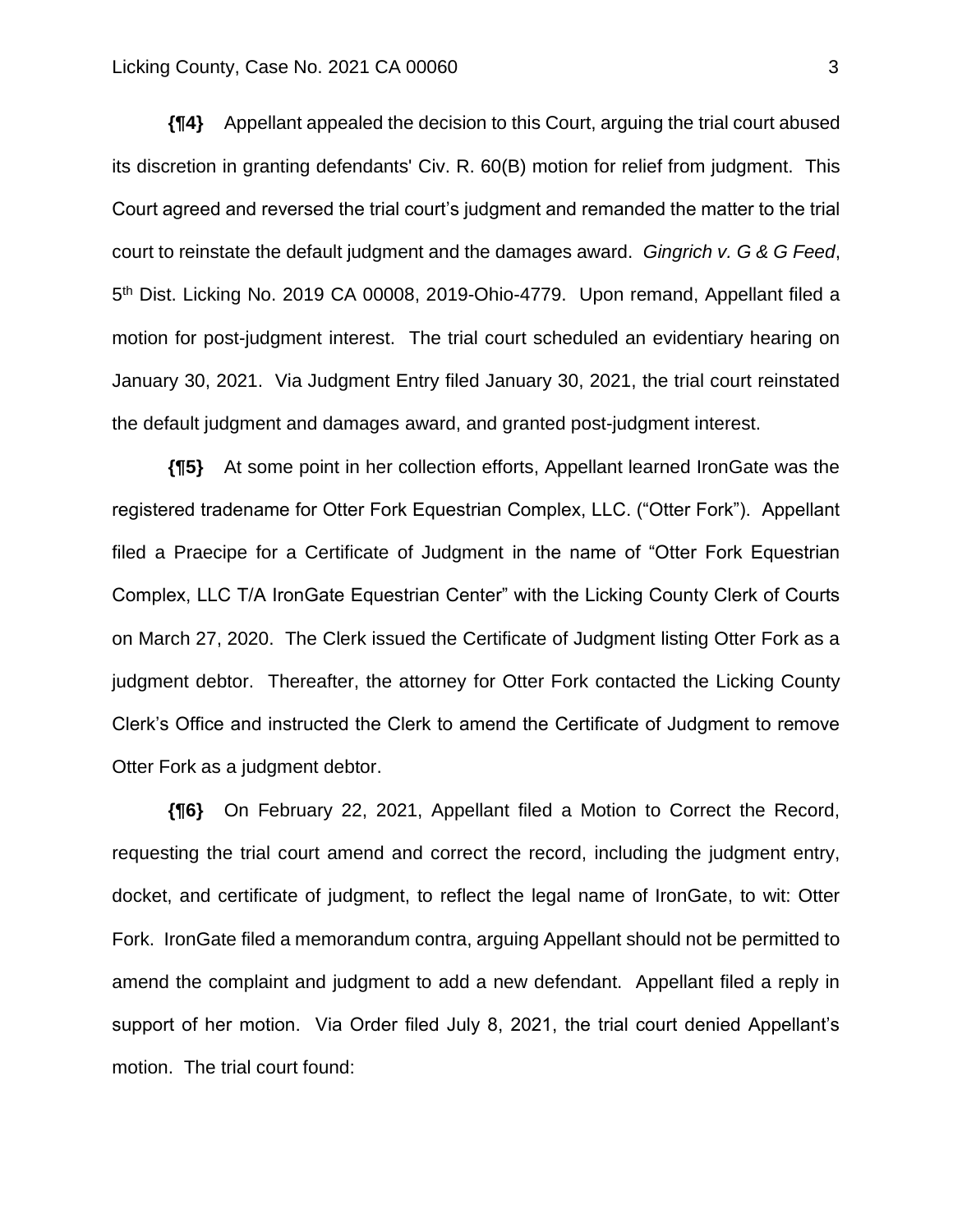The motion has not identified any errors in the record that need to be corrected. In fact, the Court has given [Appellant] precisely what she asked for – a judgment against IronGate.

\* \* \*

While it is true that a Plaintiff can commence and maintain an action against a trade name, the Court is unaware of any case law that suggests or holds that a judgment against a trade name is automatically a judgment against a legal entity that registered the trade name.

[Appellant] commenced and maintained her lawsuit against IronGate and a judgment has been rendered against IronGate.

July 8, 2021 Order Denying Plaintiff's Motion to Correct the Record at 2-3, unpaginated.

**{¶7}** It is from this order Appellant appeals, raising the following assignments of error:

I. THE TRIAL COURT ERRED IN HOLDING A JUDGMENT AGAINST A PARTY NAMED BY ITS TRADE NAME IS NOT ENFORCEABLE AGAINST THE LEGAL ENTITY THAT REGISTERS THE NAME PURSUANT TO R.C. 1329, THEREBY DENYING EXECUTION THEREON AND EFFECTIVELY VACATING PLAINTIFF'S JUDGMENT.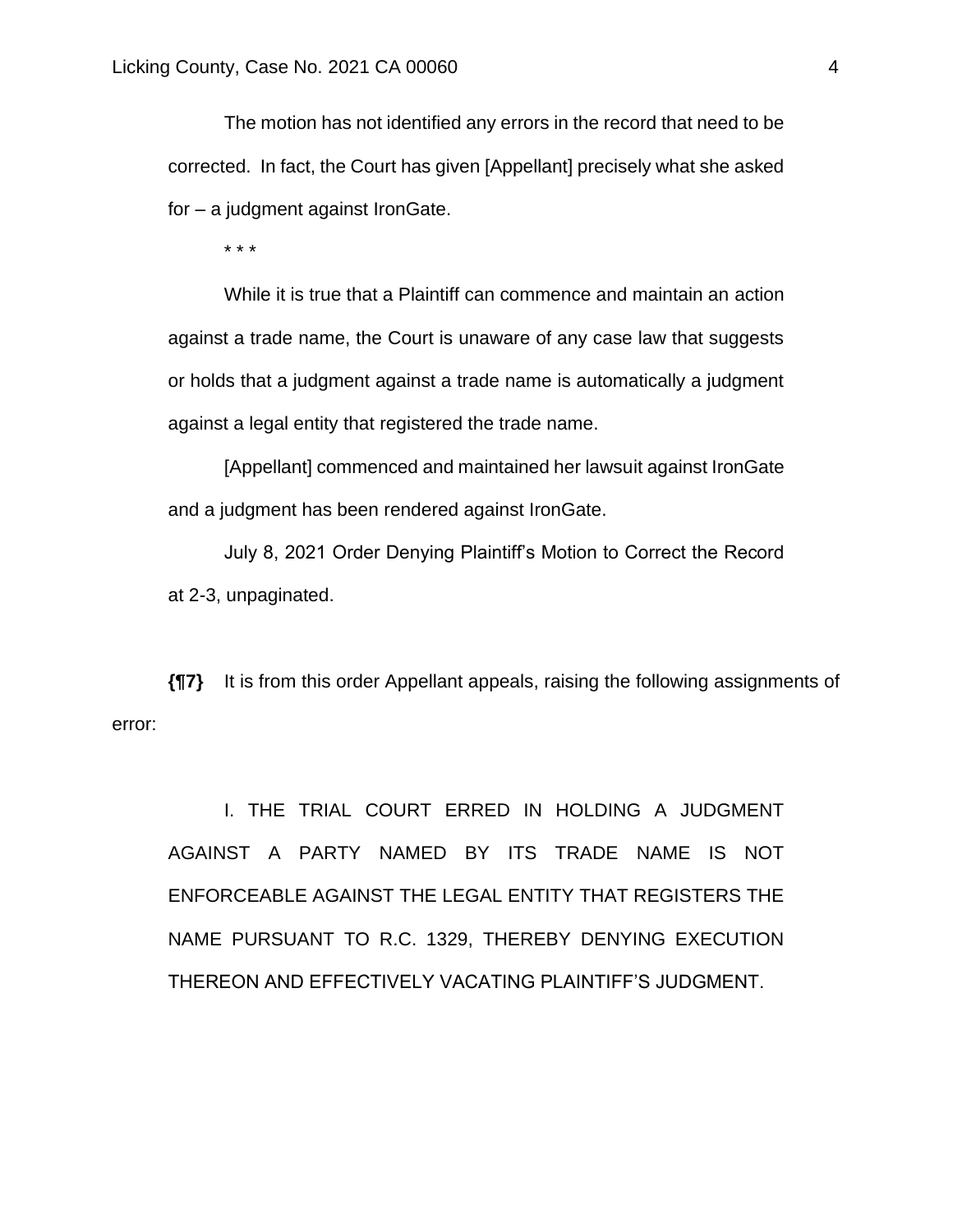II. THE TRIAL COURT ERRED IN DENYING PLAINTIFF'S MOTION TO CORRECT THE RECORD TO AMEND THE JUDGMENT AND CERTIFICATE OF JUDGMENT TO INCLUDE THE LEGAL NAME OF THE JUDGMENT DEBTOR, THEREBY DENYING EXECUTION THEREON AND EFFECTIVELY VACATING PLAINTIFF'S JUDGMENT.

I

**{¶8}** In her first assignment of error, Appellant asserts the trial court erred in finding a judgment against a trade name is not enforceable against the entity behind the trade name.

**{¶9}** In support of her position, Appellant relies upon *Family Medicine Found., Inc. v. Bright,* 96 Ohio St.3d 183, 2002–Ohio–4034, in which the Ohio Supreme Court held "R.C. 1329.10(C) permits a plaintiff to bring suit against a party named only by its fictitious name." *Id.* at ¶15; See, also R.C. 1329.10(C) ("An action may be commenced or maintained against the user of a trade name or fictitious name whether or not the name had been registered or reported in compliance with section 1329.01 of the Revised Code."). Appellant submits the *Bright* Court implicitly held "a judgment against a fictious name is automatically enforceable against the legal entity using the name." Brief of Appellant at 9.

**{¶10}** In *Bright*, Bright filed a medical malpractice action against the Thomas E. Rardin Family Practice Center ("the Practice Center"). *Id*. at ¶1. Prior to filing the action, Bright's attorneys made repeated, yet unsuccessful, attempts to identify the legal entity behind the Practice Center. *Id*. at 13. The trial court granted Bright's motion for default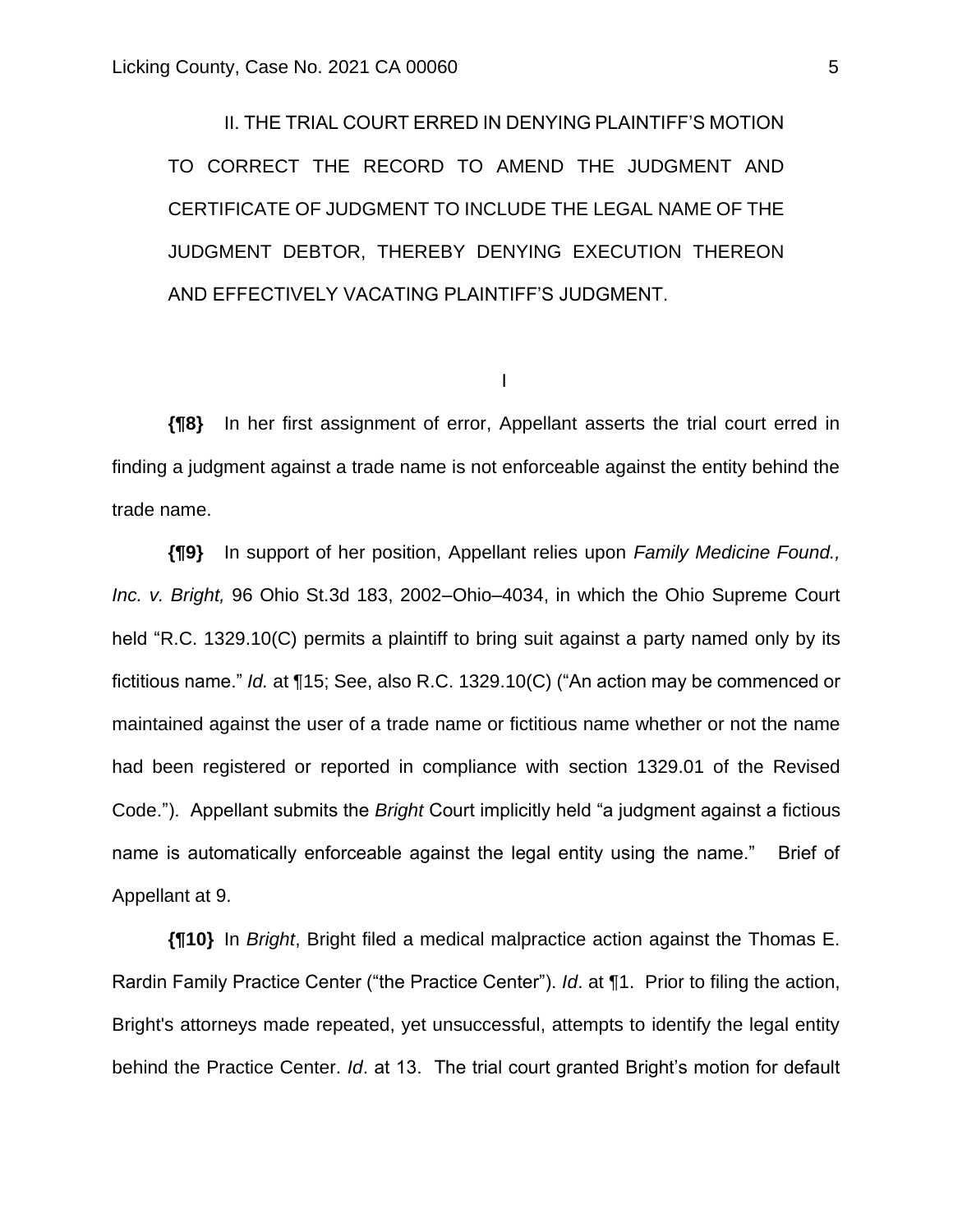judgment against the Practice Center, which neither filed an answer nor appeared. *Id*. at ¶1. The trial court conducted a damages hearing and entered judgment against the Practice Center in the amount of \$978,840.41. *Id*.

**{¶11}** Bright subsequently learned the Practice Center was the fictitious name of Family Medicine Foundation, Inc. ("FMF"). *Id*. at ¶2. Bright filed a motion for judgment debtor examination to determine FMF's ability to satisfy the default judgment against the Practice Center. *Id*. at ¶3. In response, FMF filed a motion to intervene and a motion to vacate the judgment, arguing the default judgment was void as such was rendered against a nonentity. *Id*. The trial court denied both motions. *Id*.

**{¶12}** Thereafter, FMF filed an action against Bright and her attorneys, seeking an injunction to prohibit Bright from executing upon FMF's assets to satisfy the default judgment against the Practice Center. *Id*. at ¶4. The trial court denied the requested relief, finding the judgment was enforceable against FMF. *Id*. The court of appeals reversed, holding, under R.C. 1329.10(C), a suit could not be commenced or maintained against a party named only by its fictitious name. *Id*. The Ohio Supreme Court reversed the judgment of the court of appeals, holding "R.C. 1329.10(C) permits a plaintiff to bring suit against a party named only by its fictitious name." *Id.* at ¶15. The *Bright* Court concluded "FMF's request for injunctive relief was properly denied by the trial court." *Id.*

**{¶13}** IronGate argues *Bright* is factually distinguishable from the instant action, explaining, unlike the plaintiff in *Bright*, Appellant herein "failed to do even the most basic due diligence with the Ohio Secretary of State, as the identification of the registrant of the trade name is literally four clicks away from the home page for the Ohio Secretary of State." Brief of Appellee at 16. We shall discuss this argument in detail, infra. IronGate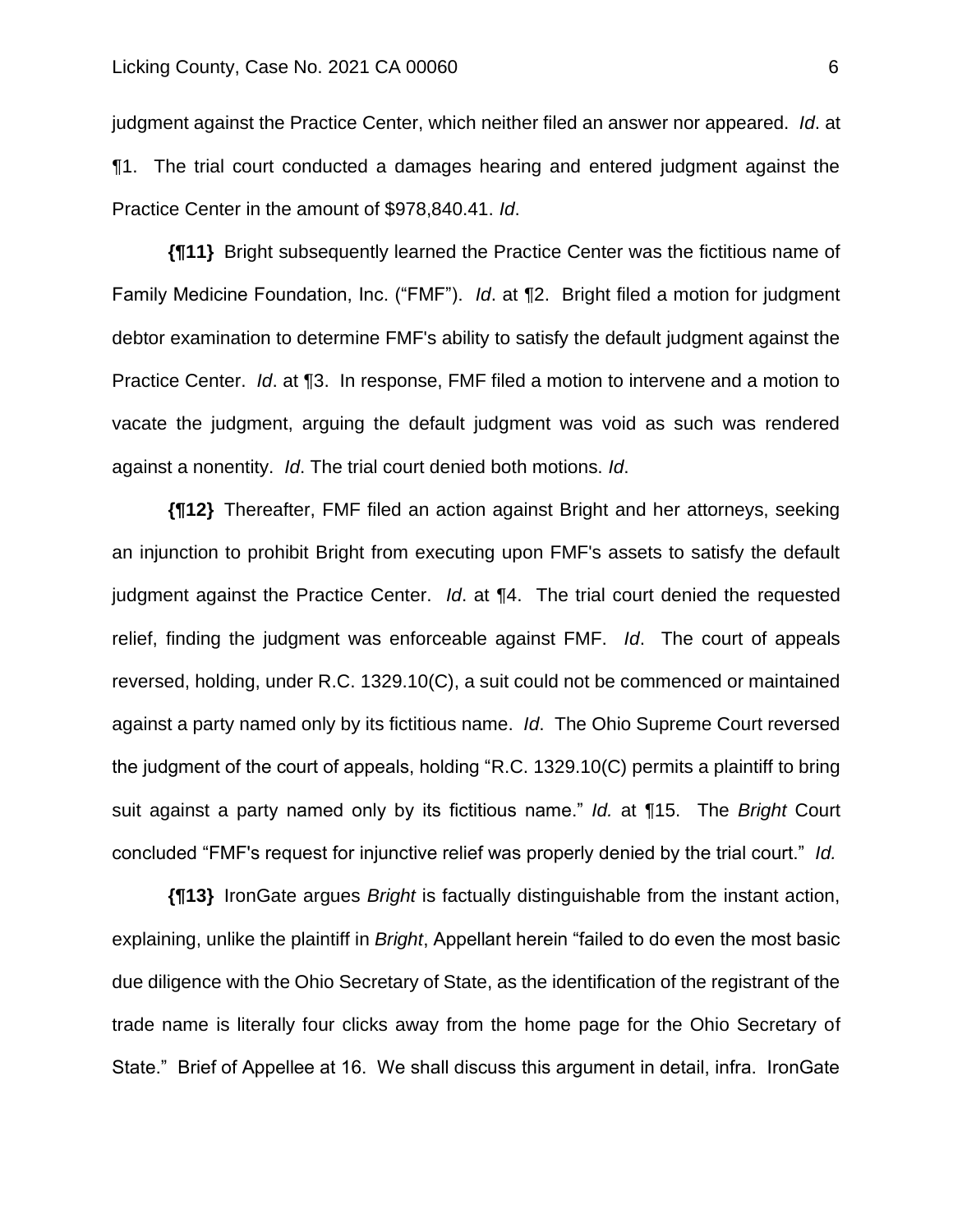submits the instant action is more analogous to *Bailey v. E. Liverpool City Hosp.*, No. 4:14–cv–2809, 2015 WL 5102768 (N.D. Ohio Aug. 31, 2015).

**{¶14}** In *Bailey*, Plaintiff brought a lawsuit against East Liverpool City Hospital and East Liverpool City Hospital, Growing for Tomorrow and Today ("Trade Name Defendants") as well as the user of the trade name, The City Hospital Association, alleging age discrimination in violation of the Age Discrimination in Employment Act ("ADEA"). *Id*. at \*1. The Trade Name Defendants filed a Rule 12(b)(6) motion to dismiss, arguing they are trade names registered with the State of Ohio and do not employ any employees; therefore, could not be held liable under the ADEA. *Id*. at \*4. Plaintiff, relying on *Bright*, maintained the Trade Name Defendants were proper parties to her lawsuit. *Id*.

**{¶15}** The *Bailey* Court distinguished *Bright*, stating:

Appellants in *Bright* only named the Practice Center in the complaint because they were unable to determine the legal entity behind the fictitious name. *Bright,* 772 N.E.2d at 11. In this case, the two Trade Name Defendants are registered with the State of Ohio, and their holder, The City Hospital Association, is readily ascertainable and part of the lawsuit. Bailey could have reasonably determined The City Hospital Association is the legal entity behind the trade names. Bailey's failure to utilize public records does not permit her to maintain an action against the Trade Name Defendants. (Citation omitted). *Id*.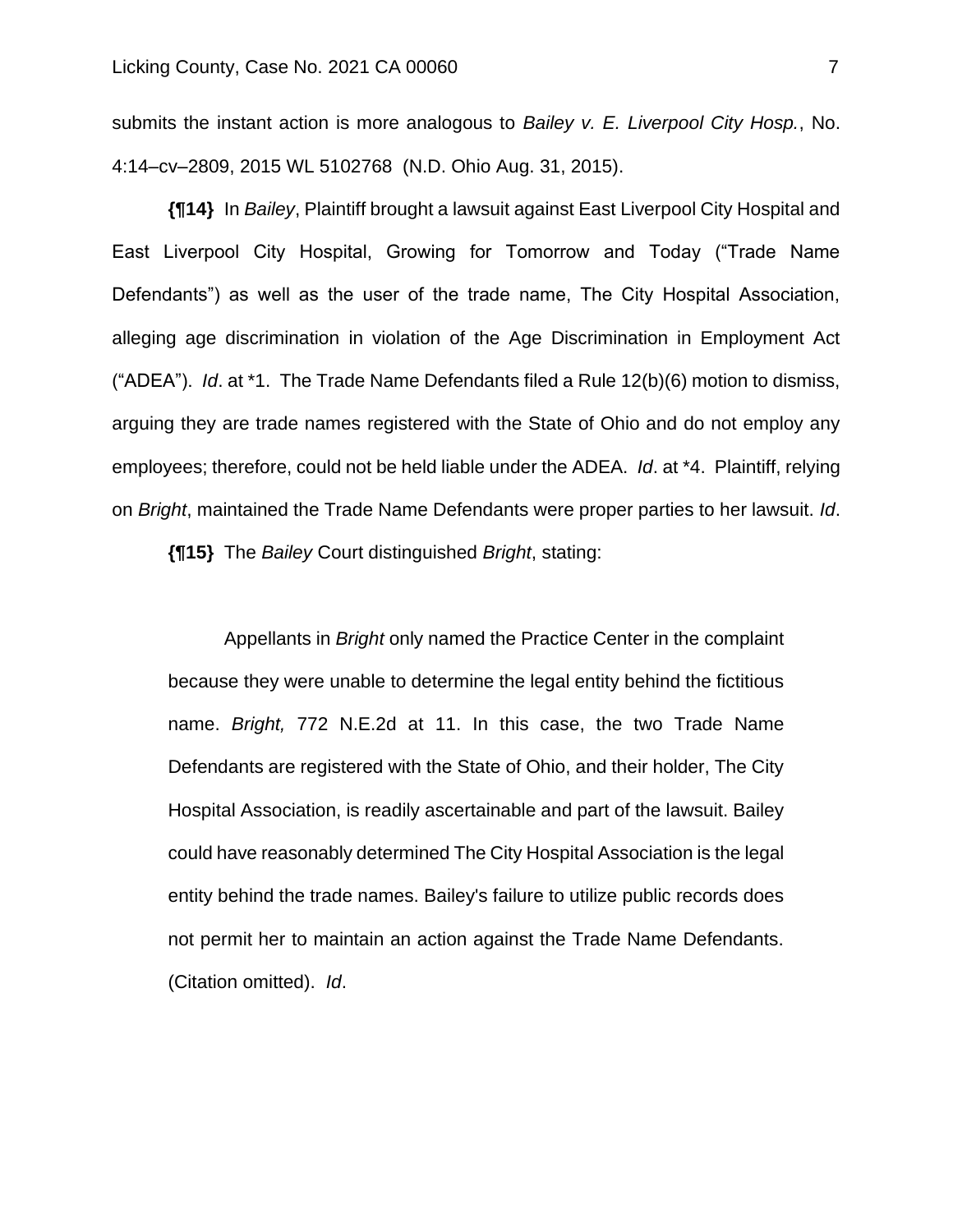**{¶16}** We note "the decisions of federal courts constitute persuasive authority only and are not binding on this court." *State v. Prom*, 12th Dist. Butler No. CA2004-07-174, 2005-Ohio-2272, ¶ 22. Nevertheless, we find IronGate's reliance on *Bailey* misplaced.

**{¶17}** The procedural posture of the case before us is significantly different from the procedural posture of *Bailey*. *Bailey* is the ruling by a federal district court on a Rule 12(b)(6) motion to dismiss. The *Bailey* Plaintiff named the Trade Name Defendants and the user of the trade name as defendants in her original complaint. The Trade Name Defendants appeared and filed a motion to dismiss. Here, IronGate neither answered the complaint nor appeared. IronGate did not take any steps to disclose itself as a trade name or identify Otter Fork as the holder of the trade name prior to filing its Civ. R. 60(B) motion for relief from judgment. Due to these differences, we find *Bailey* not only inapplicable, but also unpersuasive so as to alter the applicability of *Bright* in this case.

**{¶18}** The *Bailey* Court also found it lacked "jurisdiction to entertain a suit against trade names." *Bailey*, supra at \*4, citing *Rachells v. Cingular Wireless*, 483 F.Supp.2d 583, 587 (N.D. Ohio 2007). In the instant action, the trial court had jurisdiction to entertain Appellant's suit against IronGate because, pursuant to R.C. 1329.10(C)*,* a plaintiff may commence or maintain an action against a party named only by its fictitious name.

**{¶19}** In *Ginn v. Stonecreek Dental Care*, 12th Dist. Fayette Nos. CA2018-09-018, CA2018-09-019, and CA2018-11-022, 2019-Ohio-3229, the Twelfth District Court of Appeals addressed the question of "whether 'maintained' could be interpreted to empower a plaintiff to sue a trade name only and ultimately receive a judgment against the trade name." *Id*. at ¶53. Because the statute does not define "maintained," the *Ginn* Court looked to the plain and ordinary meaning of the word: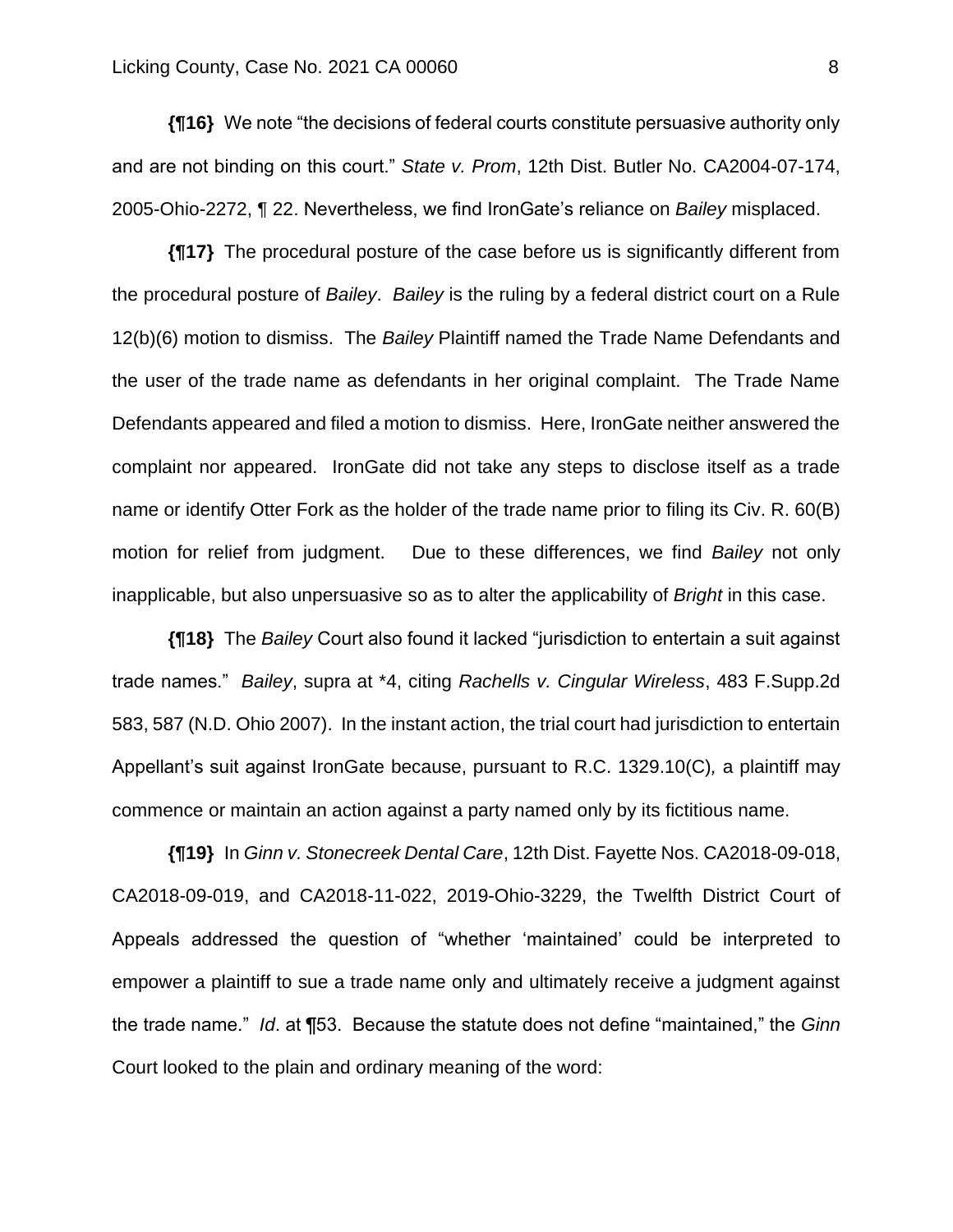Webster's Dictionary provides the following definitions for "maintain": **1** : to keep in a state of repair, efficiency, or validity : preserve from failure or decline \* \* \* **2 a** : to sustain against opposition or danger : back up : DEFEND, UPHOLD \* \* \* **b** : to uphold in argument : contend for \* \* \* **3** : to persevere in : carry on : keep up : CONTINUE \* \* \* **4** : to provide for : bear the expense of : SUPPORT \* \* \* **5** : to affirm in or as if in argument: ASSERT, DECLARE \* \* \* **6** : to assist (a party to legal action) so as to commit maintenance.

*Webster's Third New International Dictionary* 1362 (1993). *Id*. at ¶54.

**{¶20}** The *Ginn* Court concluded:

In general, most of these definitions fall within the concept of "ensuring the survival of." Thus, an ordinary and plain interpretation of "maintained" as used in R.C. 1329.10(C) would support the conclusion that the Revised Code permits suit to be filed solely against a trade name and for such suit to be "maintained" through the entire course of an action and that a judgment ultimately rendered in such a suit is not void. Additionally, this court's interpretation is buttressed by R.C. 1329.10(B), which expressly permits suit to be brought and maintained by a registered trade name, but not a fictitious name. It would be inconsistent to conclude that, on one hand, the Revised Code recognizes a registered trade name as an entity that can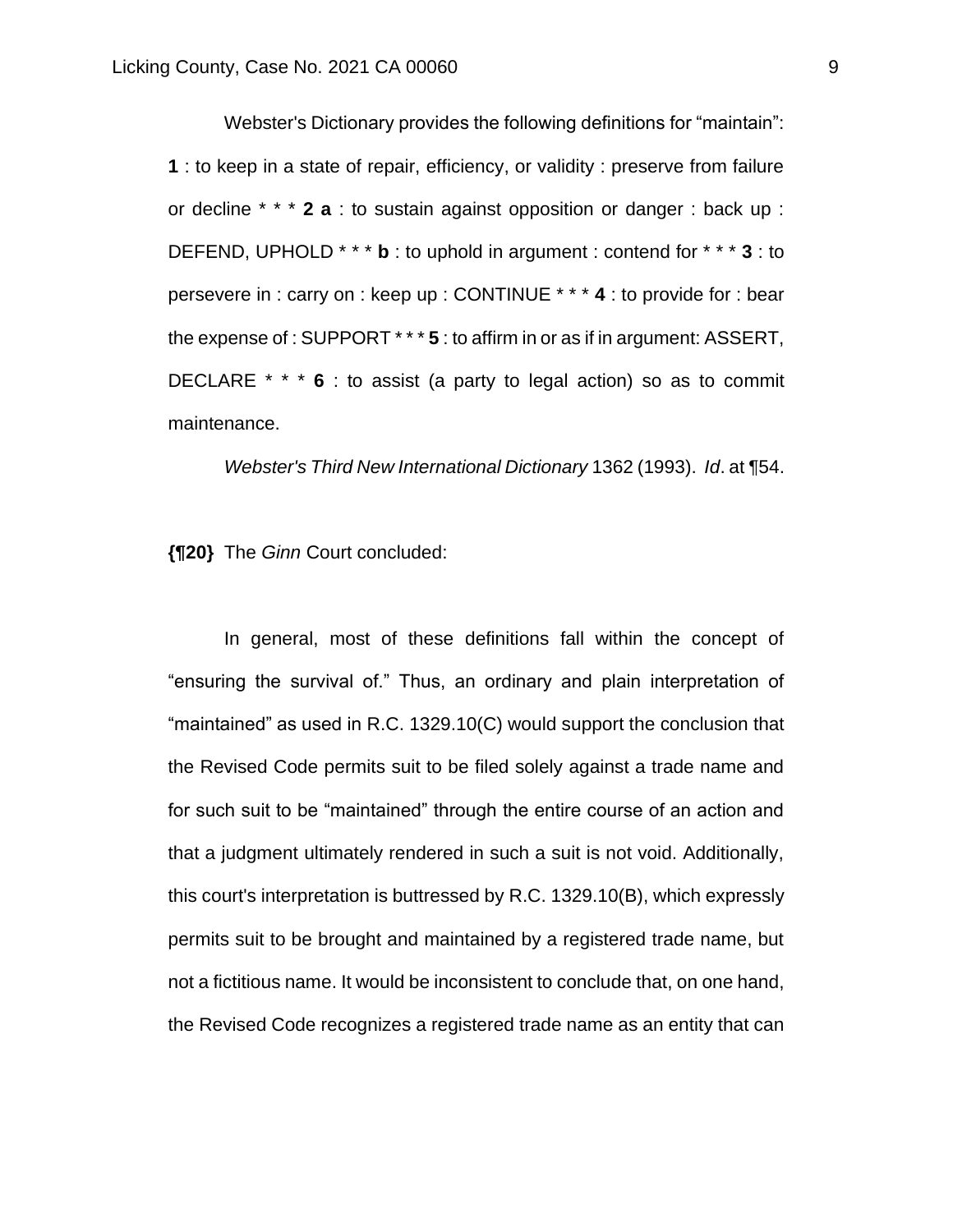bring an action and be awarded a judgment but, on the other hand, a registered trade name is not an entity that can be sued to a judgment. *Id*.

**{¶21}** In *Ginn*, following a jury trial and after the trial court entered final judgment on the verdict, Stonecreek Dental Care ("Stonecreek Dental") moved the trial court to correct the judgment entry to reflect "Stonecreek Dental Care Chillicothe – J. Clarke Sanders, D.D.S., LLC" as the defendant's legal name. *Id*. at ¶9. "Stonecreek Dental Care Chillicothe – J. Clarke Sanders, D.D.S., LLC" was the limited liability company which operated the Stonecreek Dental's office in Chillicothe. *Id*. Stonecreek Dental argued "Stonecreek Dental Care" was merely a trade name and any judgment against the trade name was void. *Id*. The trial court denied Stonecreek Dental's motion to correct the judgment entry. *Id*. Stonecreek Dental appealed. *Id*. at ¶10.

**{¶22}** On appeal, Stonecreek Dental argued the judgment against the trade name "Stonecreek Dental Care" was void as being rendered against a nonentity. *Id*. at ¶50. Although Stonecreek Dental acknowledged the Revised Code permits an action to be brought against a fictitious business name, it argued Plaintiff Ginn, after bringing the action, had a duty to substitute the legal entity behind the trade name, and failed to do so. *Id*.

**{¶23}** After analyzing *Bright*, the *Ginn* Court noted Stonecreek Dental clearly had knowledge the suit had been filed against the trade name, yet took no formal action to bring this issue to the court until after the judgment had been rendered against it following the jury trial. *Id*. at ¶59. The Court continued, "While Stonecreek Dental did not ignore the complaint and defended the suit, its implied acquiescence to have the case tried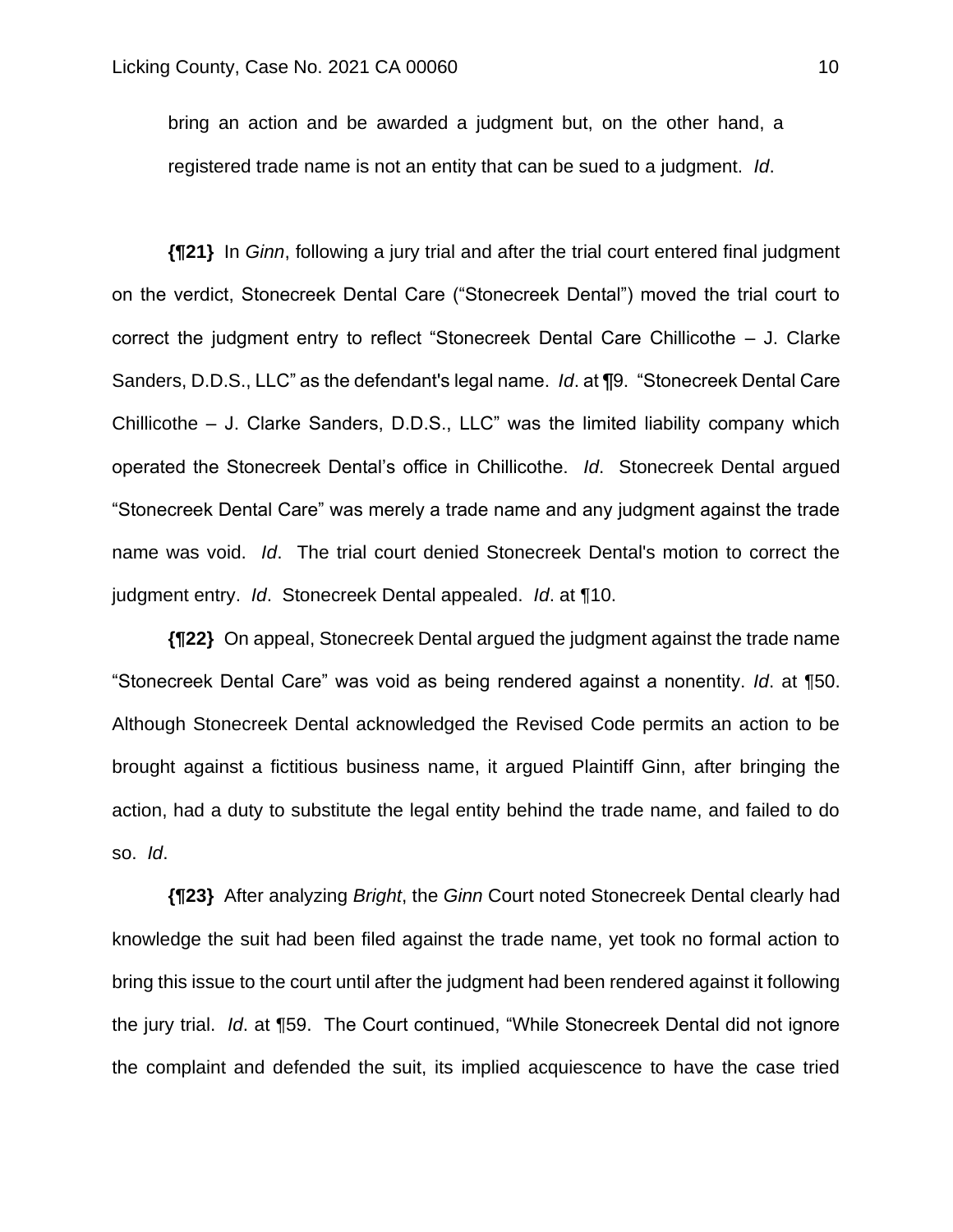#### Licking County, Case No. 2021 CA 00060 11 11

against its trade name also supports the conclusion that the judgment against "Stonecreek Dental Care" is not void." *Id*. The Twelfth District concluded "R.C. 1329.10(C) does not indicate that a plaintiff must take any further action, such as substituting the legal entity behind the trade name, in order to 'maintain' the action against the trade name." *Id*. at ¶61. The *Ginn* Court did not address whether the judgment would allow Plaintiff Ginn to institute collection proceedings against all "owners and users" of the trade name, finding "[t]hat issue is not before the court in this appeal." *Id*. at ¶63.

**{¶24}** In accordance with *Ginn*, we find Appellant was not required to take any further action in order to maintain the action against IronGate. Otter Fork allowed the action to proceed with IronGate as a named defendant. After revealing Otter Fork as the legal entity behind the trade name in Defendants' Civ R. 60(B) motion, the matter was defended using only the trade name "IronGate." Otter Fork persisted in using the trade name to protect the sui juris entity. In light of the fact Otter Fork knew its rights could be affected by the action, "we find it difficult to understand how it can now cry foul and allege…" Appellant should not be able to collect on her judgment. See, *Bright* at ¶14. Under these circumstances, we find "an entity should not be permitted to dodge liability." *Id*.

**{¶25}** We disagree with IronGate's assertion Appellant's failure "to do even the most basic due diligence with the Ohio Secretary of State" is somehow fatal to her claim. Brief of Appellee at 16. If the legislature had intended for a plaintiff to determine the legal entity behind the trade name before commencing or maintaining "an action against a party named only by its fictitious name" pursuant to R.C. 1329.10(C)*,* the legislature would have included such language in the statute. The legislature did not include such language;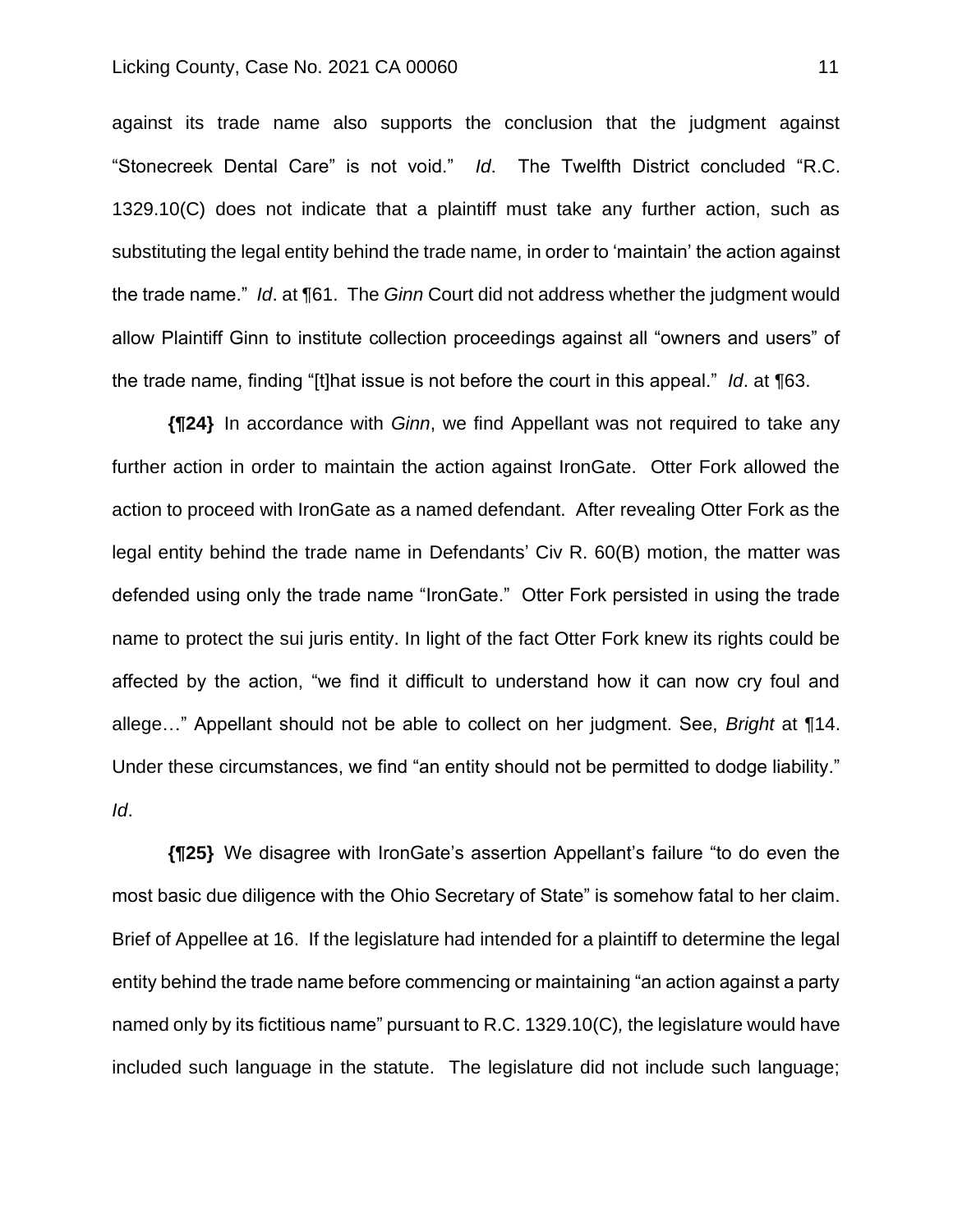therefore, we find no such burden exists. A legal entity's decision to register a trade name does not create a separate duty on a private party seeking to bring suit against that entity, although such practice should be encouraged to avoid the issue raised in the case sub judice.

**{¶26}** In *Bright*, while the Supreme Court noted Bright and her attorneys made attempts to identify the legal entity behind the Practice Center, the High Court focused on the fact FMF, despite having knowledge of the lawsuit filed against its fictitious name, did not take any action to defend the suit or "take adequate steps to apprise appellants of FMF's connection to the Practice Center." *Id*. at ¶13-14. In the instant action, Appellant's Amended Complaint was sent via certified mail to IronGate at 12298 Croton Road, Croton, OH 43013, its primary location. Deposition of Tera Gore at 17. The return receipt for the certified mail was signed by Tera Gore on April 17, 2018. Trial Docket #4. After Defendants failed to answer or appear, Appellant filed a motion for default judgment, which the trial court granted. The trial court subsequently awarded damages to Appellant.

**{¶27}** On September 27, 2018, Attorney Angela Paul Whitfield as "Counsel for Defendants G & G Feed & Supply LLC, Tera Gore, Global Vision Alliance, Inc., and IronGate Equestrian Center" filed a Civ. R. 60(B) Motion for Relief from Judgment. Therein, Defendants asserted excusable neglect as grounds for relief under Civ. R. 60(B)(1). Defendants also argued they had "several meritorious defenses to Plaintiff's complaint," including, inter alia, "IronGate Equestrian Center is not a legal entity, but rather a trade name, and was not the employer of [Appellant] and not related to the incident." Defendants' Motion for Relief from Judgment at 11, 13. Attached to Defendants' Civ. R. 60(B) motion is the Affidavit of Tera Gore, in which Gore averred,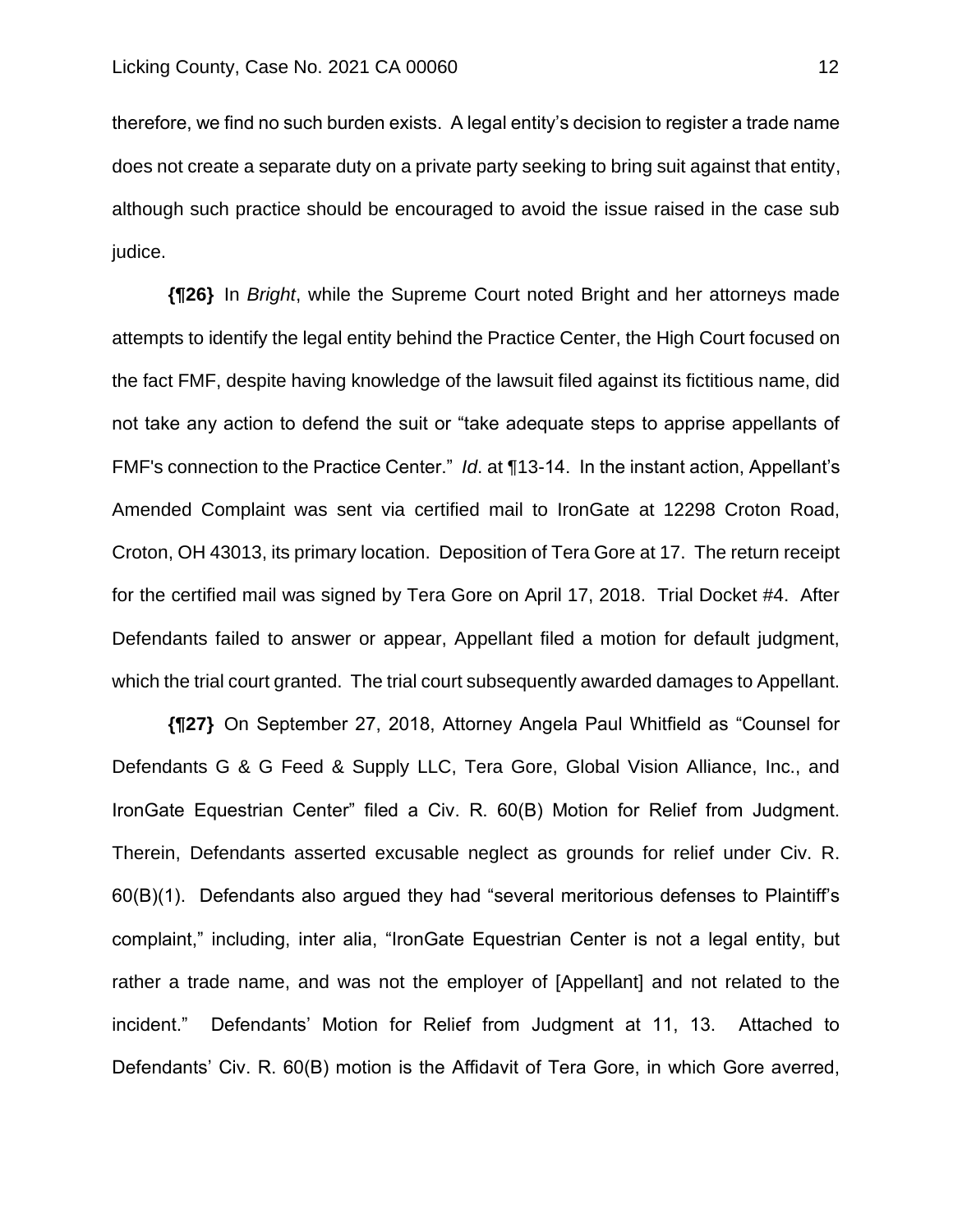#### Licking County, Case No. 2021 CA 00060 13

"IronGate Equestrian Center is a trade name and was not an employer, nor was it owned by any of the Defendants on April 15, 2016. A true and correct copy of the State of Ohio certificate for the original filing of the trade name is attached hereto as Exhibit 1." Defendants' Motion for Relief from Judgment, Exhibit B, Affidavit of Tera Gore at ¶4. Exhibit 1 of Gore's Affidavit is a copy of the Certificate from the Ohio Secretary of State registering the tradename "IronGate Equestrian Center" to Otter Fork.

**{¶28}** As stated, supra, Otter Fork allowed the action to proceed with IronGate as the named defendant. The matter was defended using only the trade name "IronGate." Although Otter Fork's identity was disclosed in Defendants' motion for relief from judgment, Otter Fork has persisted in using the trade name throughout all subsequent filings, including this Appeal. Similar to the Ohio Supreme Court's finding in *Bright*, we find Otter Fork cannot hide behind its trade name to avoid liability.

**{¶29}** In *Bright*, the Ohio Supreme Court declined to apply *Patterson v. V & M Auto Body*, 63 Ohio St.3d 573, 589 N.E.2d 1306 (1992), finding the *Patterson* decision did not mention R.C. 1329.10(C), which was the basis of its holding in the matter before it. *Bright*, supra at ¶13. The High Court explained *Patterson* "held that a plaintiff may not maintain an action against a defendant solely under a fictitious name where the plaintiff knows that the defendant does business as a sole proprietor." *Id*. at ¶12. In *Patterson,* the plaintiff named a sole proprietorship as the defendant. *Patterson*, supra at 574. The owner of the sole proprietorship notified the plaintiff on three occasions the plaintiff had sued an entity without the capacity to be sued. *Id*. at 575. However, the plaintiff did not amend his complaint, and over the defendant's objections, the case proceeded to trial, resulting in judgment in favor of the plaintiff. *Id*. at 575–576. We find *Bright* limited the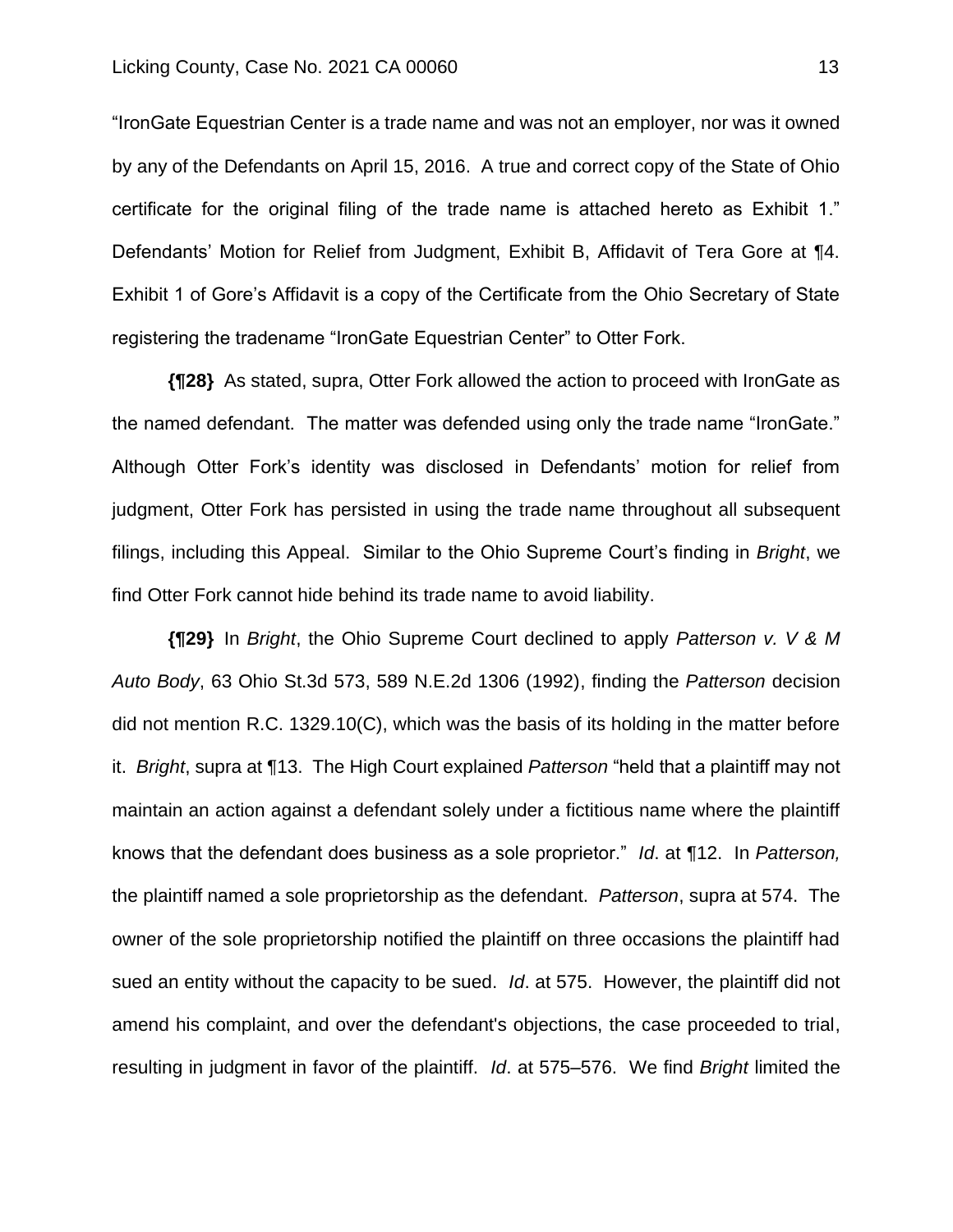holding of *Patterson* to matters involving sole proprietorships. Because the case sub judice does not involve a sole proprietorship, we find *Patterson* inapplicable.

**{¶30}** *Bright* was before the Ohio Supreme Court on review of the Tenth District Court of Appeals' reversal of the trial court's denial of FMF's request for injunctive relief and the trial court's determination the judgment against the Practice Center was enforceable against FMF. The *Bright* Court, concluding "FMF's request for injunctive relief was properly denied by the trial court," reversed the judgment of the court of appeals. In doing so, the Ohio Supreme Court implicitly reinstated the trial court's judgment entry denying injunctive relief and allowing Bright to enforce her judgment against FMF.

**{¶31}** Based upon the foregoing and in accordance with *Bright*, we find the judgment against IronGate is enforceable against Otter Fork.

**{¶32}** Appellant's first assignment of error is sustained.

II

**{¶33}** In her second assignment of error, Appellant contends the trial court erred in denying her motion to correct the record to amend the judgment and certificate of judgment. We agree.

**{¶34}** Civ. R. 15(A) provides, in part:

**(A) Amendments.** A party may amend its pleading once as a matter of course within twenty-eight days after serving it or, if the pleading is one to which a responsive pleading is required within twenty-eight days after service of a responsive pleading or twenty-eight days after service of a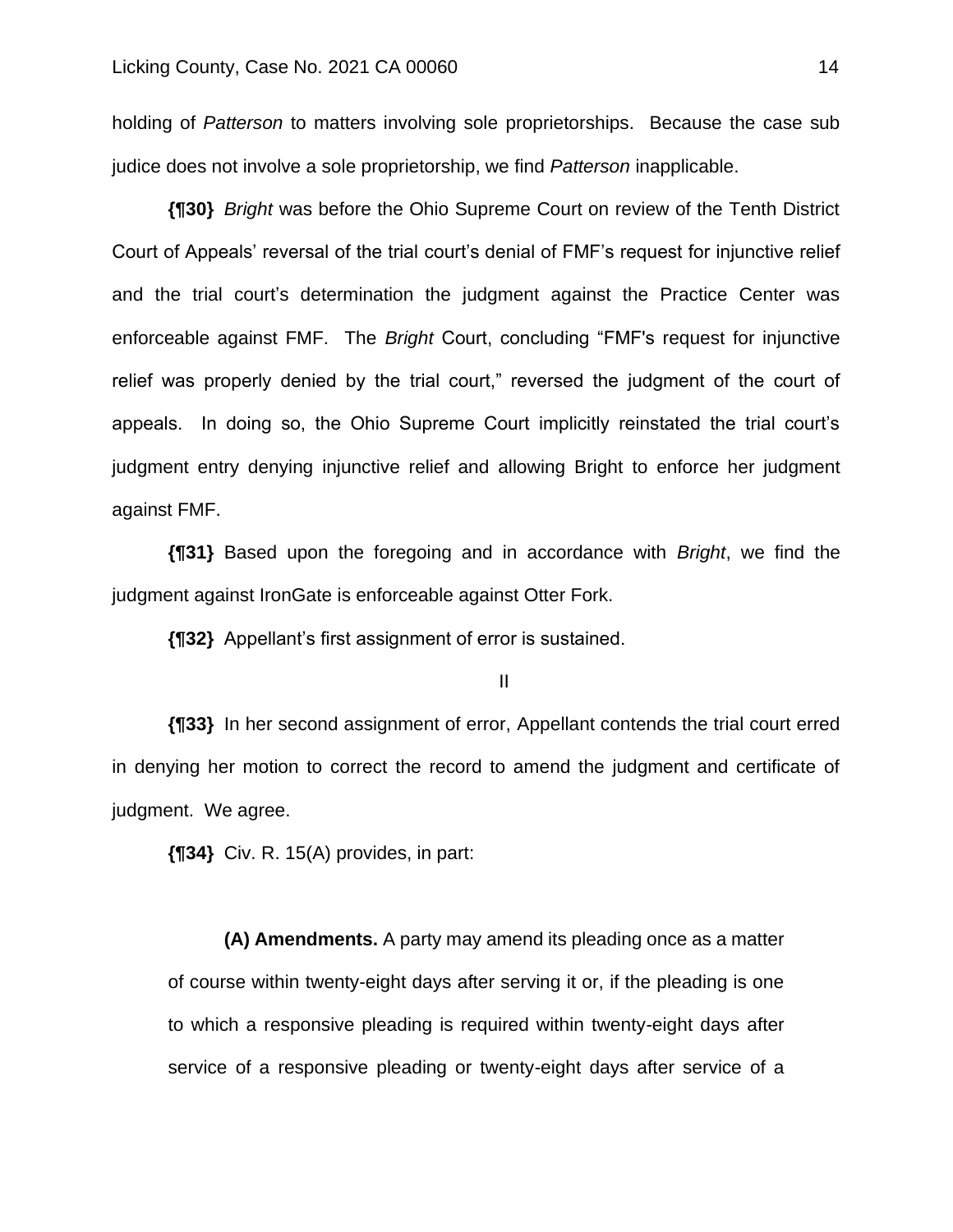motion under Civ.R. 12(B), (E), or (F), whichever is earlier. In all other cases, a party may amend its pleading only with the opposing party's written consent or the court's leave. The court shall freely give leave when justice so requires.

**{¶35}** "Amendments to name the real party being sued under a trade name, whether individual or corporation, should be allowed upon the theory that a trade name is really the name of the person using it." *Zak v. J.R. Chapman Trucking*, 6th Dist. Huron App. No. H-78-9, 1978 WL 214971 (Citations omitted). "The liberal provisions of Civ. R. 15(A) . . . created a comprehensive grant of power to the courts to permit amendments so that a court could, *either before or after judgment*, in furtherance of justice and on such terms as it deems proper, amend any pleading or process by correcting a mistake in the name of a party or a mistake in any other respect." *Id*. (Citations and footnotes omitted). (Emphasis added). Because the language of Civ.R. 15(A) favors a liberal amendment policy, "a motion for leave to amend should be granted absent a finding of bad faith, undue delay or undue prejudice to the opposing party." *Gasper v. Bank of Am., N.A.*, 9th Dist. Medina No. 17CA0091-M, 2019-Ohio-1150, ¶16, quoting *Hoover v. Sumlin*, 12 Ohio St.3d 1, 6, 465 N.E.2d 377 (1984).

**{¶36}** Upon review of the record in this matter, we find nothing therein to establish Appellant acted in bad faith. Nor do we find anything which shows a correction of the record would cause undue delay or undue prejudice to Otter Fork. Accordingly, we find the trial court erred in failing to grant Appellant's motion to correct the record under Civ. R. 15(A).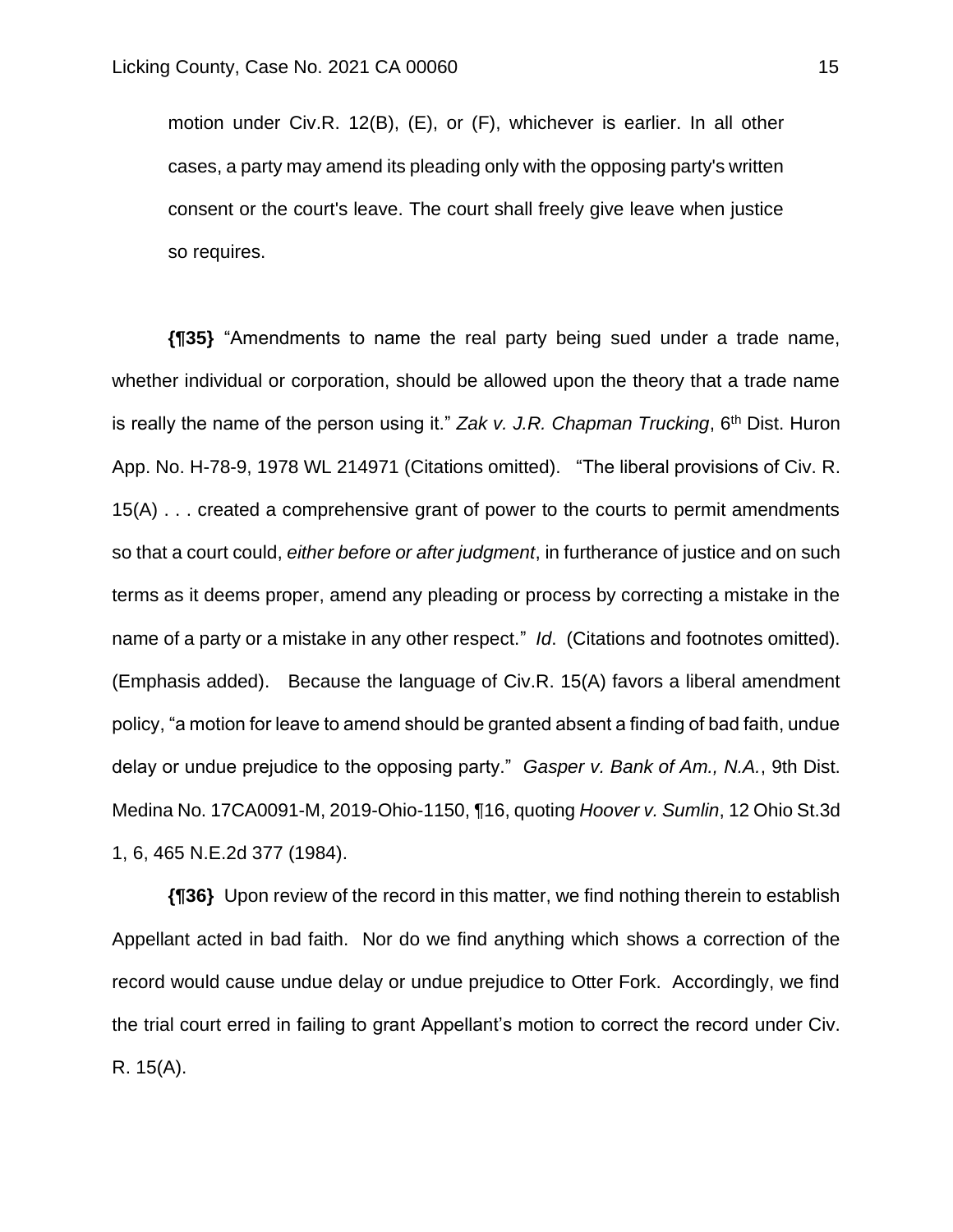**{¶37}** We also find a correction of the record would have been appropriate under Civ. R. 15(C).

**{¶38}** Civ. R. 15(C) provides:

**(C) Relation Back of Amendments.** Whenever the claim or defense asserted in the amended pleading arose out of the conduct, transaction, or occurrence set forth or attempted to be set forth in the original pleading, the amendment relates back to the date of the original pleading. An amendment changing the party against whom a claim is asserted relates back if the foregoing provision is satisfied and, within the period provided by law for commencing the action against him, the party to be brought in by amendment (1) has received such notice of the institution of the action that he will not be prejudiced in maintaining his defense on the merits, and (2) knew or should have known that, but for a mistake concerning the identity of the proper party, the action would have been brought against him.

**{¶39}** Thus, a party must meet three requirements before an amendment "changing the party" can relate back to the original pleading pursuant to Civ. R. 15(C). *Caterpillar Financial Services Corp. v. Tatman*, 4th Dist. Ross, 2019-Ohio-2110, 137 N.E.3d 512, ¶ 49. "First, the claim in the amended complaint must arise 'out of the conduct, transaction, or occurrence set forth or attempted to be set forth in the original pleading.' Second, the party sought to be substituted by the amendment must have received notice of the action 'within the period provided by law for commencing the action,'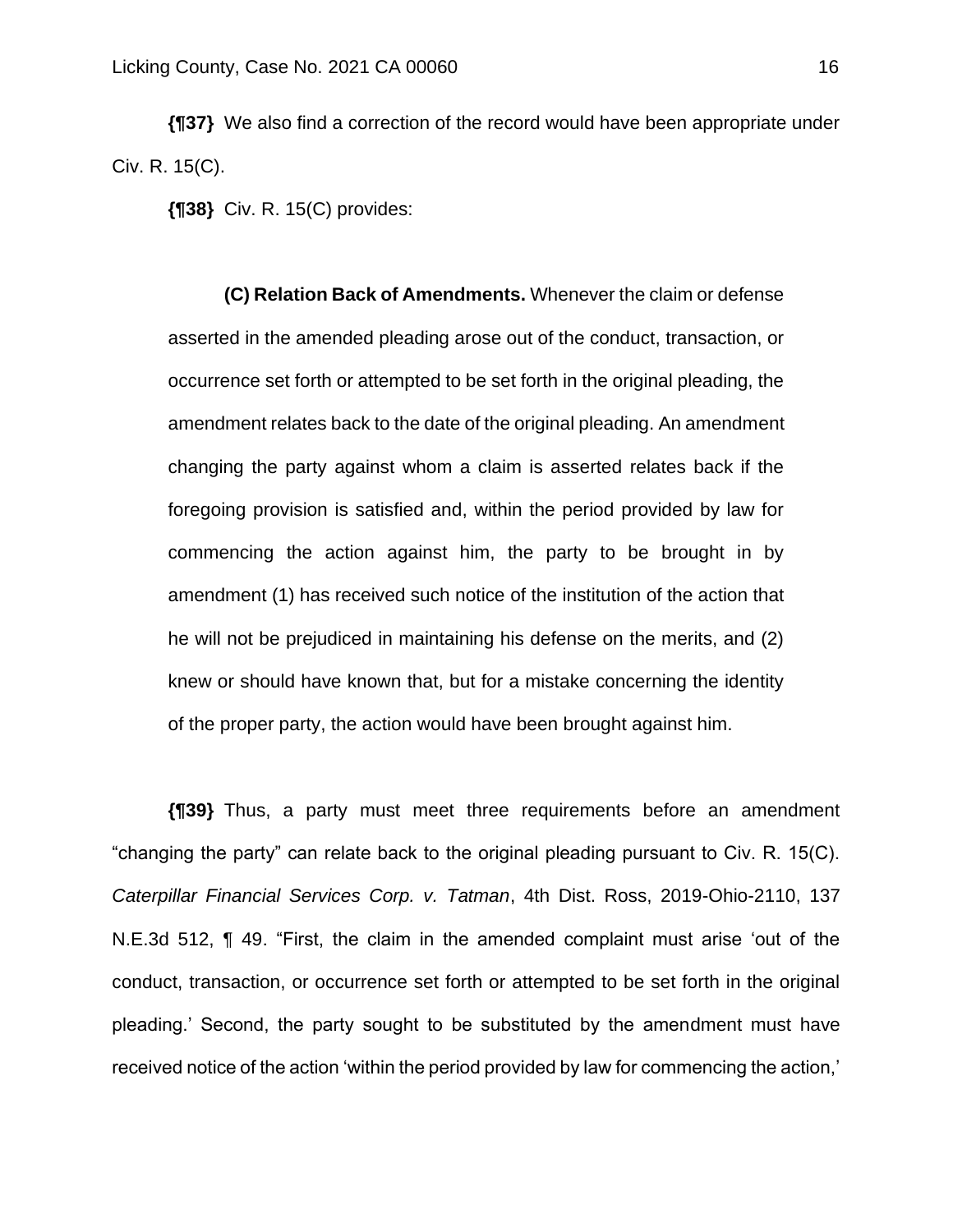so that the party is not prejudiced in maintaining a defense. Third, the new party, 'within the period provided by law for commencing the action,' knew or should have known that, but for a mistake concerning the proper party's identity, the action would have been brought against the new party." *Id.* "The primary purpose of Civ.R. 15(C) is to preserve actions that, through mistaken identity or misnomer, have been filed against the wrong person." *Id.* at ¶ 50 quoting *Littleton v. Good Samaritan Hosp. & Health Ctr.*, 39 Ohio St.3d 86, 101, 529 N.E.2d 449 (1988).

**{¶40}** We find the three requirements have been met here. The claims against Otter Fork would be identical to the claims originally asserted against IronGate. Otter Fork had notice of the action against its trade name.<sup>1</sup> Finally, Otter Fork knew or should have known Appellant's designation of IronGate, its registered trade name, as a named defendant exposed it to liability.

**{¶41}** Appellant's second assignment of error is sustained.

<sup>1</sup> We are aware Otter Fork has filed another Civ. R. 60(B) motion, which is presently pending in the trial court. Therein, Otter Fork asserts improper service on IronGate. Because the motion for relief from judgment was not before the trial court at the time of the judgment entry under review in this Appeal, we have not considered it in reaching our decision.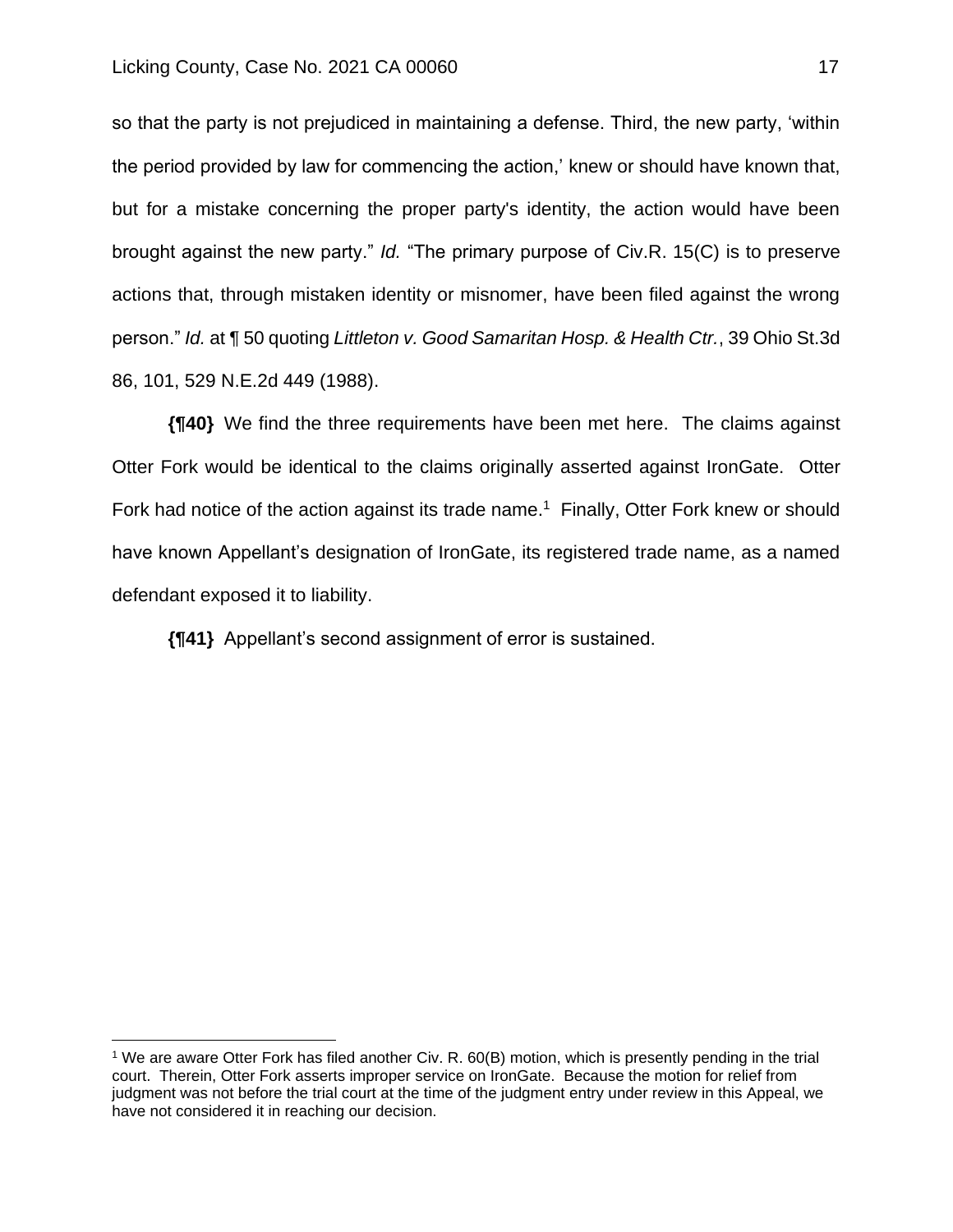**{¶42}** The judgment of the Licking County Court of Common Pleas is reversed and the matter remanded for further proceedings consistent with this Opinion and the law.

By: Hoffman, J. Wise, Earle, P.J. and Delaney, J. concur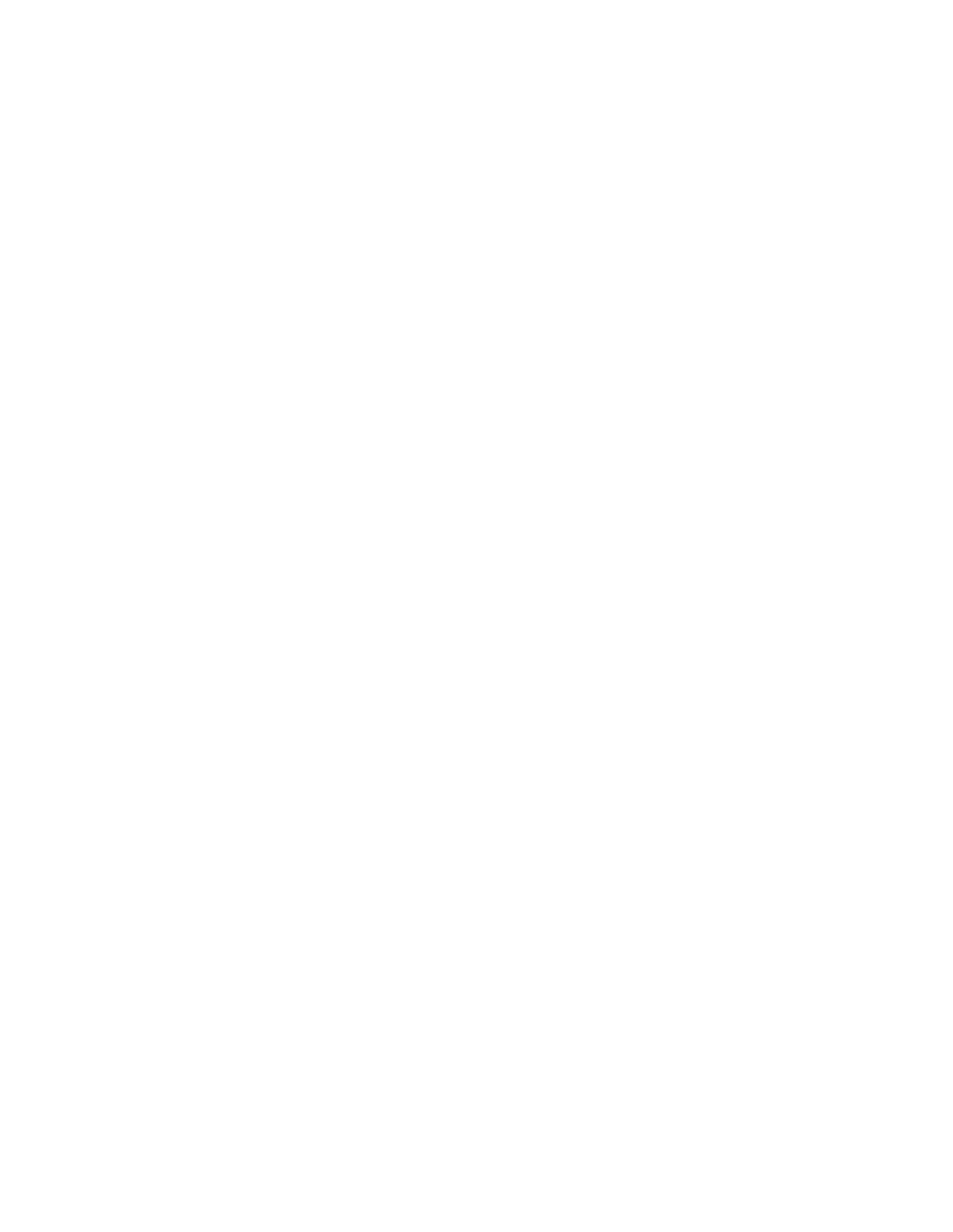# **IN THE COURT OF APPEALS OF OHIO THIRD APPELLATE DISTRICT PAULDING COUNTY**

**NWO HOLDCO, L.L.C.,** 

 **PLAINTIFF-APPELLEE,** 

 **CASE NO. 11-21-03** 

 **v.** 

**HILLIARD ENERGY, LTD.,** 

 **DEFENDANT-APPELLANT, and- O P I N I O N** 

**TRISHE RESOURCES, INC., ET AL.,** 

 **DEFENDANTS-APPELLEES.** 

**Appeal from Paulding County Common Pleas Court Trial Court No. CI 17 144** 

**Judgment Affirmed** 

**Date of Decision: March 21, 2022** 

**APPEARANCES:** 

*Kimberly A. Conklin* **for Appellant** 

 *Andrew R. Mayle and Joseph Czerniawski* **for Appellee, Punjab National Bank (International) Ltd.**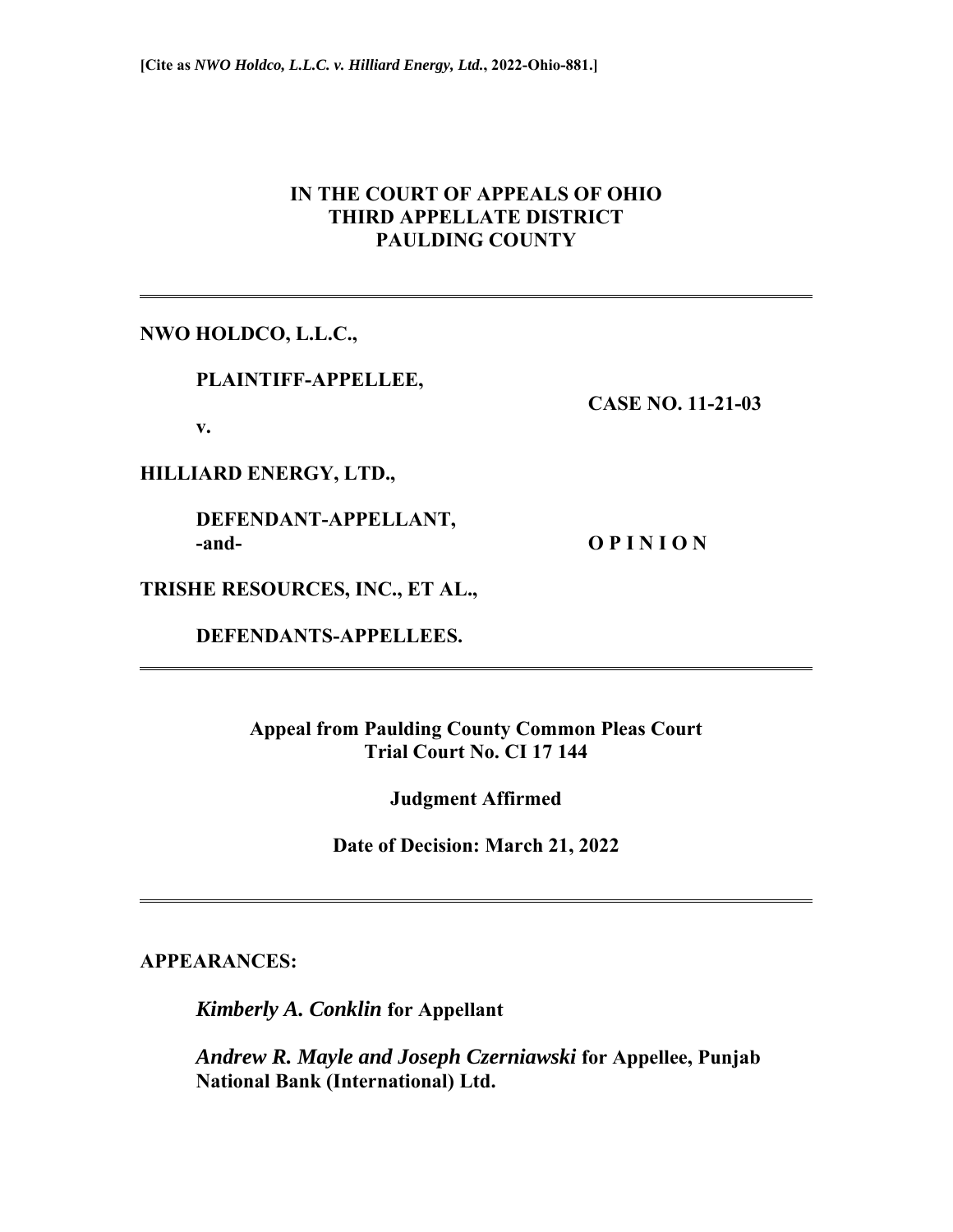#### **MILLER, J.**

**{¶1}** Appellant, Hilliard Energy, Ltd. ("Hilliard"), appeals the April 7, 2021 judgment of the Paulding County Court of Common Pleas denying its motion for summary judgment and granting the motion for summary judgment of appellee, Punjab National Bank (International) Ltd. ("Punjab"). For the reasons that follow, we affirm.

#### **I. Facts & Procedural History**

**{¶2}** This matter arises out of the development and eventual sale of a wind farm project (the "Project") in Paulding and Van Wert Counties. The Project was originally owned and developed by Trishe Wind Energy, Inc. ("TWE"). Punjab financed the Project as TWE's lender.

**{¶3}** By July 2014, TWE was indebted to Punjab in the amount of \$11,029,361.50. Around that time, TWE and Punjab "determined that the best way for [Punjab] to recover its outstanding indebtedness was for [Trishe Resources, Inc. ("TRI")] to purchase the Project and assume the indebtedness to Punjab and sell off the Project at a market rate to achieve the best possible recovery for Punjab." (May 4, 2020 Aff. of Pramod Kumar at ¶ 6). To that end, Punjab and TRI executed a Facility Agreement on July 21, 2014, whereby Punjab agreed to provide TRI with a short-term loan facility of \$3,000,000 and TRI agreed to assume TWE's debt to Punjab.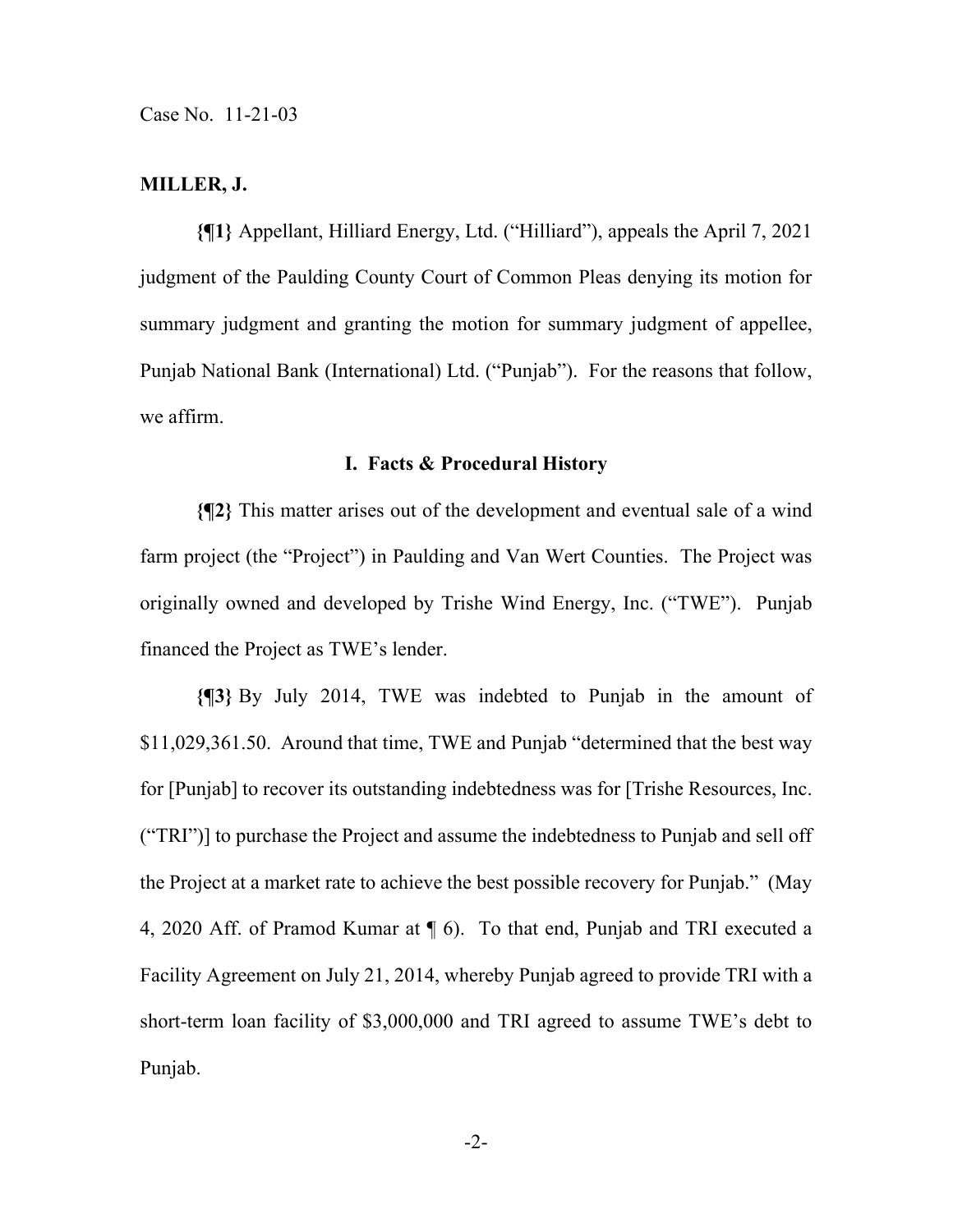**{¶4}** After acquiring TWE's interests in the Project, TRI began the process of finding a buyer. TRI enlisted Hilliard, a consulting firm, to assist in that effort. In August 2014, Hilliard entered into a Consulting Services Agreement ("CSA") with TRI and three of TRI's wholly-owned subsidiaries, including Trishe Wind Ohio, LLC ("TWO")—the entity responsible for operating the Project. Under the CSA, Hilliard agreed to help TRI locate a buyer and consummate a sale of the Project. TRI agreed that, should the Project be sold during the term of the CSA, it would pay Hilliard a "Success Fee," defined as 12 percent of the "value, whether cash or other valuable assets, paid or otherwise awarded to [TRI] as compensation for the sale of the [Project] to a buyer or investor."

**{¶5}** Shortly thereafter, TRI agreed to sell the Project to Starwood Energy Group Global ("Starwood"). To facilitate its purchase and completion of the Project, Starwood created a special-purpose entity, NWO Holdco, L.L.C. ("NWO").

**{¶6}** In October 2014, TRI, TWO, NWO, Punjab, and Hilliard executed (in various combinations) a series of documents respecting the sale of the Project. Three agreements formed the core of these documents: the Assignment and Assumption of Land Lease and Wind Easements ("AALLWE"), the Membership Interests Assignment Agreement ("MIAA"), and the Membership Interest Purchase and Sale Agreement ("MIPSA"). Under the AALLWE, all of TRI's rights in "certain lease, easement, participation and purchase option agreements" underlying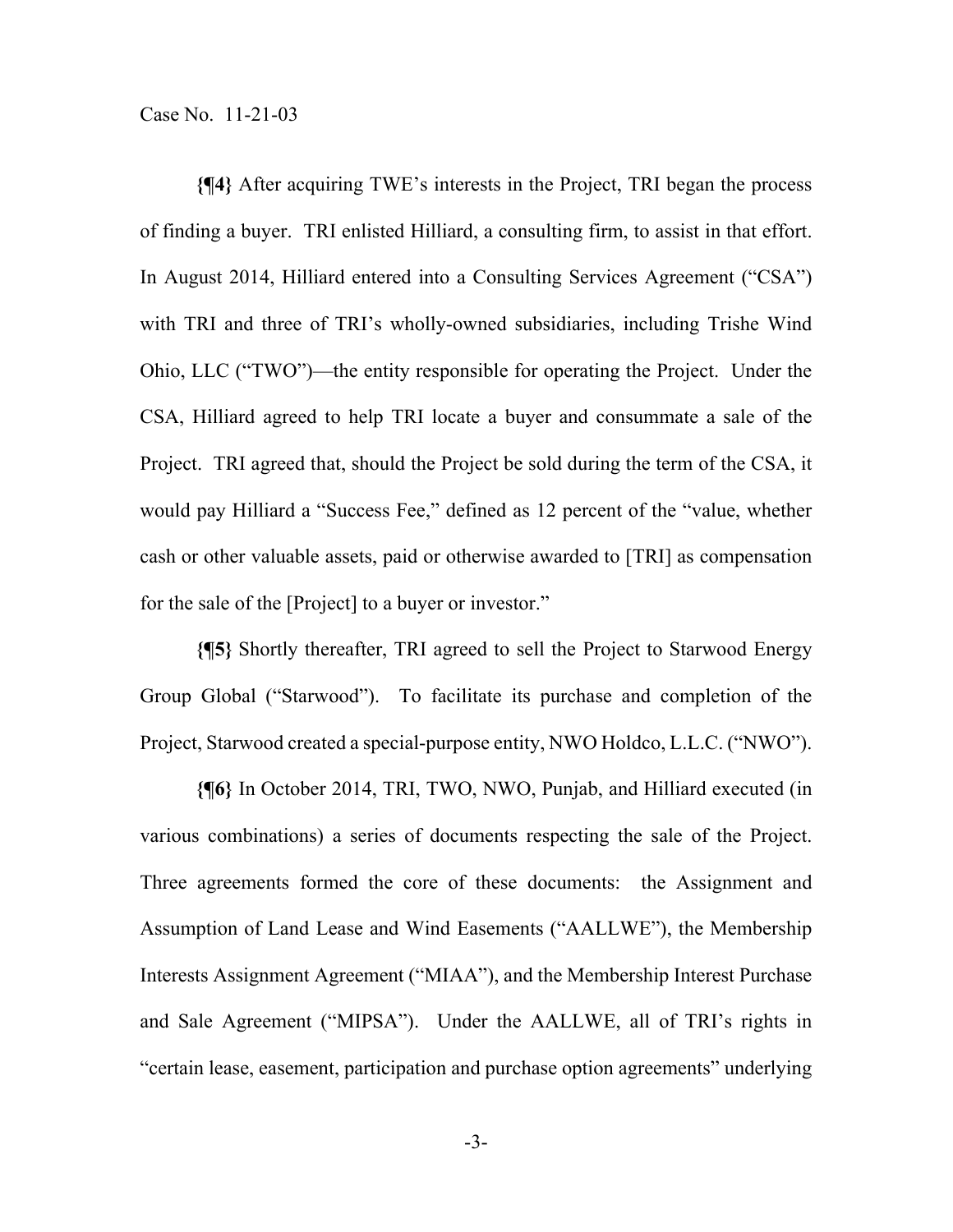the Project were assigned to TWO. Via the MIAA, TRI irrevocably assigned 100 percent of its membership interests in TWO to NWO. Finally, pursuant to the MIPSA, NWO agreed that, "[i]n consideration for the sale, assignment, conveyance, transfer and delivery" of all of TRI's membership interests in TWO, NWO would "provide the following consideration to [TRI]." This provision was followed by a series of formulas establishing the amount NWO would be required to pay under the MIPSA ("Purchase Price") and a list of milestones that would trigger NWO's obligation to make installment payments of the Purchase Price. The MIPSA further provided that NWO "shall make all payments of the Purchase Price to the account designated in the Payment Instruction Letter and any instruction regarding the payment of the Purchase Price shall be subject to the terms thereof."

**{¶7}** The Payment Instruction Letter ("PIL") in turn provided:

[TRI] hereby irrevocably authorizes and directs that any payments which are due and payable to [TRI] under the [MIPSA], including without limitation all payments of the Purchase Price, shall be made directly to [sic] in accordance with the following payment instructions:

CITIBANK, NEW YORK SWIFT CODE: \* \* \* A/c Name: PUNJAB NATIONAL BANK (INTERNATIONAL) LTD A/c NUMBER: \* \* \* SWIFT CODE: \* \* \* Routing number: \* \* \* Beneficiary A/c no: \* \* \* IBAN No:  $***$ Beneficiary A/c Name: Trishe Resources Inc.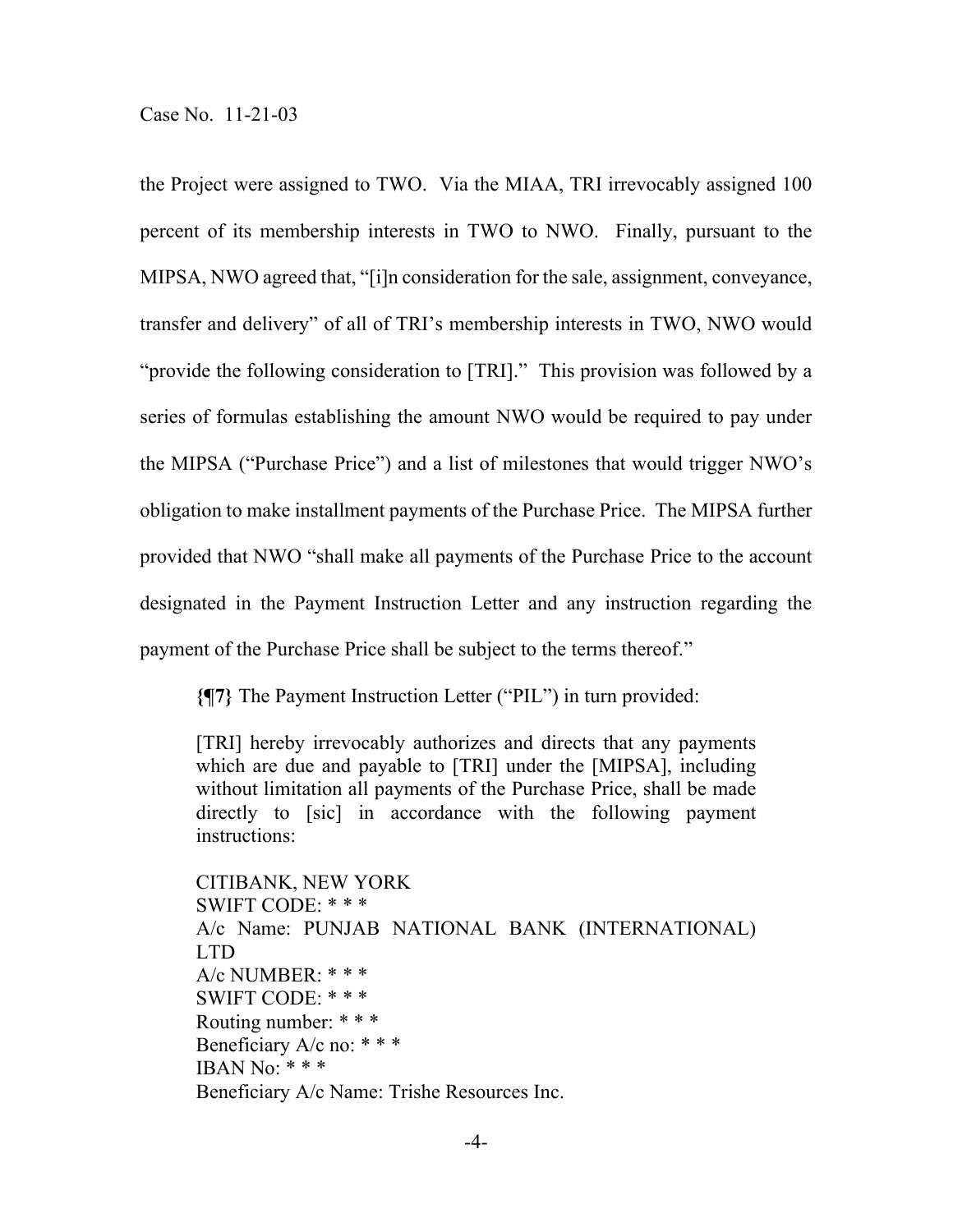[TRI] hereby agrees that [NWO] may rely on the instructions set forth above and each of [TRI] and [Punjab] hereby expressly releases [NWO] from all liability for making payments in accordance with such instructions. [TRI] agrees that it shall not submit any change to the above payment instructions, and [NWO] shall not accept any change to the above payment instructions, absent the prior written consent of [Punjab].

Whereas the MIPSA was executed by TRI, TWO, and NWO, the PIL was signed by TRI, NWO, and Punjab. Both the MIPSA and the PIL gave NWO the right to institute an interpleader action if any controversy arose between TRI and any other person "with regard to rights to or with respect to any payment of the Purchase Price."

**{¶8}** In another agreement, TRI, Punjab, and Hilliard reached an understanding regarding the funds deposited in the bank account specified in the PIL. This agreement, fittingly labelled the "Tri-Party Agreement," extensively cross-referenced the other agreements entered into between the parties. For example, the Tri-Party Agreement contained an acknowledgement that "[Punjab] will receive payments in to the TRI Account held with [Punjab] pursuant to the [MIPSA] and as directed pursuant to the [PIL]." It also stated that "pursuant to [the CSA], \* \* \* Hilliard is entitled to receive twelve percent (12%) of all Purchase Price payments made by [NWO]." In furtherance of these other arrangements, the Tri-Party Agreement provided: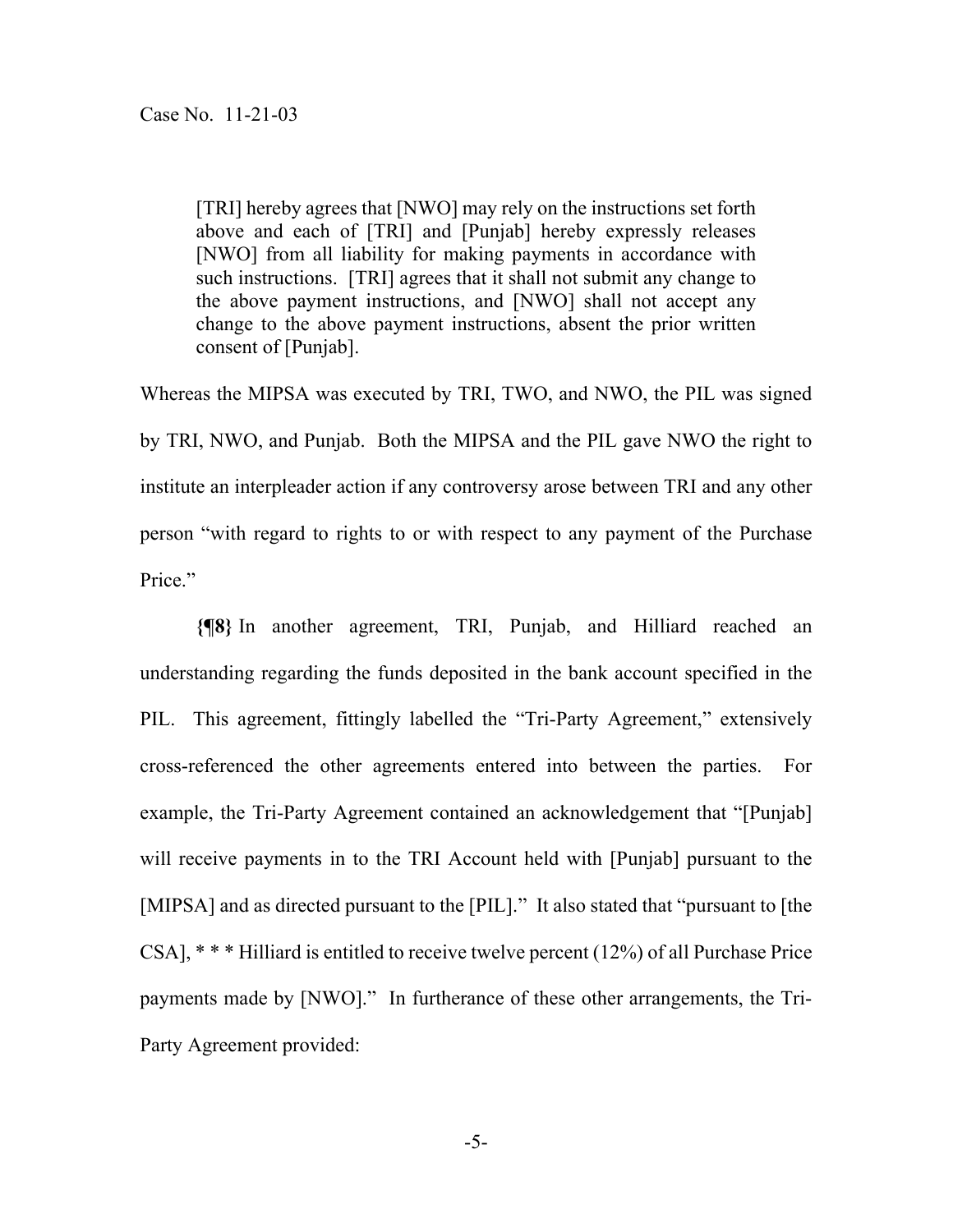For value received, [Punjab] hereby irrevocably, absolutely and unconditionally (subject to the terms and conditions hereof), agrees to pay to Hilliard by same day wire transfer, without set off or counterclaim and without deduction or withholding for or on account of taxes, an amount in US Dollars equal to twelve percent (12%) of all Purchase Price payments paid by [NWO] into the TRI Account or that are otherwise received by [Punjab] \* \* \*. [Punjab] shall pay such amounts to Hilliard within one (1) Business Day following the date such amounts are deposited in the TRI Account, provided that, for the avoidance of doubt, it is hereby agreed that twelve percent (12%) of the first payment of Two Hundred and Fifty Thousand Dollars (\$250,000), payable on the Closing Date, as defined in the [MIPSA], shall not be payable to Hilliard by [Punjab] hereunder and shall belong absolutely to [Punjab].

The "TRI-Account" was identified as the same bank account listed in the PIL. In addition, Punjab agreed that "its obligations under [the Tri-Party Agreement] are primary and shall continue even if all indebtedness and other amounts owing to [Punjab] in respect of TRI and/or TWO have been fully paid or otherwise satisfied  $* * * "$ 

**{¶9}** After these agreements were concluded, TRI and Hilliard continued to work together to find buyers for other wind energy projects that TRI was developing. However, the relationship between TRI and Hilliard soured. In January 2015, Hilliard sued TRI, as well as two of TRI's wholly-owned subsidiaries, $<sup>1</sup>$  for</sup> breach of contract in the 385th District Court in Midland County, Texas. In connection with the Texas lawsuit, Hilliard filed a notice of lis pendens with the

<sup>&</sup>lt;sup>1</sup> Hilliard did not file suit against TWO, which had been released from its obligations under the CSA in connection with the sale to NWO.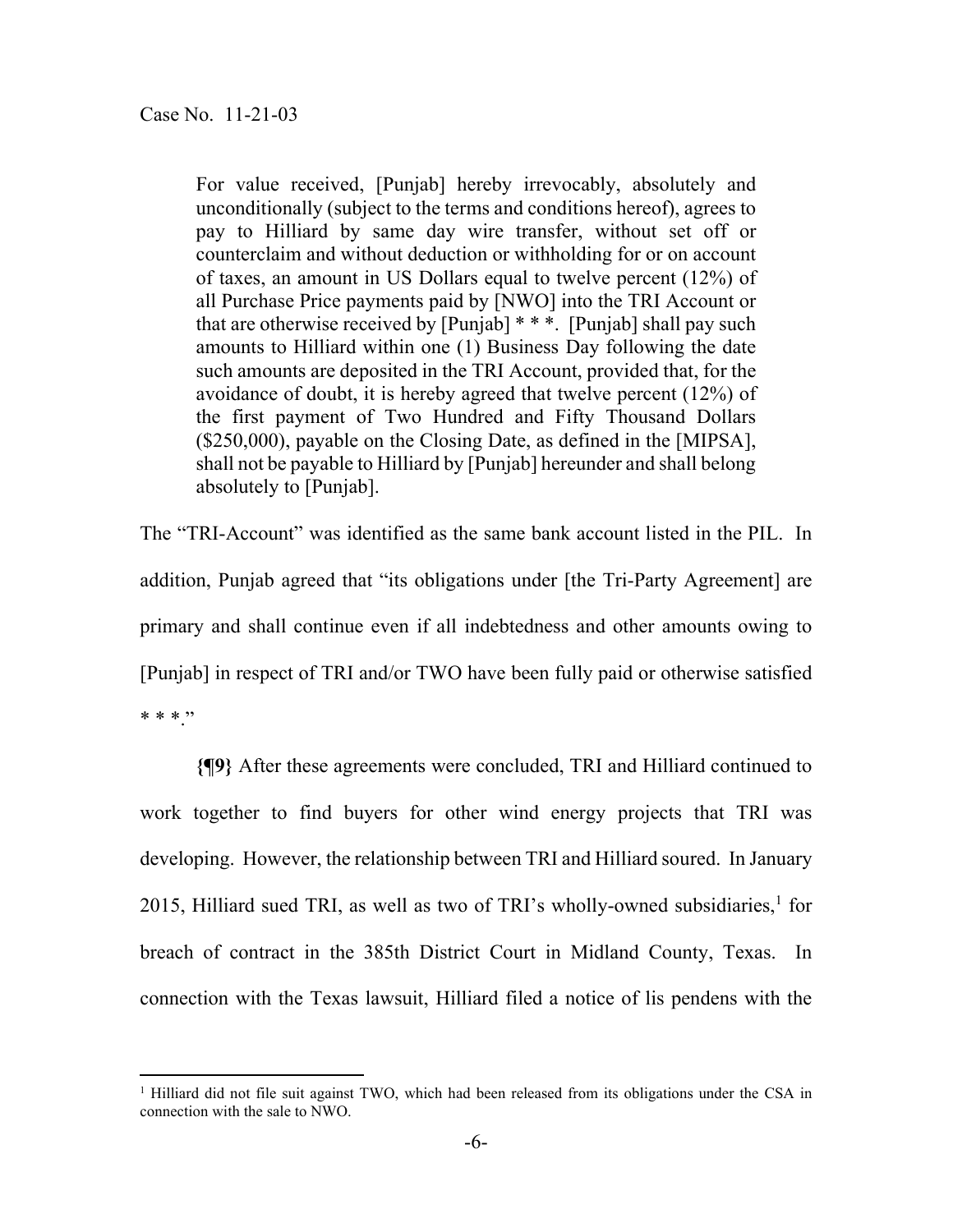Paulding County Recorder on February 23, 2015. The lis pendens purported to apply to the real estate interests formerly controlled by TRI but transferred to TWO (and NWO) as part of the sale of the Project.

**{¶10}** On May 19, 2017, the 385th District Court granted Hilliard a default judgment against TRI and its subsidiaries for "flagrant bad faith discovery abuses" and awarded Hilliard \$2,498,119.37. On August 15, 2017, Hilliard filed an application to register the Texas judgment in the Paulding County Court of Common Pleas. Hilliard also filed a copy of the Texas judgment with the Paulding County Recorder.

**{¶11}** Around this time, Hilliard—apparently intending to tap into the Purchase Price payments owed by NWO under the MIPSA to obtain satisfaction of the Texas judgment—notified Starwood of its outstanding \$2,498,119.37 claim against TRI. On September 12, 2017, Hilliard, Starwood, NWO, and TWO entered into an agreement whereby NWO agreed to invoke its right under the MIPSA to initiate an interpleader action. In exchange, Hilliard agreed to release its previously filed lis pendens, which it did on September 21, 2017.

**{¶12}** On October 19, 2017, NWO filed a complaint for interpleader pursuant to Civ.R. 22, naming TRI and Hilliard as defendants. NWO requested that it be permitted to deposit "up to \$2,498,119.37, together with applicable postjudgment interest thereon," with the court for distribution by the court after a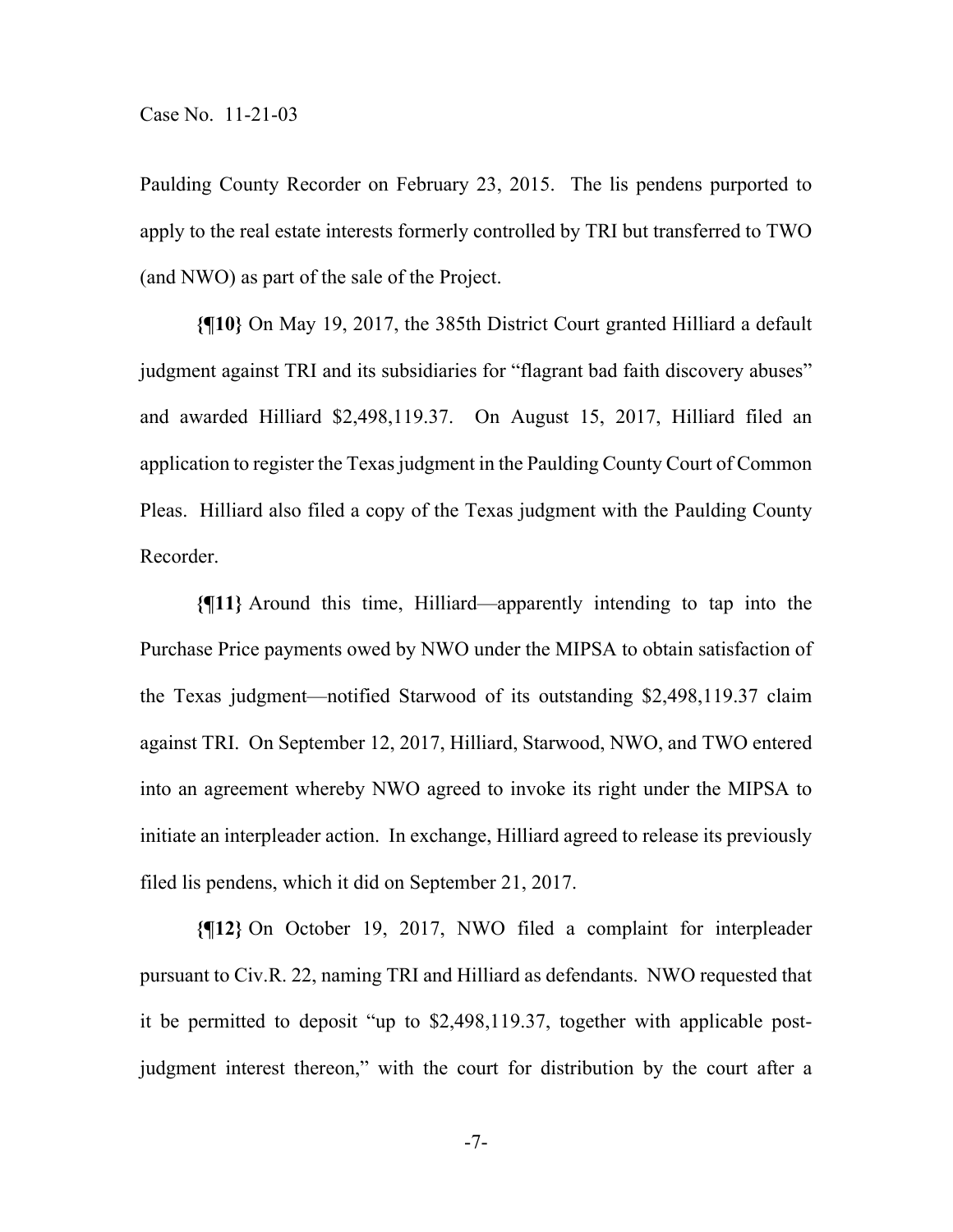determination of the "true and rightful recipient" of the funds. NWO further asked that the court issue an order discharging it "from any liability related to the [funds] \* \* \* [and] from participation in this action \* \* \*." On November 14, 2017, NWO filed a motion specifically requesting an order directing it to interplead the funds with the Paulding County Clerk of Courts. The trial court granted NWO's request on November 30, 2017, ordering NWO to deposit \$2,498,119.37 with the court within 30 days. NWO subsequently deposited that amount with the court.

**{¶13}** On November 17, 2017, Hilliard filed its answer to NWO's complaint. Hilliard also filed a counterclaim against NWO, which was timely answered by NWO, as well as a cross-claim against TRI. On December 19, 2017, TRI answered NWO's complaint and Hilliard's cross-claim. TRI also filed a counterclaim against NWO and a cross-claim against Hilliard, both of which were timely answered.

**{¶14}** On February 22, 2018, Punjab filed a motion to intervene, which was granted by the trial court on March 21, 2018. Punjab then filed its answer to NWO's complaint, as well as cross-claims against TRI and Hilliard. TRI and Hilliard both timely answered Punjab's cross-claims.

**{¶15}** On June 2, 2020, Punjab filed a motion for summary judgment. In its motion for summary judgment, Punjab argued that neither Hilliard nor TRI were entitled to receive the funds on deposit with the court because those funds

-8-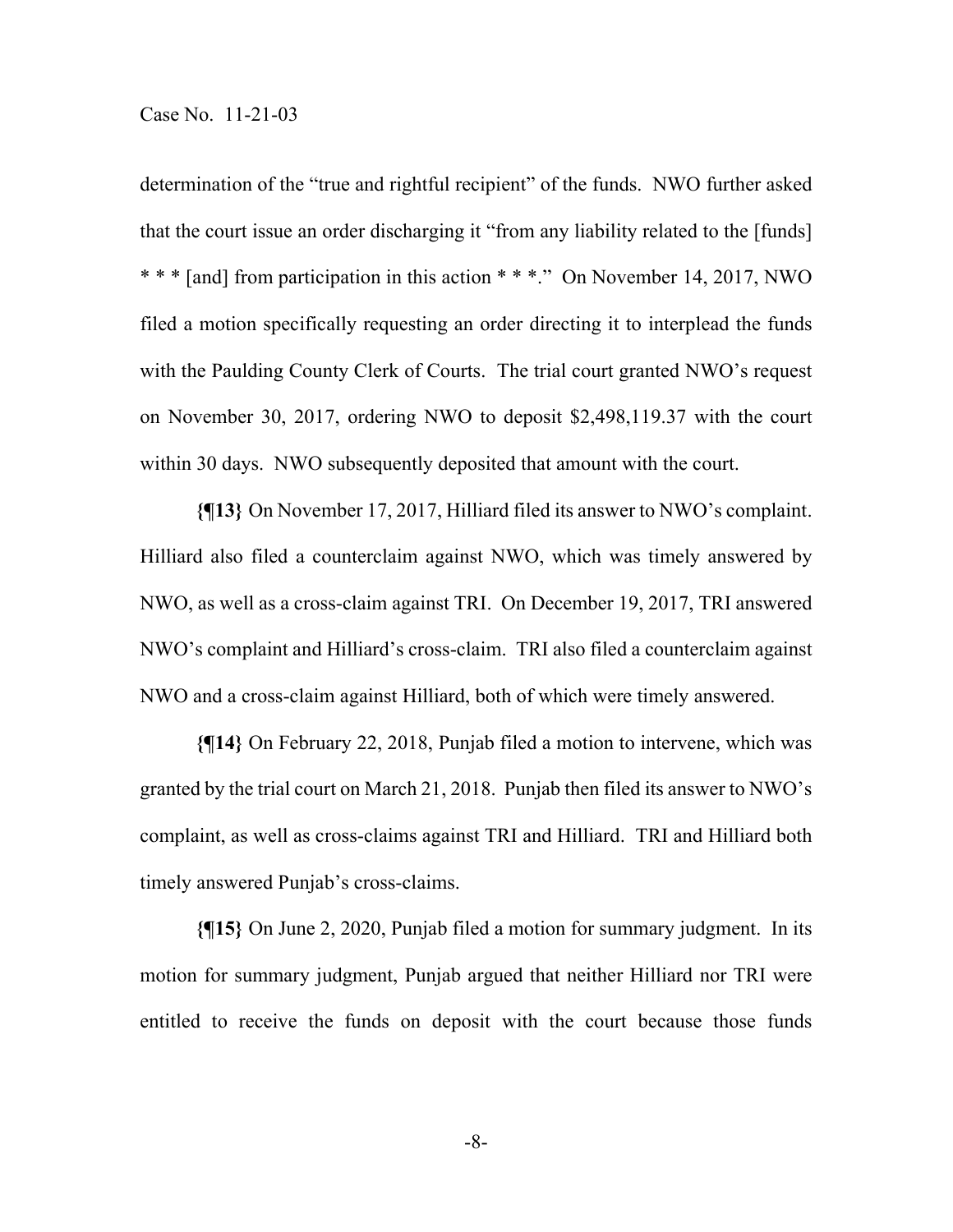constituted Purchase Price payments, which Punjab had sole right to possess under the various agreements concluded in October 2014.

**{¶16}** On June 25, 2020, NWO filed a memorandum in response to Punjab's motion for summary judgment, in which it represented that it did not oppose Punjab's motion. In addition, NWO filed its own motion for summary judgment requesting that it be granted the relief prayed for in its complaint, namely that it be dismissed from the interpleader action and discharged from liability with respect to the deposited funds. Finally, NWO moved for summary judgment on TRI's counterclaim, in which TRI claimed that NWO had breached the MIPSA by instituting the interpleader action, and on Hilliard's counterclaim, in which Hilliard claimed little more than that it was entitled to the funds deposited by NWO.

**{¶17}** On July 22, 2020, TRI filed a memorandum in opposition to NWO's motion for summary judgment on TRI's counterclaim. In its memorandum, TRI indicated that it too did not oppose Punjab's motion for summary judgment. NWO then filed a reply in support of its motion for summary judgment against TRI.

**{¶18}** On August 28, 2020, Hilliard filed a memorandum in opposition to Punjab's motion for summary judgment. Hilliard also filed its own motion for summary judgment, maintaining that it was the sole party entitled to the deposited funds by virtue of the "valid and subsisting" Texas default judgment as well as "the contracts between the parties to this case." Hilliard asserted that it had perfected a

-9-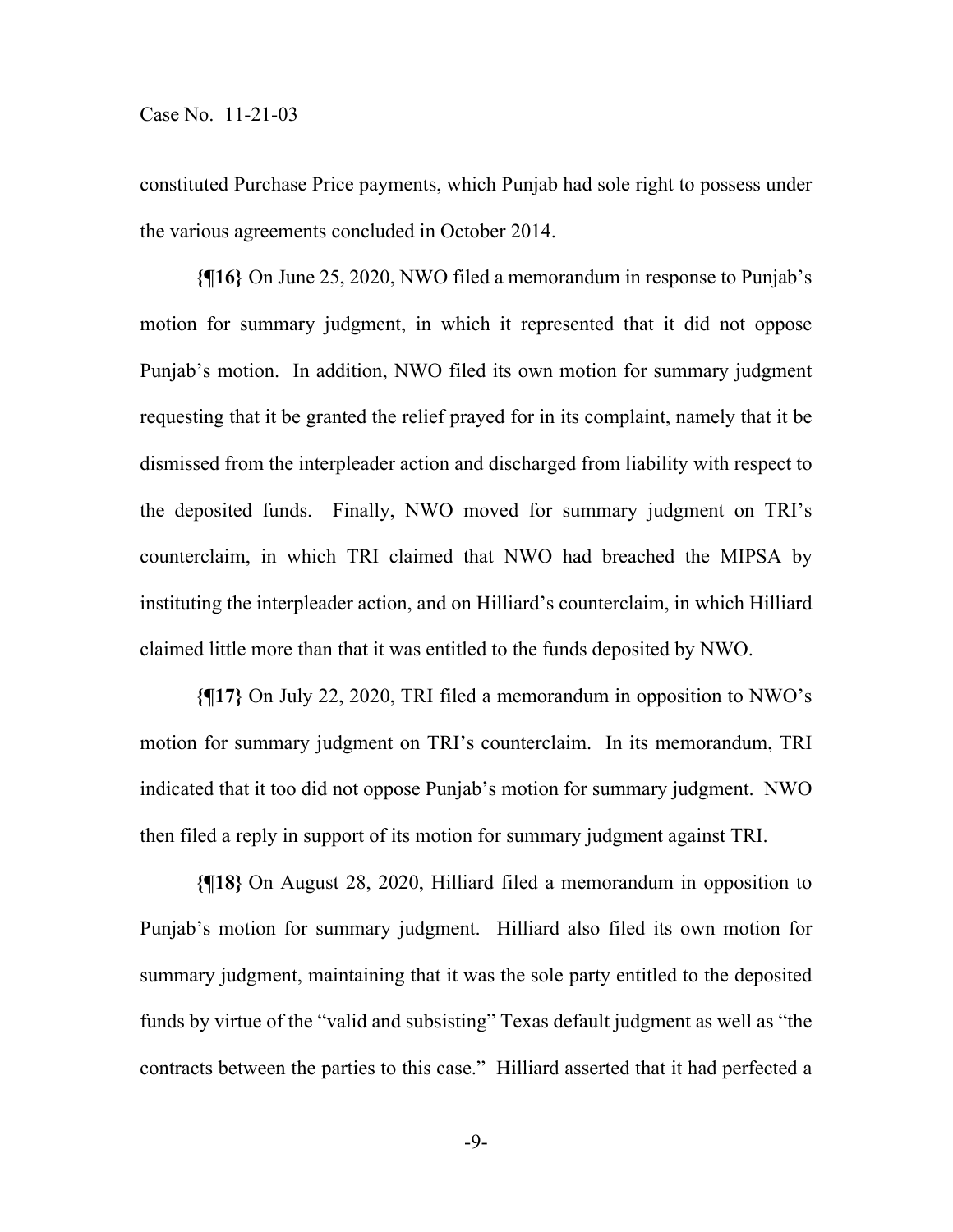lien on the deposited funds when it domesticated the Texas judgment in August 2017.

**{¶19}** On September 14, 2020, NWO filed a memorandum in response to Hilliard's motion for summary judgment. As with Punjab's motion for summary judgment, NWO indicated that it did not oppose Hilliard's motion.

**{¶20}** On October 1, 2020, Punjab filed a combined reply in support of its motion for summary judgment and memorandum in opposition to Hilliard's motion for summary judgment. Hilliard then filed a reply in support of its motion for summary judgment on October 26, 2020.

**{¶21}** On April 7, 2021, the trial court issued a judgment entry disposing of all motions then pending before the court. In its judgment entry, the trial court found as follows: (1) that "all of the relevant agreements are clear and unambiguous" and "Punjab is the only party with a legal right" to the deposited funds; (2) that "NWO properly instituted the interpleader action" as it was "specifically authorized to do so by the MIPSA"; and (3) that Hilliard was too "vague in what relief it [was] seeking from NWO apart from disposition of the funds deposited with the court" and never "provided additional clarification." Based on these findings, the trial court granted Punjab's and NWO's motions for summary judgment, but denied Hilliard's motion for summary judgment. Accordingly, the trial court dismissed NWO from the interpleader action, discharged it from liability with respect to the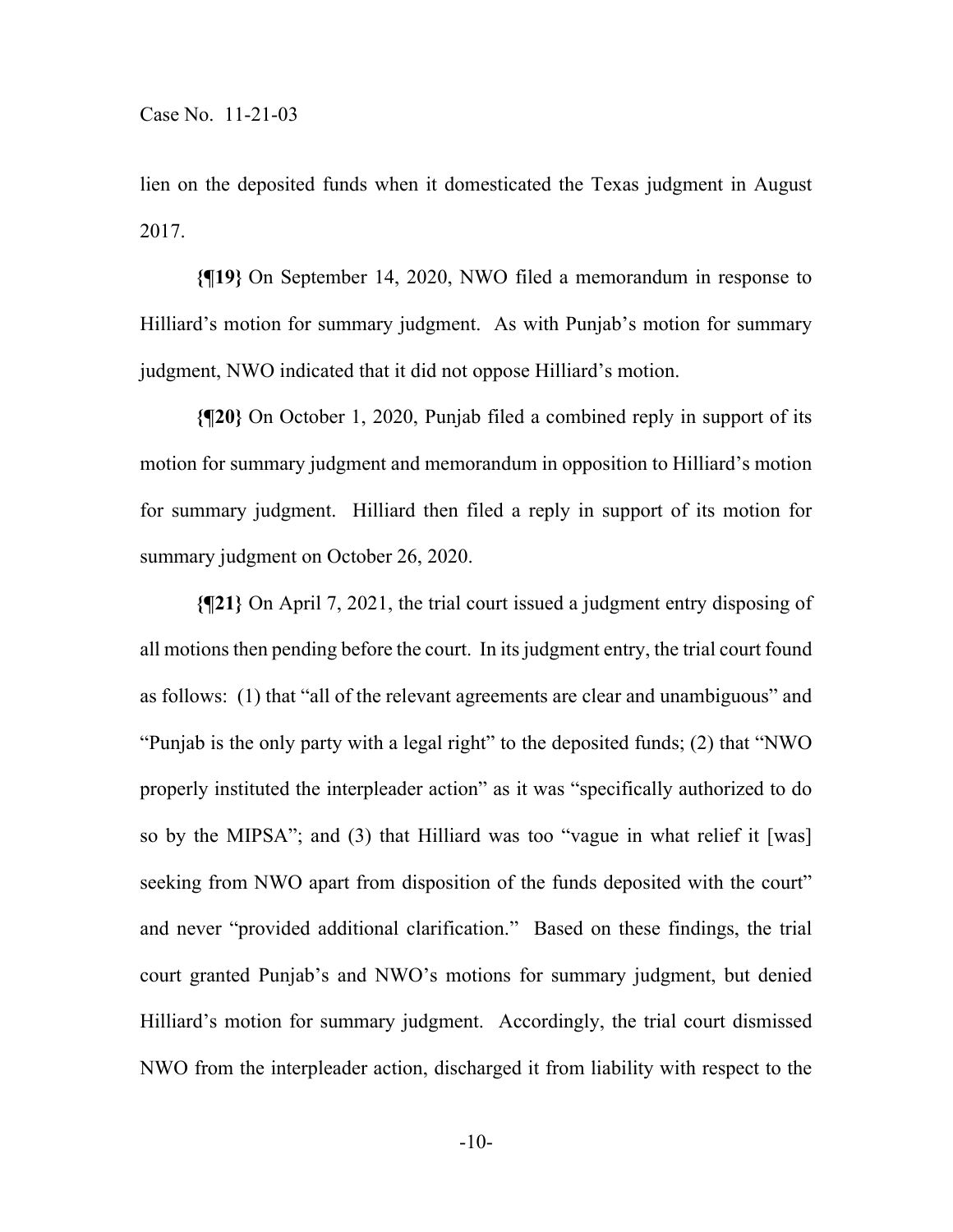deposited funds, and entered judgment in favor of NWO as to TRI's and Hilliard's counterclaims.2 The trial court also ordered that Punjab was entitled to receive the deposited funds.

## **II. Assignments of Error**

**{¶22}** On April 30, 2021, Hilliard timely filed a notice of appeal.3 It raises

the following two assignments of error for our review:

## **1. The trial court erred in granting summary judgment for intervening defendant Punjab National Bank (International) Ltd.**

## **2. The trial court erred in denying summary judgment for Hilliard Energy, Ltd.**

Because Hilliard's assignments of error concern interrelated issues, we address them

together.

### **III. Discussion**

**{¶23}** In its assignments of error, Hilliard argues that the trial court erred by

denying its motion for summary judgment while simultaneously granting Punjab's

motion for summary judgment. Hilliard maintains that the trial court's decision was

<sup>&</sup>lt;sup>2</sup> The parties to this appeal do not challenge these orders or the trial court's resolution of NWO's motion for summary judgment.

<sup>&</sup>lt;sup>3</sup> The trial court's April 7, 2021 judgment entry did not expressly dispose of TRI's cross-claim against Hilliard or Hilliard's cross-claim against TRI. However, Hilliard's cross-claim against TRI was identical to its counterclaim against NWO and thus was effectively resolved when the trial court granted Punjab's and NWO's motions for summary judgment. Likewise, TRI's cross-claim against Hilliard, in which TRI asked for a "declaratory ruling" that Hilliard had no right to the deposited funds, was effectively resolved through the trial court's ruling on Punjab's motion for summary judgment. In any event, even if TRI's and Hilliard's cross-claims had not been mooted, the trial court's judgment entry contains Civ.R. 54(B) language, which allows this court to review the trial court's April 7, 2021 judgment as a final, appealable order. *See Santomieri v. Mangen*, 3d Dist. Auglaize No. 2-17-05, 2018-Ohio-1443, ¶ 7-9.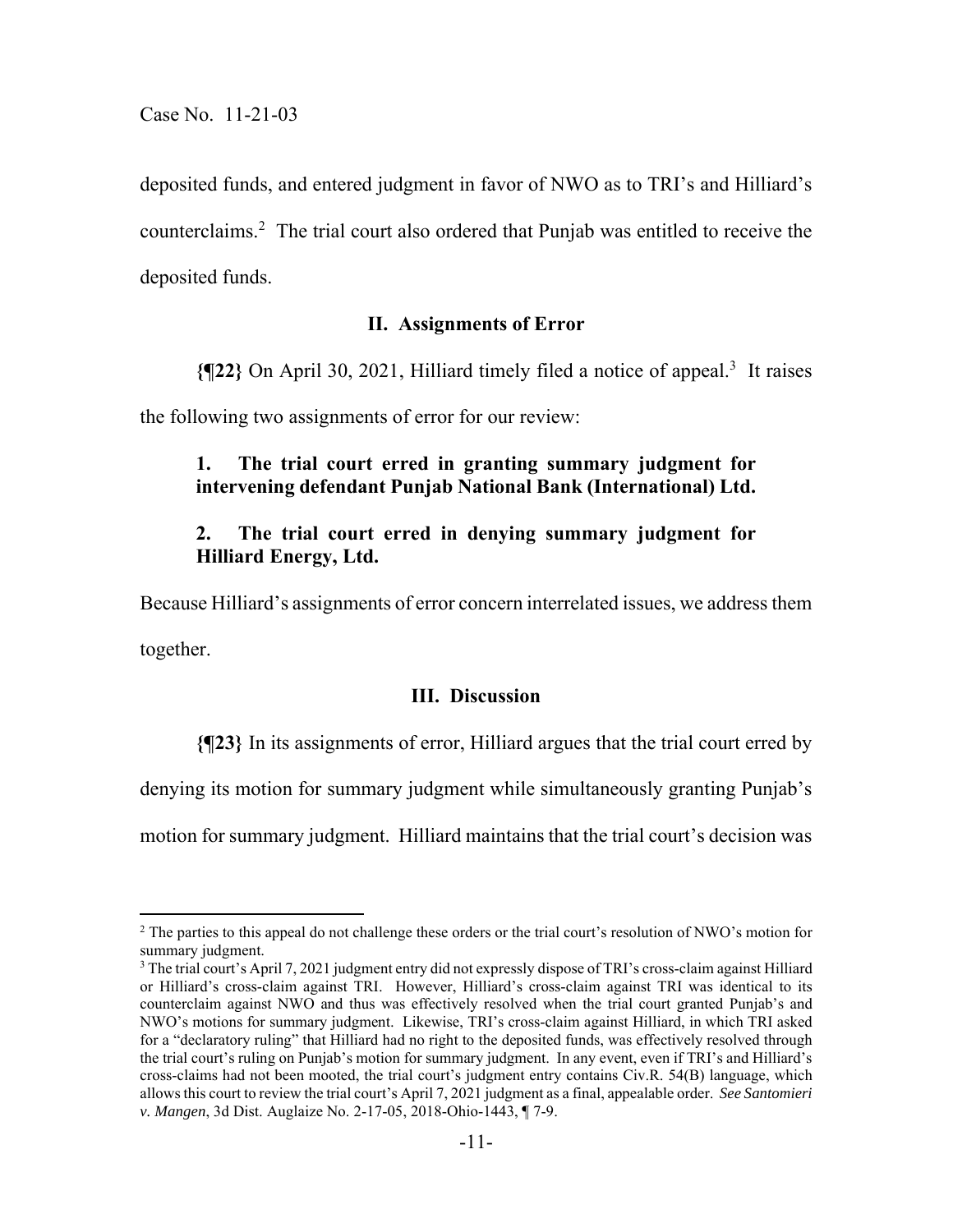erroneous because under the various agreements concluded in October 2014, the interpleaded funds, which represent Purchase Price payments, are the property of TRI rather than Punjab. Hilliard contends that because the funds are TRI's property, Hilliard has the superior claim to the funds as TRI's judgment creditor with a valid judgment lien on the funds.

### **A. Summary-Judgment Standard of Review**

**{¶24}** We review a decision to grant summary judgment de novo. *Doe v. Shaffer*, 90 Ohio St.3d 388, 390 (2000). "De novo review is independent and without deference to the trial court's determination." *ISHA, Inc. v. Risser*, 3d Dist. Allen No. 1-12-47, 2013-Ohio-2149, ¶ 25.

**{¶25}** Summary judgment is proper where there is no genuine issue of material fact, the moving party is entitled to judgment as a matter of law, and reasonable minds can reach but one conclusion when viewing the evidence in favor of the non-moving party, and the conclusion is adverse to the non-moving party. Civ.R. 56(C); *State ex rel. Cassels v. Dayton City School Dist. Bd. of Edn.*, 69 Ohio St.3d 217, 219 (1994). Material facts are those facts "'that might affect the outcome of the suit under the governing law.'" *Turner v. Turner*, 67 Ohio St.3d 337, 340 (1993), quoting *Anderson v. Liberty Lobby, Inc.*, 477 U.S. 242, 248, 106 S.Ct. 2505 (1986). "Whether a genuine issue exists is answered by the following inquiry: [d]oes the evidence present 'a sufficient disagreement to require submission to a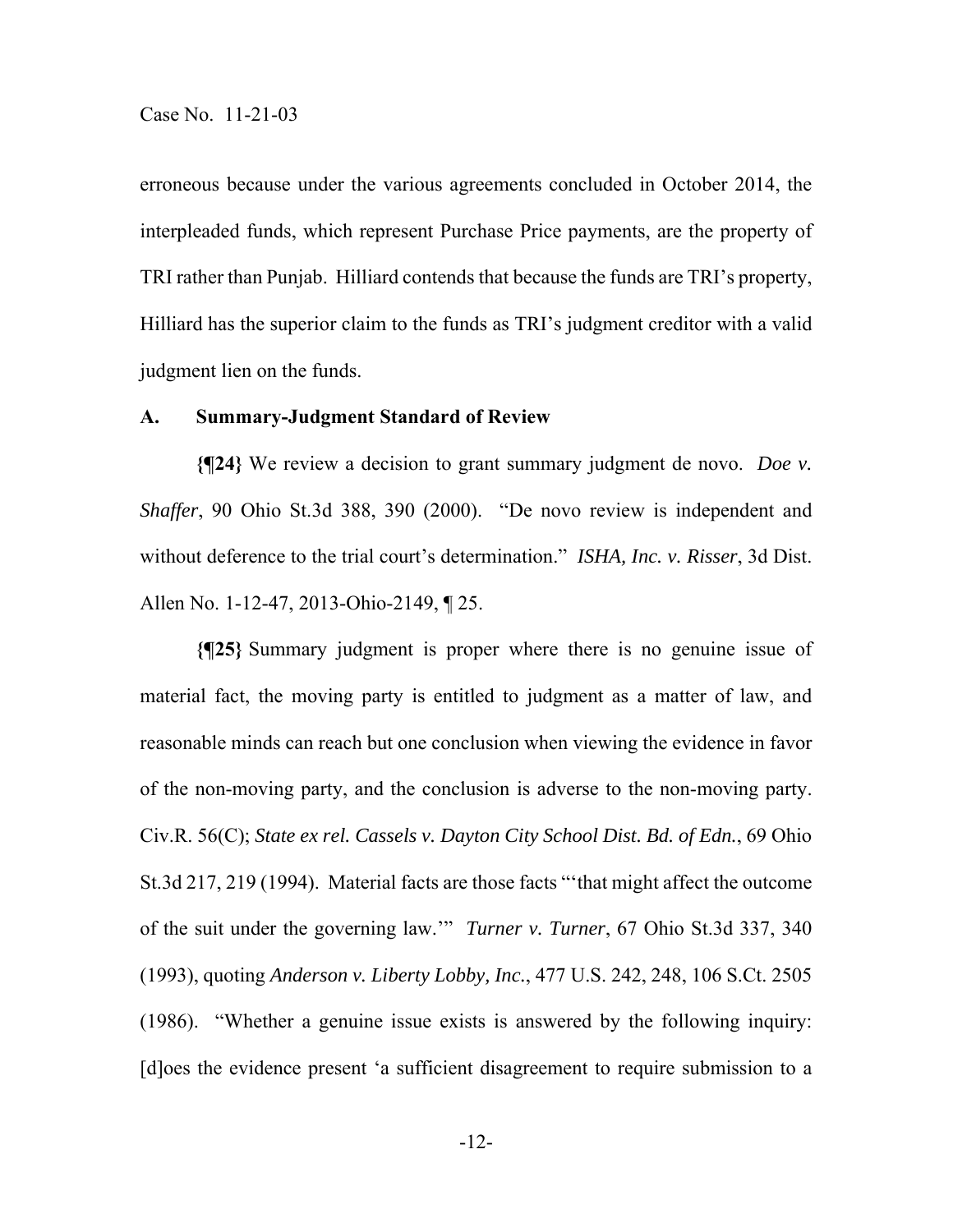jury' or is it 'so one-sided that one party must prevail as a matter of law[?]'" *Id.*, quoting *Anderson* at 251-252.

**{¶26}** "The party moving for summary judgment has the initial burden of producing some evidence which demonstrates the lack of a genuine issue of material fact." *Carnes v. Siferd*, 3d Dist. Allen No. 1-10-88, 2011-Ohio-4467, ¶ 13, citing *Dresher v. Burt*, 75 Ohio St.3d 280, 292 (1996). "In doing so, the moving party is not required to produce any affirmative evidence, but must identify those portions of the record which affirmatively support his argument." *Id.*, citing *Dresher* at 292. "The nonmoving party must then rebut with specific facts showing the existence of a genuine triable issue; he may not rest on the mere allegations or denials of his pleadings." *Id.*, citing *Dresher* at 292 and Civ.R. 56(E).

### **B. Civ.R. 22 & Interpleader Procedure**

**{¶27}** In Ohio, interpleader is governed by Civ.R. 22, which provides as follows:

Persons having claims against the plaintiff may be joined as defendants and required to interplead when their claims are such that the plaintiff is or may be exposed to double or multiple liability. It is not ground for objection to the joinder that the claims of the several claimants or the titles on which their claims depend do not have a common origin or are not identical but are adverse to and independent of one another, or that the plaintiff avers that he is not liable in whole or in part to any or all of the claimants. A defendant exposed to similar liability may obtain such interpleader by way of cross-claim or counterclaim. The provisions of this rule supplement and do not in any way limit the joinder of parties permitted in Rule 20.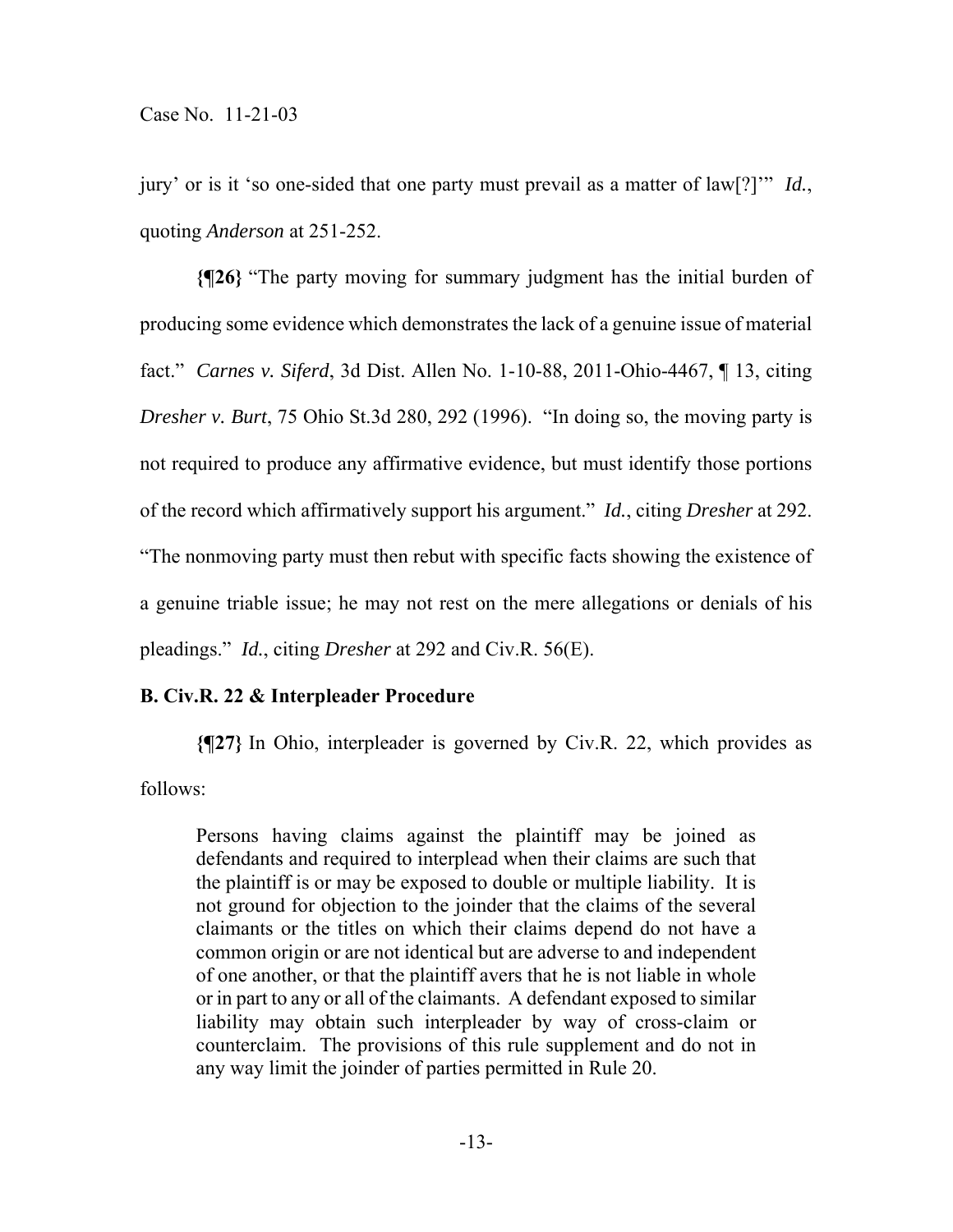In such an action in which any part of the relief sought is a judgment for a sum of money or the disposition of a sum of money or the disposition of any other thing capable of delivery, a party may deposit all or any part of such sum or thing with the court upon notice to every other party and leave of court. The court may make an order for the safekeeping, payment or disposition of such sum or thing.

"[T]he purpose of Civ.R. 22 regarding interpleader is 'to expedite the settlement of claims to the same subject matter, prevent multiplicity of suits, with the attendant delay and added expense, and to provide for the prompt administration of justice.'" *John Hancock Mut. Life Ins. Co. v. Bird*, 69 Ohio App.3d 206, 208 (3d Dist.1990), quoting *Sharp v. Shelby Mut. Ins. Co.*, 15 Ohio St.2d 134, 144 (1968).

**{¶28}** Interpleader is "a two-stage action" involving a stakeholder who "controls a fund [that] is subjected to the claims of two or more claimants" and "does not know who is the proper claimant." 1970 Staff Note, Civ.R. 22. "In the first stage, the stakeholder, in order to avoid a multiplicity of suits and possible multiple liability, interpleads the claimants." *Id.* If the trial court determines that interpleader is appropriate and that the claimants should be made to litigate their respective claims to the contested fund, the stakeholder is usually dismissed upon deposit of the fund with the court. *See id.* (noting that, by the end of the first stage, the stakeholder "ordinarily \* \* \* drops out, leaving the claimants to establish the validity of one of the claims"); *see also Aetna Life Ins. Co. v. Schilling*, 67 Ohio St.3d 164, 165 (1993) (life insurer filed an action for interpleader and "was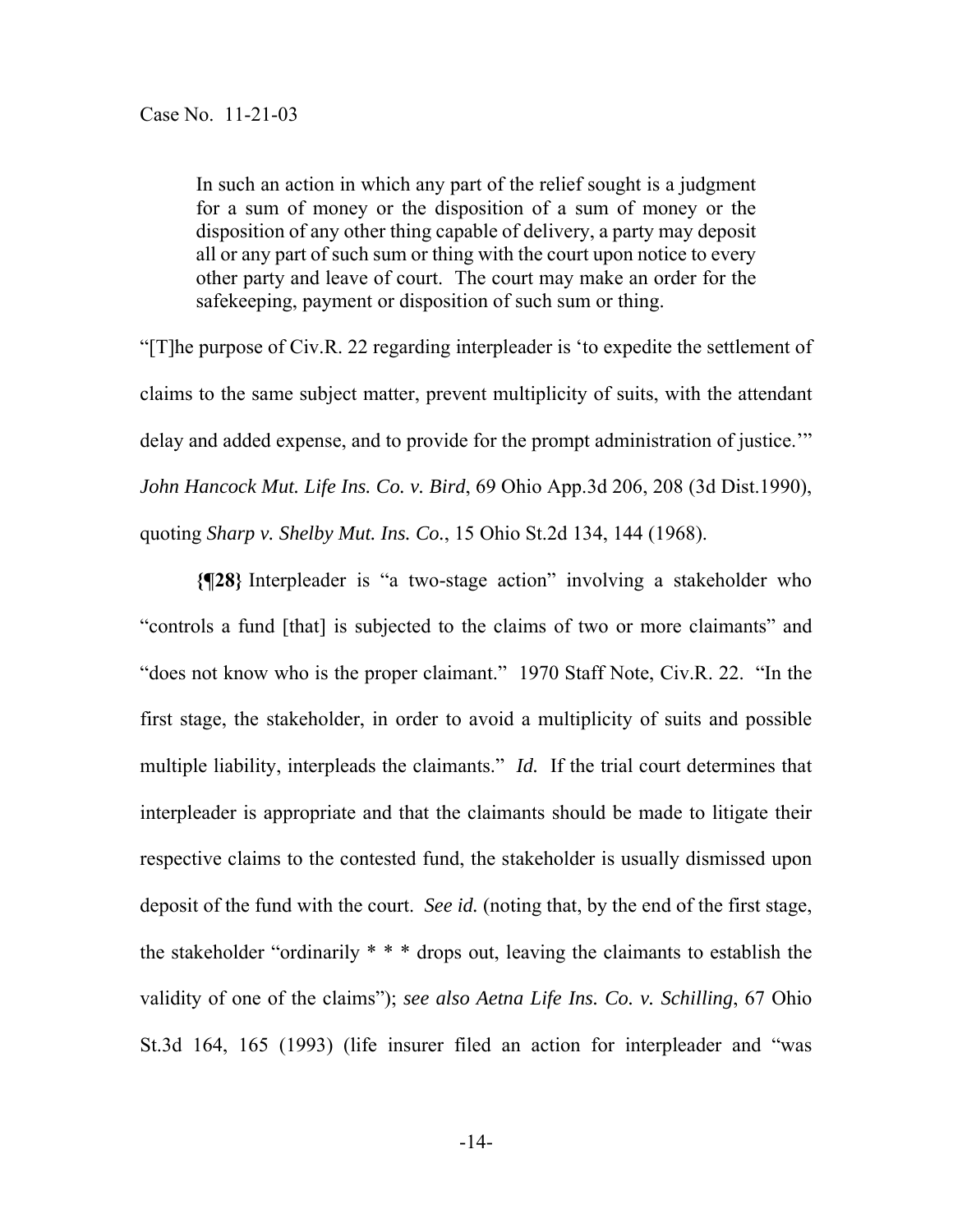dismissed from the lawsuit upon depositing the insurance proceeds into an interestbearing account").

**{¶29}** The action then moves to stage two, where the court must "decide the claimants' relative rights and priority to the interpled funds." *Insura Property & Cas. Co. v. Bird Feeders of Am., Inc.*, 10th Dist. Franklin No. 98AP-1506, 1999 WL 771066, \*2 (Sept. 30, 1999), citing *Kabbaz v. Prudential Ins. Co. of Am.*, 27 Ohio App.3d 254 (3d Dist.1985). Stage two proceeds "via normal litigation processes, including pleading, discovery, motions, and trial." *United States v. High Technology Prods., Inc.*, 497 F.3d 637, 641 (6th Cir.2007) (discussing analogous Fed.R.Civ.P. 22). "As in other cases, when there is no genuine issue of material fact, the second stage may be adjudicated on summary judgment motions." *C&C North Am. Inc. v. Natural Stone Distribs., LLC*, 571 S.W.3d 254, 265 (Tenn.App.2018) (dealing with Tennessee Civil Rule 22.01, which is comparable to Civ.R. 22).

**{¶30}** In stage two, each claimant must "establish the validity of his claim by a preponderance of the evidence." *Am. Gen. Life & Acc. Ins. Co. v. Harris*, 3d Dist. Allen No. 1-90-35, 1991 WL 54827, \*2 (Apr. 4, 1991). "To entitle a claimant to a decree, he must have a title or lien, legal or equitable, with respect to the fund deposited." 48 Corpus Juris Secundum, Interpleader, Section 45. The claimant "must recover on the strength of his own title rather than on the weakness of that of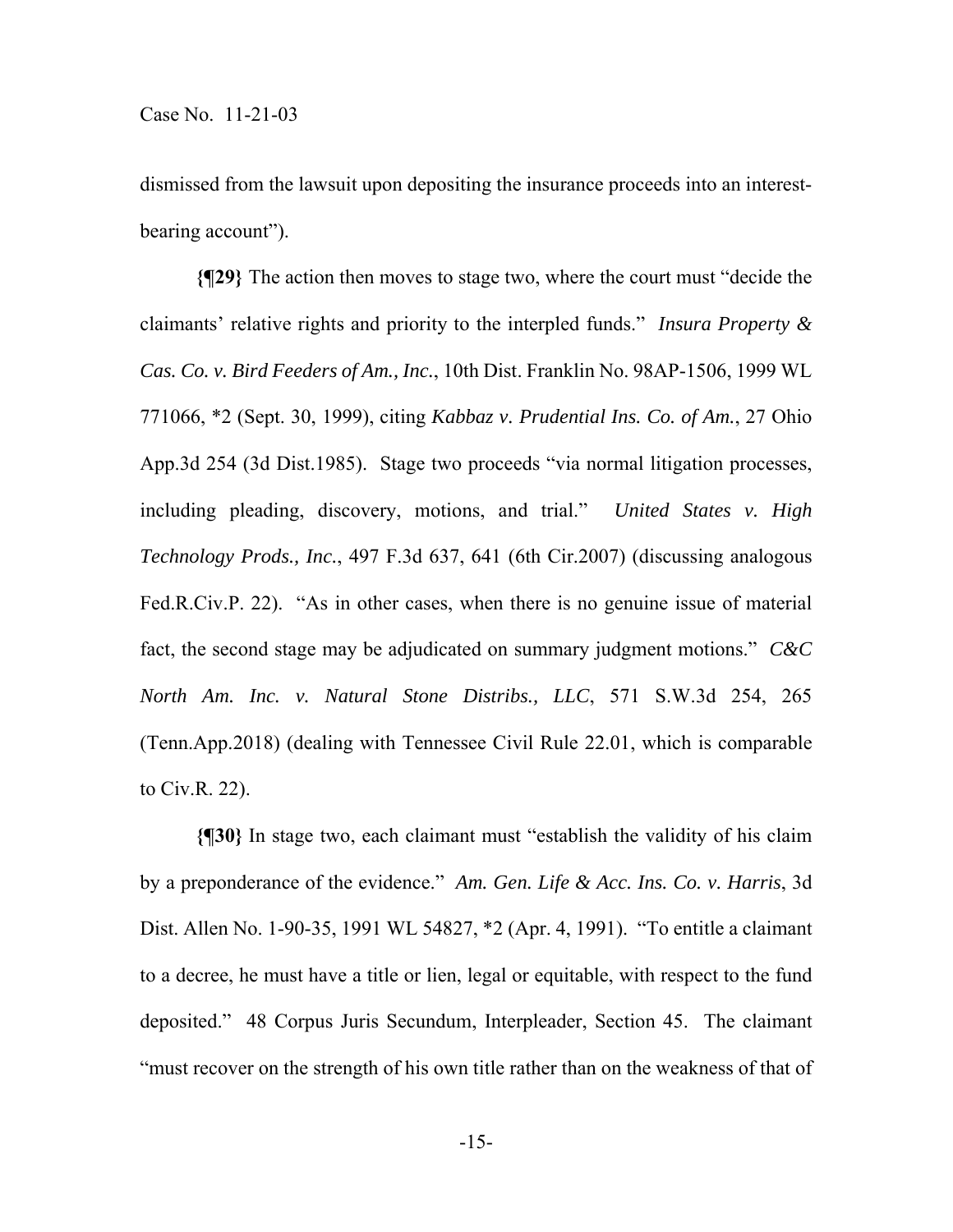the adversary." 48 Corpus Juris Secundum, Interpleader, Section 41. "Before an issue of priority among claimants is properly presented, it must be determined whether each of the claimants has a cognizable interest in the fund." 44B American Jurisprudence 2d, Interpleader, Section 62.

# **C. The trial court did not err in its resolution of the motions for summary judgment because Punjab demonstrated its entitlement to the interpleaded funds, whereas Hilliard did not.**

**{¶31}** In the case sub judice, there is no dispute that the specific funds interpleaded by NWO represent Purchase Price payments. As the identity of the funds is not at issue, this case turns on whether contract-interpretation principles or priority-of-liens principles, or some combination of the two, should be applied to determine which of Punjab or Hilliard is entitled to the funds. After reviewing all of the evidence submitted in support of the parties' motions for summary judgment and examining the underlying transaction, it is clear that the issues in this case are primarily issues of contract interpretation.

# **i. Punjab demonstrated that there is no genuine issue of material fact that, under the agreements executed in October 2014, it has a right to the interpleaded funds.**

**{¶32}** In support of its motion for summary judgment, Punjab submitted copies of the various contracts executed in October 2014 that pertain to the sale of the Project. Of these contracts, the MIPSA and the PIL are the most significant because together they create the right to receive Purchase Price payments and direct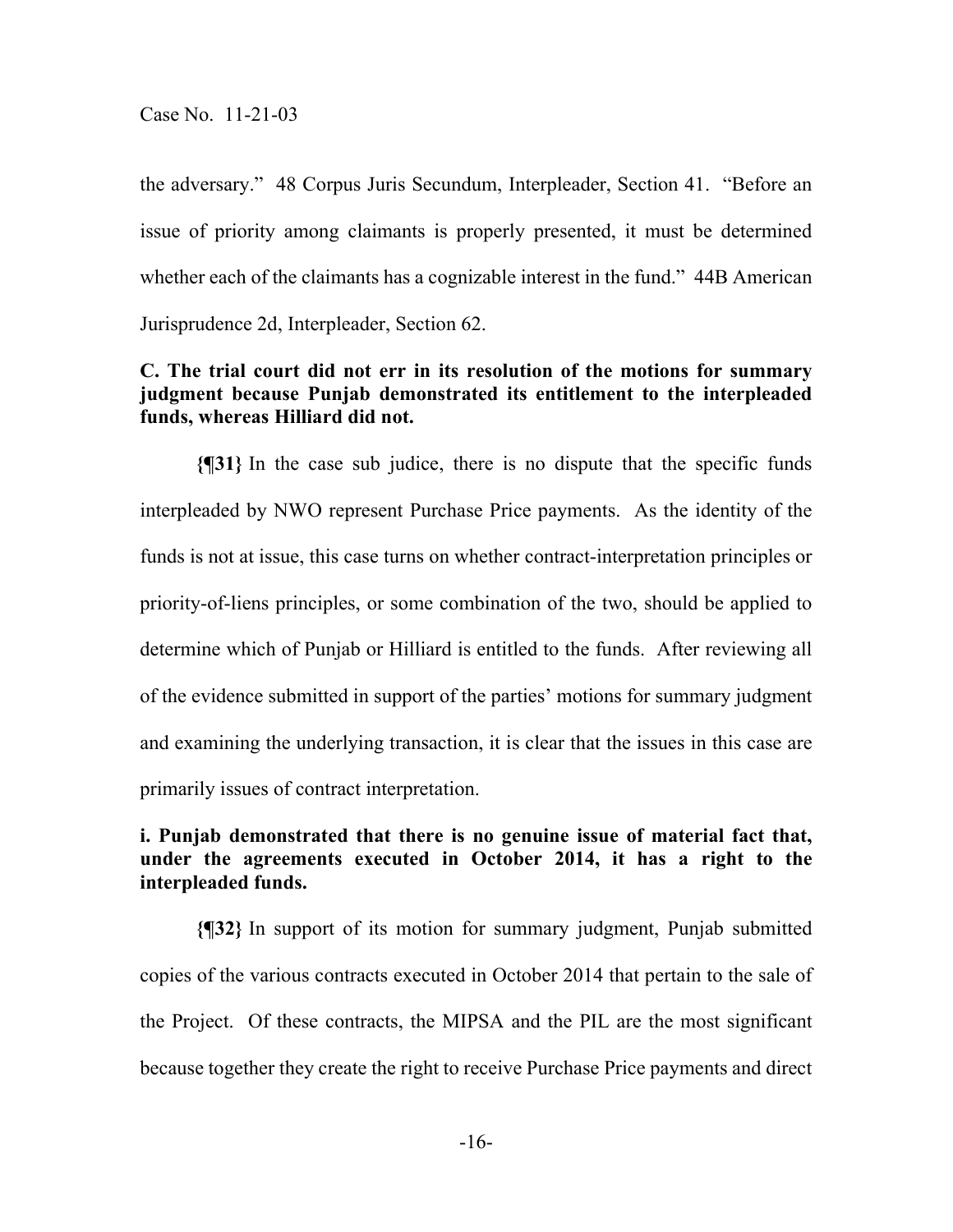how, and to whom, Purchase Price payments are to be made. The MIPSA and the PIL each provide that they are governed by, and are to be construed in accordance with, the laws of the State of New York. Accordingly, New York law guides our interpretation of these agreements.

**{¶33}** In New York, as in Ohio, "[w]hen engaging in contract interpretation, 'the standard of review is for this Court to examine the contract's language de novo.'" *MPEG LA, LLC v. Samsung Electronics Co., Ltd.*, 166 A.D.3d 13, 17 (2018), quoting *Duane Reade, Inc. v. Cardtronics, LP*, 54 A.D.3d 137, 140 (2008). "The fundamental, neutral precept of contract interpretation is that agreements are construed in accord with the parties' intent." *Greenfield v. Philles Records, Inc.*, 98 N.Y.2d 562, 569 (2002). "'The best evidence of what parties to a written agreement intend is what they say in their writing.'" *Id.*, quoting *Slamow v. Del Col*, 79 N.Y.2d 1016, 1018 (1992). "Thus, a written agreement that is complete, clear and unambiguous on its face must be enforced according to the plain meaning of its terms." *Id.*

**{¶34}** Furthermore, "[i]t is well settled that a contract must be read as a whole to give effect and meaning to every term." *New York State Thruway Auth. v. KTA-Tator Eng. Servs., P.C.*, 78 A.D.3d 1566, 1567 (2010). "Indeed, '[a] contract should be interpreted in a way [that] reconciles all [of] its provisions, if possible.'" *Id.*, quoting *Green Harbour Homeowners' Assn., Inc. v. G.H. Dev. & Constr., Inc.*, 14

-17-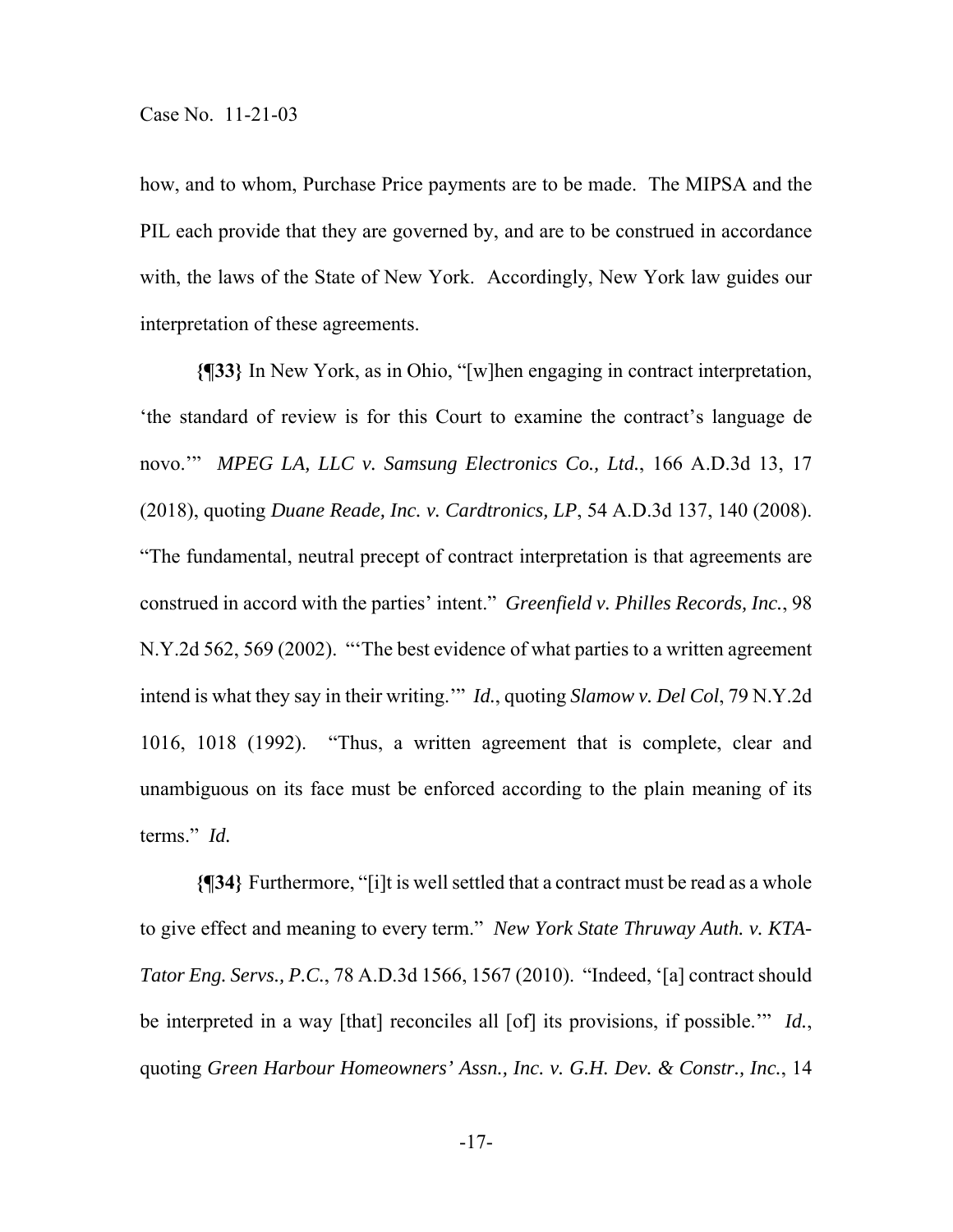A.D.3d 963, 965 (2005). "'[T]he court should arrive at a construction which will give fair meaning to all of the language employed by the parties to reach a practical interpretation of the expressions of the parties so that their reasonable expectations will be realized.'" *NRT New York, LLC v. Harding*, 131 A.D.3d 952, 954 (2015), quoting *G3-Purves St., LLC v. Thomson Purves, LLC*, 101 A.D.3d 37, 40 (2012).

**{¶35}** "Extrinsic evidence of the parties' intent may be considered only if the agreement is ambiguous, which is an issue of law for the courts to decide." *Greenfield* at 569; *see NRT New York* at 954 ("Extrinsic and parol evidence of the parties' intent may not be admitted to create ambiguity in a contract that is unambiguous on its face \* \* \*."). "A contract is unambiguous if the language it uses has 'a definite and precise meaning, unattended by danger of misconception in the purport of the [agreement] itself, and concerning which there is no reasonable basis for a difference of opinion.'" *Greenfield* at 569, quoting *Breed v. Ins. Co. of N. Am.*, 46 N.Y.2d 351, 355 (1978). "Thus, if the agreement on its face is reasonably susceptible of only one meaning, a court is not free to alter the contract to reflect its personal notions of fairness and equity." *Id.* at 569-570.

**{¶36}** The ultimate question here is whether there is a genuine issue of material fact that the parties to the MIPSA (i.e., NWO, TRI, and TWO) and the PIL (i.e., NWO, TRI, and Punjab) intended for Punjab, rather than TRI, to possess the right to receive Purchase Price payments from NWO. We conclude no triable issue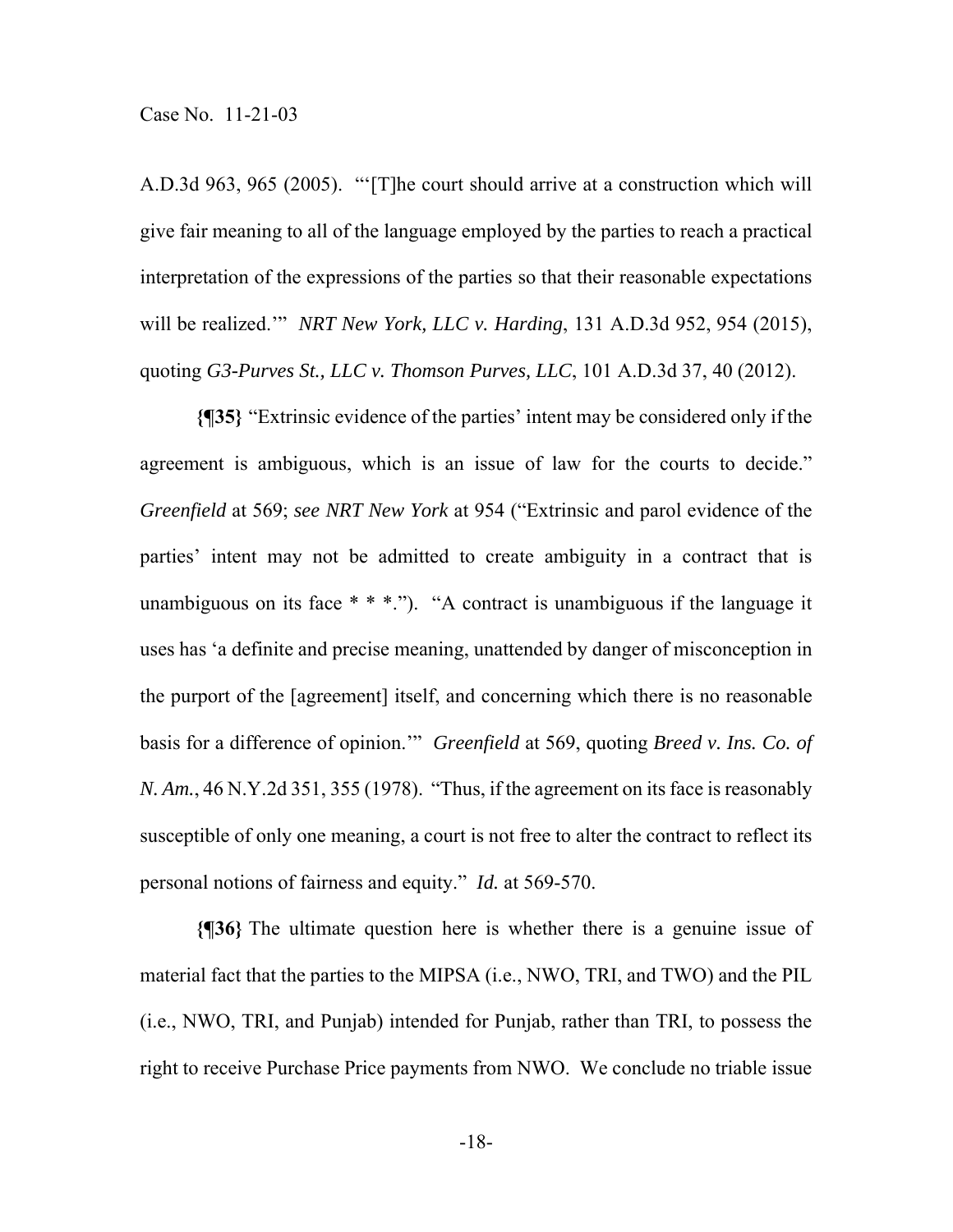of material fact exists and Punjab possesses the right to receive payments from NWO.

**{¶37}** As Hilliard notes, the MIPSA states that NWO "shall provide \* \* \* consideration *to the Seller*," which, by itself, would suggest that the right to receive Purchase Price payments belongs to TRI. Unfortunately for Hilliard, this provision does not stand alone. Instead, the MIPSA expressly provides that payments of the Purchase Price are subject to the terms of the PIL, which contains language supporting that Punjab owns the right to receive Purchase Price payments. While the PIL acknowledges that Purchase Price payments "are due and payable *to Seller* under the [MIPSA]," the PIL contains language indicating that the right to receive Purchase Price payments belongs to Punjab. First, the PIL states that TRI has "irrevocably authorize[d] and direct[ed]" that Purchase Price payments owing under the MIPSA be deposited in a bank account bearing the name "PUNJAB NATIONAL BANK (INTERNATIONAL) LTD." Furthermore, in the PIL, TRI and NWO both agreed that Punjab's prior written consent would be required before Purchase Price payments could be directed to a bank account other than the one listed in the PIL. Taken together, these provisions are suggestive of an intent to divest TRI of the right to receive Purchase Price payments and invest Punjab with that same right.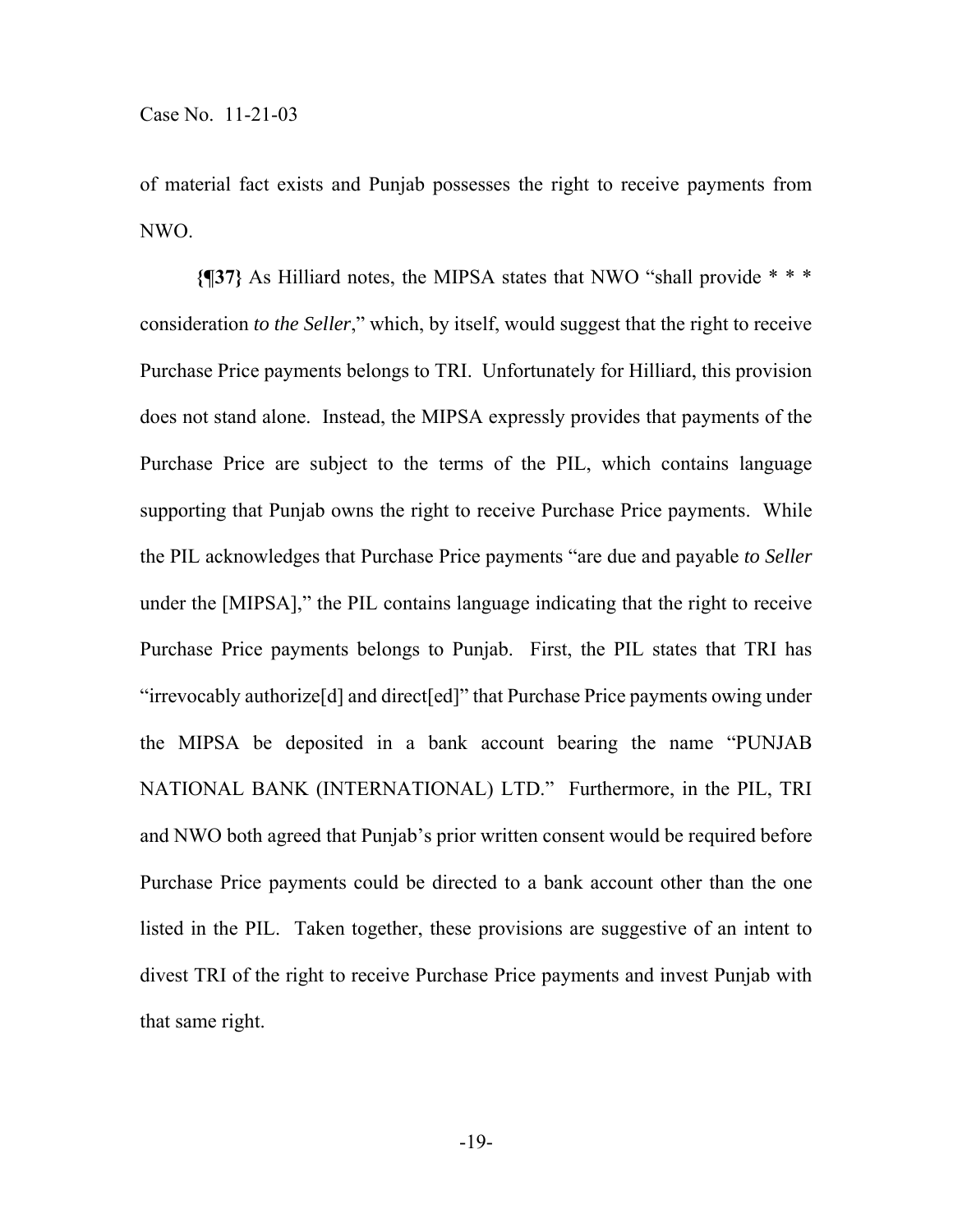**{¶38}** Insofar as there is any doubt regarding Punjab's rights under the PIL, it is appropriate to look to the other agreements executed in October 2014, specifically the Tri-Party Agreement, for clarification. The Tri-Party Agreement, which was executed on the same day as the MIPSA and PIL and which explicitly contemplates both the MIPSA and the PIL, was clearly executed in connection with the sale of the Project and in furtherance of that transaction. "Under New York law, 'all writings which form part of a single transaction and are designed to effectuate the same purpose [must] be read together, even [if] they were executed on different dates and were not all between the same parties.'"4 *TVT Records v. Island Def Jam Music Group*, 412 F.3d 82, 89 (2d Cir.2005), quoting *This is Me, Inc. v. Taylor*, 157 F.3d 139, 143 (2d Cir.1998). Therefore, the Tri-Party Agreement illuminates the meaning of the language used in the PIL and helps to explain the scope of the rights created under the PIL.

**{¶39}** Upon reading the PIL in conjunction with the Tri-Party Agreement, two things come into focus. First, the Tri-Party Agreement states that "[Punjab] will receive payments in to the TRI Account held with [Punjab]," and it repeatedly refers to the "Purchase Price payments received by [Punjab]." Thus, the Tri-Party Agreement makes clear that, under the PIL, Punjab is to be the direct recipient of Purchase Price payments.

<sup>&</sup>lt;sup>4</sup> We note that, like the MIPSA and PIL, the Tri-Party Agreement provides that it is governed by, and is to be construed in accordance with, the laws of the State of New York.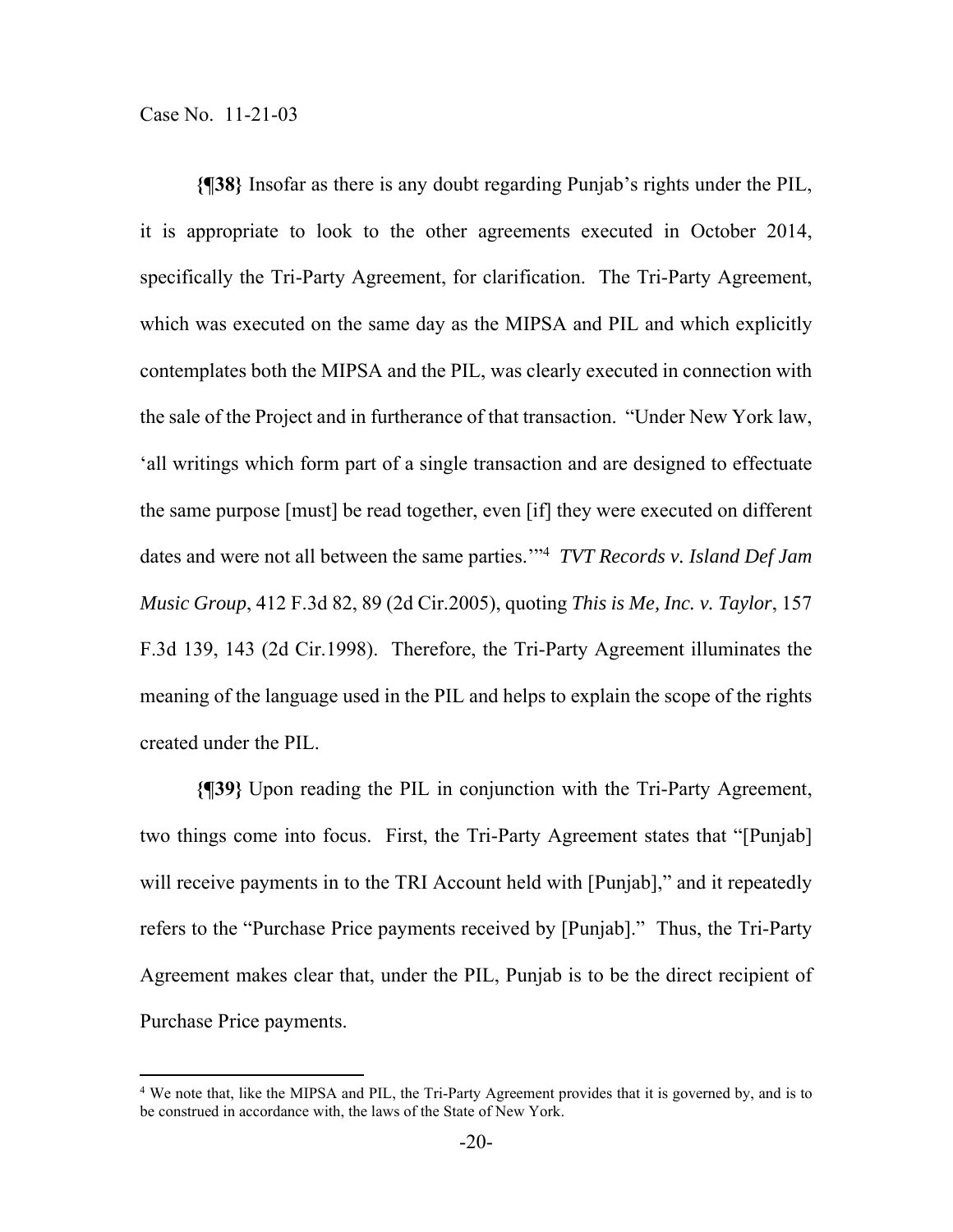**{¶40}** Second, the Tri-Party Agreement provides insight into Punjab's and TRI's respective rights in the bank account listed in the PIL, which is called the "TRI Account" in the Tri-Party Agreement. The Tri-Party Agreement leaves no room for a conclusion that TRI owns or has any rights in the TRI Account. To begin, the Tri-Party Agreement spells out that the first \$250,000 deposited in the TRI Account "belong[s] absolutely" to Punjab. Furthermore, the Tri-Party Agreement provides that, other than the first \$250,000 deposited in the TRI Account, Punjab is obligated to pay Hilliard 12 percent of all Purchase Price payments it receives from NWO. This latter provision, by which Punjab effectively took on TRI's obligations under the CSA to pay Hilliard its 12 percent Success Fee, is especially important because it indicates that Punjab, rather than TRI, owns and has control over the Purchase Price payments made by NWO and deposited into the TRI Account. That is, if TRI has the right to receive Purchase Price payments from NWO, an ownership interest in the TRI Account, and the right to control disposition of the Purchase Price payments deposited in the TRI Account, then Punjab's agreement to pay Hilliard is unnecessary; TRI could simply pay Hilliard directly. In our view, reading the PIL together with the Tri-Party Agreement resolves any doubts concerning Punjab's right to directly receive Purchase Price payments and Punjab's and TRI's respective rights in the TRI Account.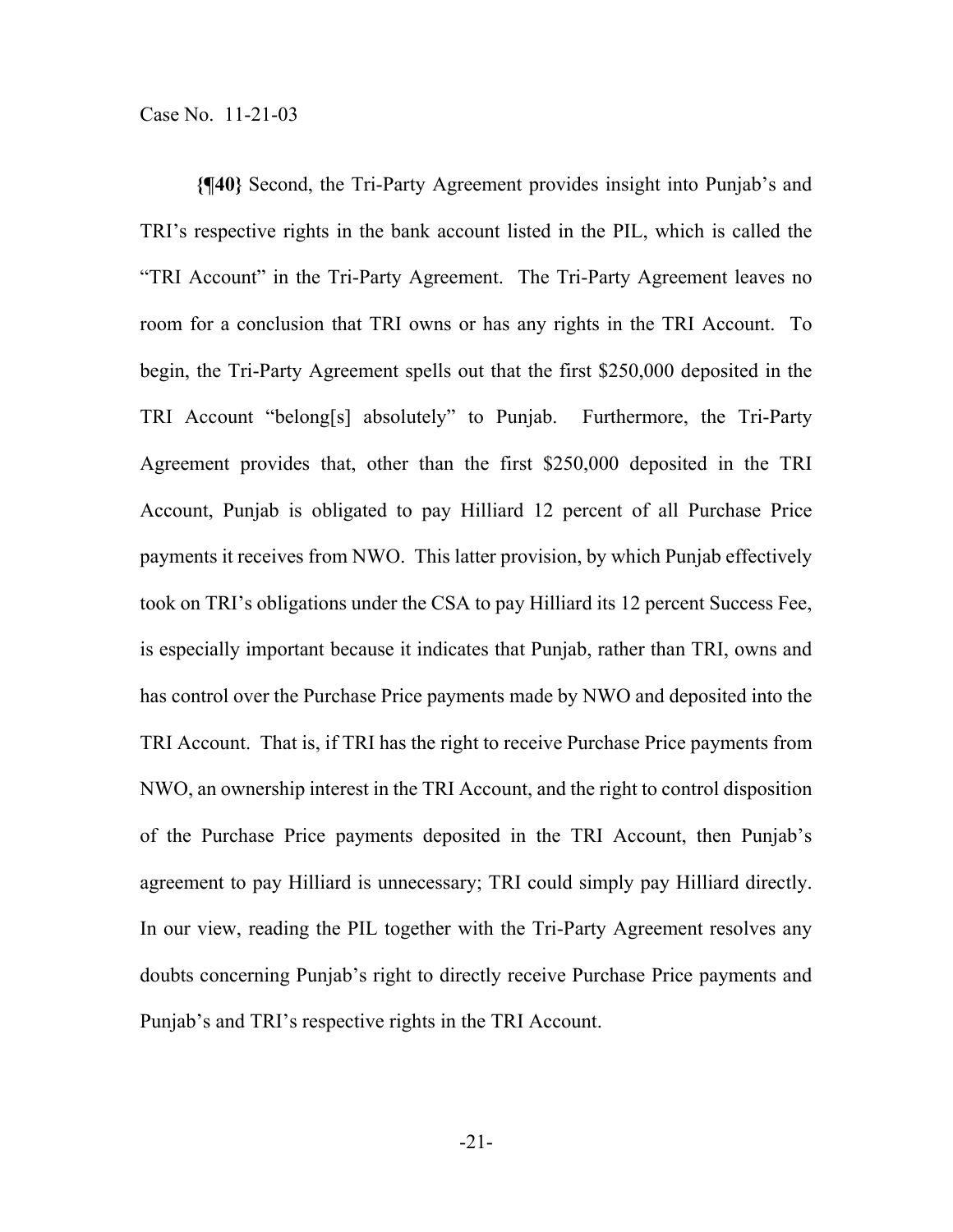**{¶41}** To further support our conclusion that the agreements leave no doubt regarding Punjab's possessory interest in the Purchase Price payments, we also review the affidavits Punjab submitted in support of its motion for summary judgment. Two of these affidavits—the September 28, 2020 affidavit of Pramod Kumar and the September 29, 2020 affidavit of Randall Washington—are particularly notable, and we acknowledge them only as confirmation of our interpretation of the various contracts. In his affidavit, Washington, the Chief Financial Officer and a Director of TRI, averred that "to effectuate the Purchase Price Payments from [NWO] for the sale of the [Project], TRI executed a Payment Instruction Letter on October 20, 2014 by which it irrevocably directed that all payments under the [MIPSA] be remitted to Punjab's Citibank account, which is defined as the 'TRI Account' in the sale agreements." (Washington Aff. at ¶ 2). Washington further stated that "TRI had no control, access to or ownership interest in the TRI Account" and that "TRI had no right to withdraw or otherwise exercise control over any money deposited in the TRI Account." (Washington Aff. at ¶ 3). Finally, Washington said that the bank codes "associated with the TRI Account," including the SWIFT code and the IBAN,<sup>5</sup> "are not registered to TRI." (Washington Aff. at  $\P$  5).

<sup>5</sup> "SWIFT" stands for Society for Worldwide Interbank Financial Telecommunication. "IBAN" stands for International Bank Account Number.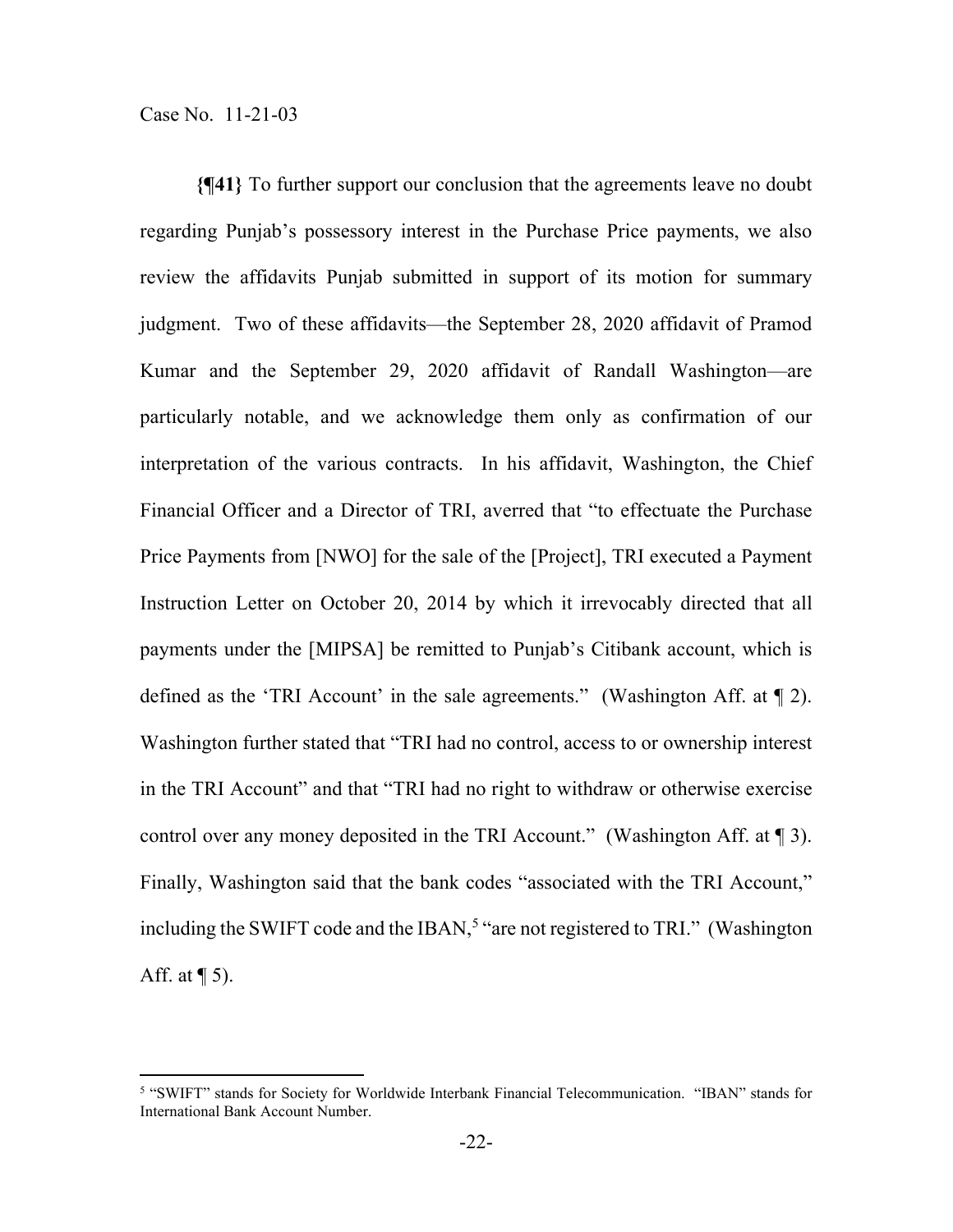**{¶42}** In his September 28, 2020 affidavit, Kumar, Punjab's Assistant General Manager, corroborated many of the details of Washington's affidavit. Kumar averred that "Punjab owns and controls the TRI Account" and that "[n]o other party herein, including TRI, has any ownership or other interest in the TRI Account." (Sept. 28, 2020 Kumar Aff. at ¶ 9). He further stated that "TRI may not withdraw money from the TRI Account," that "TRI has no control over any money inside the TRI Account," and that "TRI cannot direct what Punjab does with the money in the TRI Account." (Sept. 28, 2020 Kumar Aff. at ¶ 10-11). Finally, Kumar averred that the bank codes "associated with the TRI Account are all registered to Punjab." (Sept. 28, 2020 Kumar Aff. at ¶ 13). Indeed, documentation attached to the affidavit shows that the IBAN associated with the TRI Account is registered to Punjab's Southall branch in London, England. (Sept. 28, 2020 Kumar Aff., Ex. A). Thus, the Washington and Kumar affidavits confirm what is already clear from the PIL and Tri-Party Agreement: Purchase Price payments are to be paid to Punjab and deposited into a bank account controlled by Punjab to the exclusion of TRI.

**{¶43}** In summary, to support its motion for summary judgment, Punjab submitted copies of the MIPSA, PIL, and Tri-Party Agreement. Under the plain language of the MIPSA, payments of the Purchase Price are subject to the terms of the PIL. In the PIL (as clarified by the Tri-Party Agreement), TRI irrevocably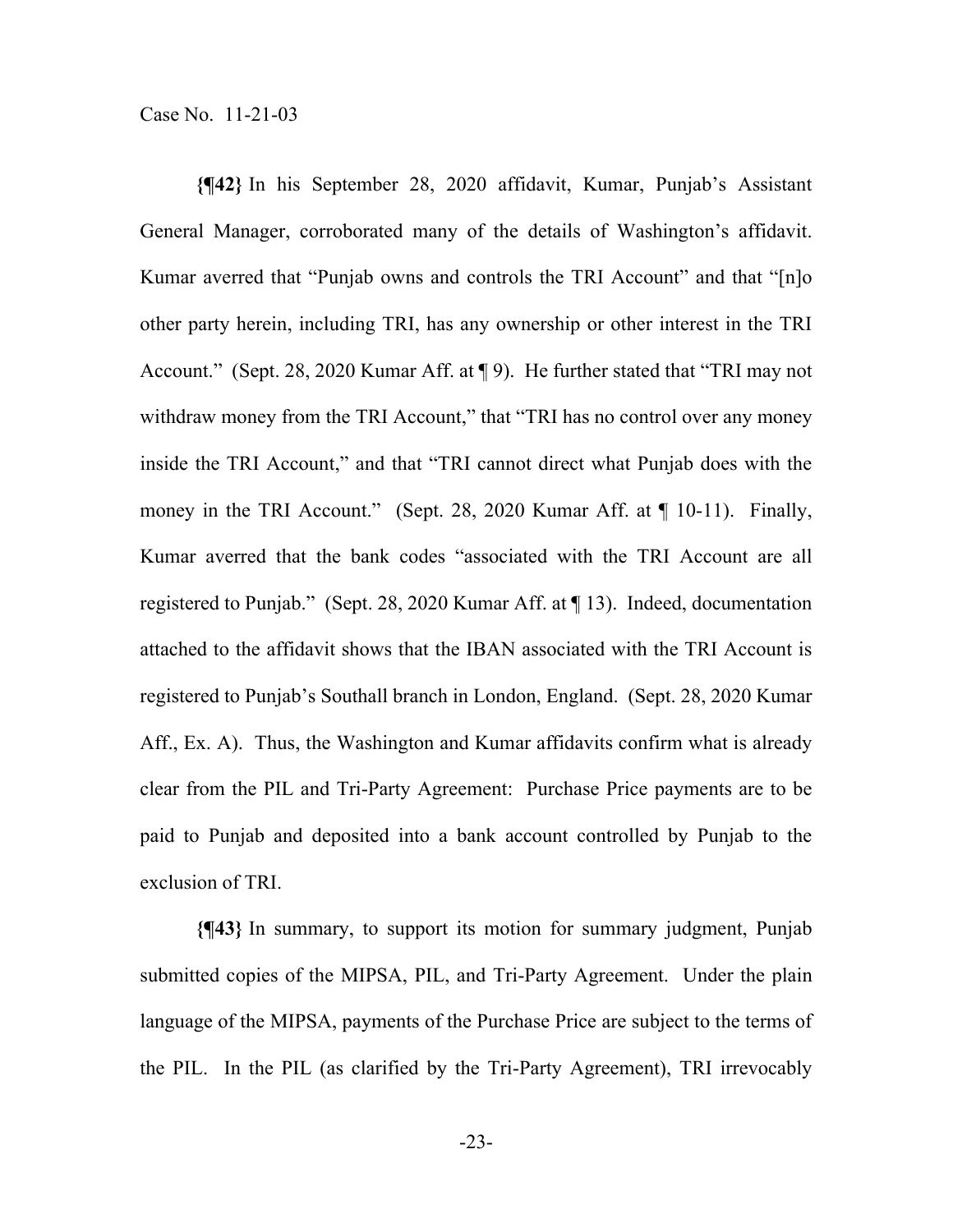instructed NWO to make payments of the Purchase Price directly to Punjab by depositing Purchase Price payments into a bank account owned and controlled by Punjab. Furthermore, in the PIL, TRI relinquished its right to unilaterally channel Purchase Price payments into a different bank account.

**{¶44}** At the conclusion of these agreements in October 2014, TRI was effectively left with no rights to the Purchase Price payments. TRI could not control the direction of Purchase Price payments or their ultimate disposition. Instead, these agreements vested Punjab with these rights. Therefore, Punjab has demonstrated that there is no genuine issue of material fact that, under the agreements executed in October 2014, the parties intended for Punjab to own the right to receive Purchase Price payments. Furthermore, because the funds interpleaded by NWO are Purchase Price payments, Punjab has also demonstrated that there is no genuine issue of material fact that it has a right to the interpleaded funds.

# **ii. As a matter of law, Hilliard has no right to the specific funds interpleaded with the trial court.**

**{¶45}** Although Punjab established it has a right to the interpleaded funds, Hilliard could, in theory, also demonstrate that it has a right to the interpleaded funds, in which case it would only be entitled to receive the funds if it demonstrated that its right to the funds is superior to Punjab's. However, Hilliard cannot demonstrate that it has a right to the interpleaded funds, let alone a superior right.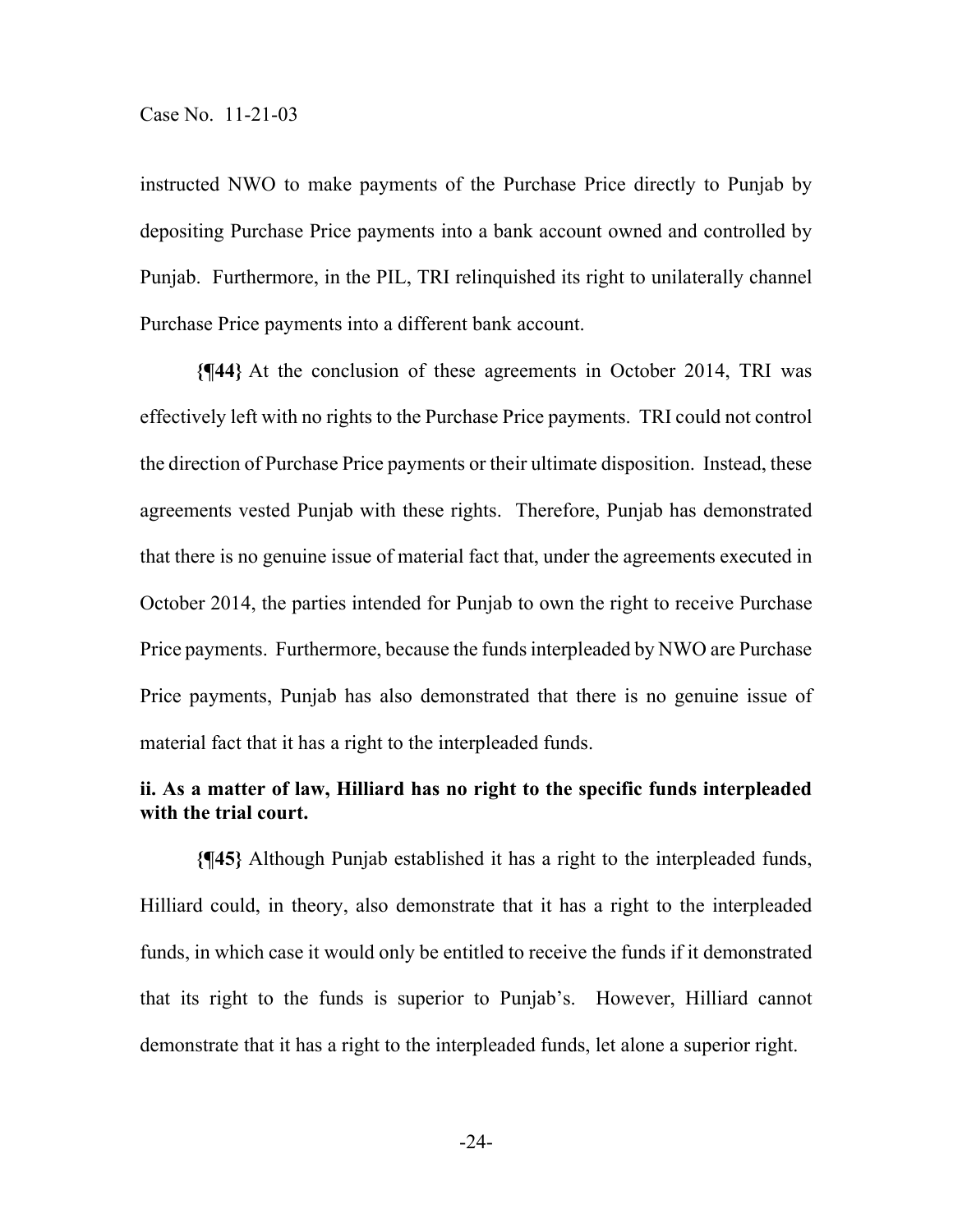**{¶46}** Hilliard claims it has a right to the interpleaded funds as TRI's judgment creditor with a valid judgment lien on the funds. However, we have already determined that, under the agreements concluded in October 2014, TRI does not own the right to receive Purchase Price payments. Consequently, because the interpleaded funds constitute Purchase Price payments, TRI has no right to the interpleaded funds. And because TRI itself has no right to the interpleaded funds, Hilliard likewise can have no right to those funds. *See Toledo Trust Co. v. Niedzwiecki*, 89 Ohio App.3d 754, 757 (6th Dist.1993) ("[W]here the judgment debtor himself has no present right to obtain the money or property from the garnishee, then the judgment creditor likewise has no right to the property.").

**{¶47}** What is more, even if TRI had a right to the interpleaded funds as the possessor of the right to receive Purchase Price payments, Hilliard's judgment lien would not even be capable of attaching to that right. In Hilliard's view, TRI has "an equitable interest in the Purchase Price payments due under the MIPSA for lands and leases located in Paulding and Van Wert Counties." Hilliard maintains that "TRI retained an equitable interest in the proceeds from the sale [of] assets located in Paulding County" and that its "judgment attached to any property or interest TRI held in Paulding County, including its right to receive purchase price payments." However, where a judgment creditor files a certificate of judgment in accordance with R.C. 2329.02, as Hilliard did in this case, "said filing does not cause such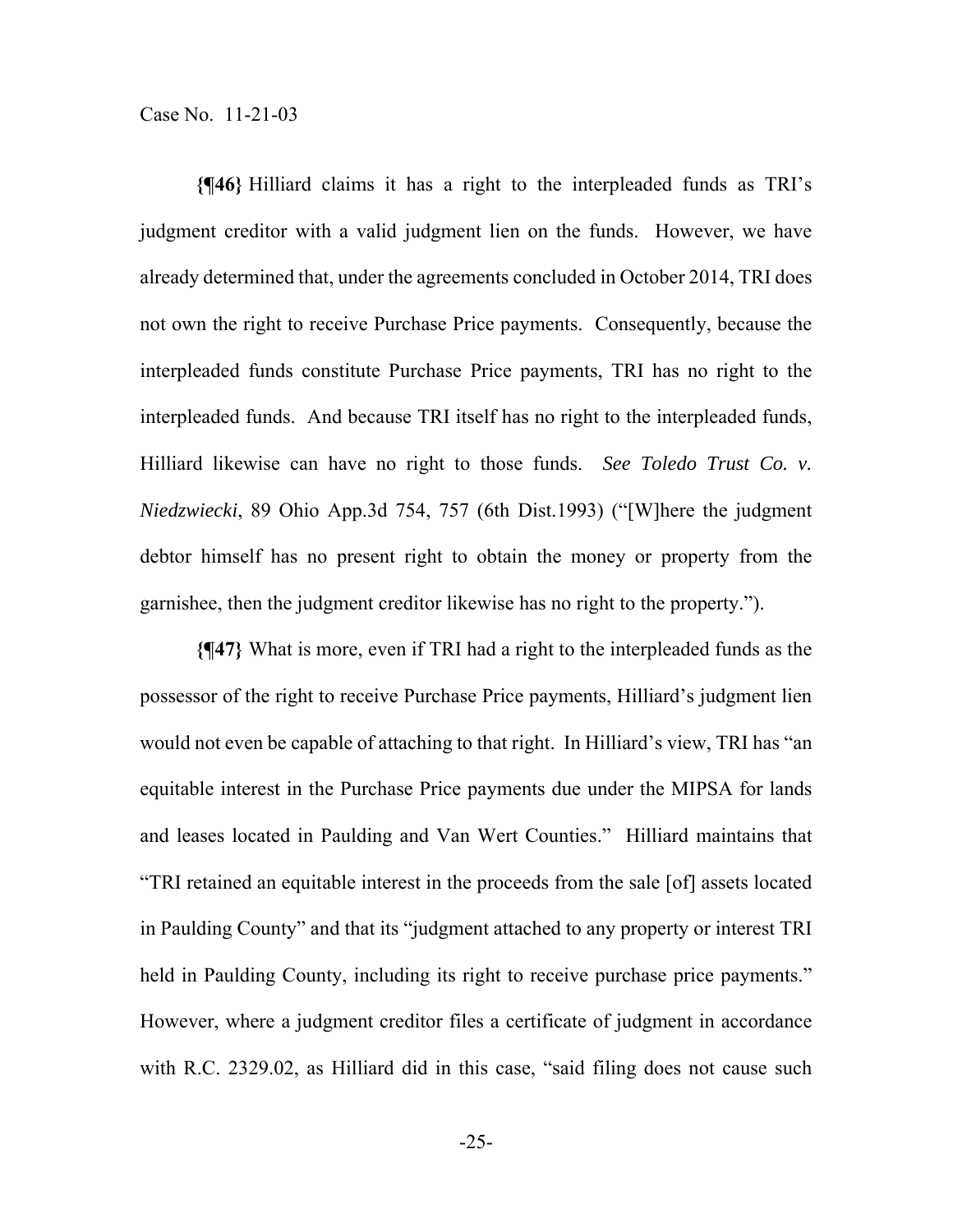judgment to attach as a lien on the *equitable* interest of a judgment debtor." (Emphasis sic.) *Staskey v. Staskey*, 7th Dist. Jefferson No. 97-JE-69, 2000 WL 1902212, \*4 (Dec. 29, 2000), citing *Bank of Ohio v. Lawrence*, 161 Ohio St. 543 (1954), paragraph one of the syllabus. Therefore, even if TRI had a right to receive Purchase Price payments and that right could be properly categorized as an equitable interest in real estate located in Paulding County, which we question, Hilliard's judgment lien would not attach.

**{¶48}** In sum, we conclude that there is no genuine issue of material fact that, under the agreements executed in October 2014, Punjab owns the right to receive Purchase Price payments. Moreover, because the interpleaded funds represent Purchase Price payments, we conclude that Punjab has a valid claim to the funds. In contrast, we conclude that Hilliard did not demonstrate that it has a valid claim to the interpleaded funds. Therefore, we conclude that, as a matter of law, Punjab is entitled to the interpleaded funds. Accordingly, the trial court did not err by granting Punjab's motion for summary judgment, denying Hilliard's motion for summary judgment, and awarding Punjab the interpleaded funds.

**{¶49}** Hilliard's assignments of error are overruled.

#### **IV. Conclusion**

**{¶50}** For the foregoing reasons, Hilliard's assignments of error are overruled. Having found no error prejudicial to the appellant herein in the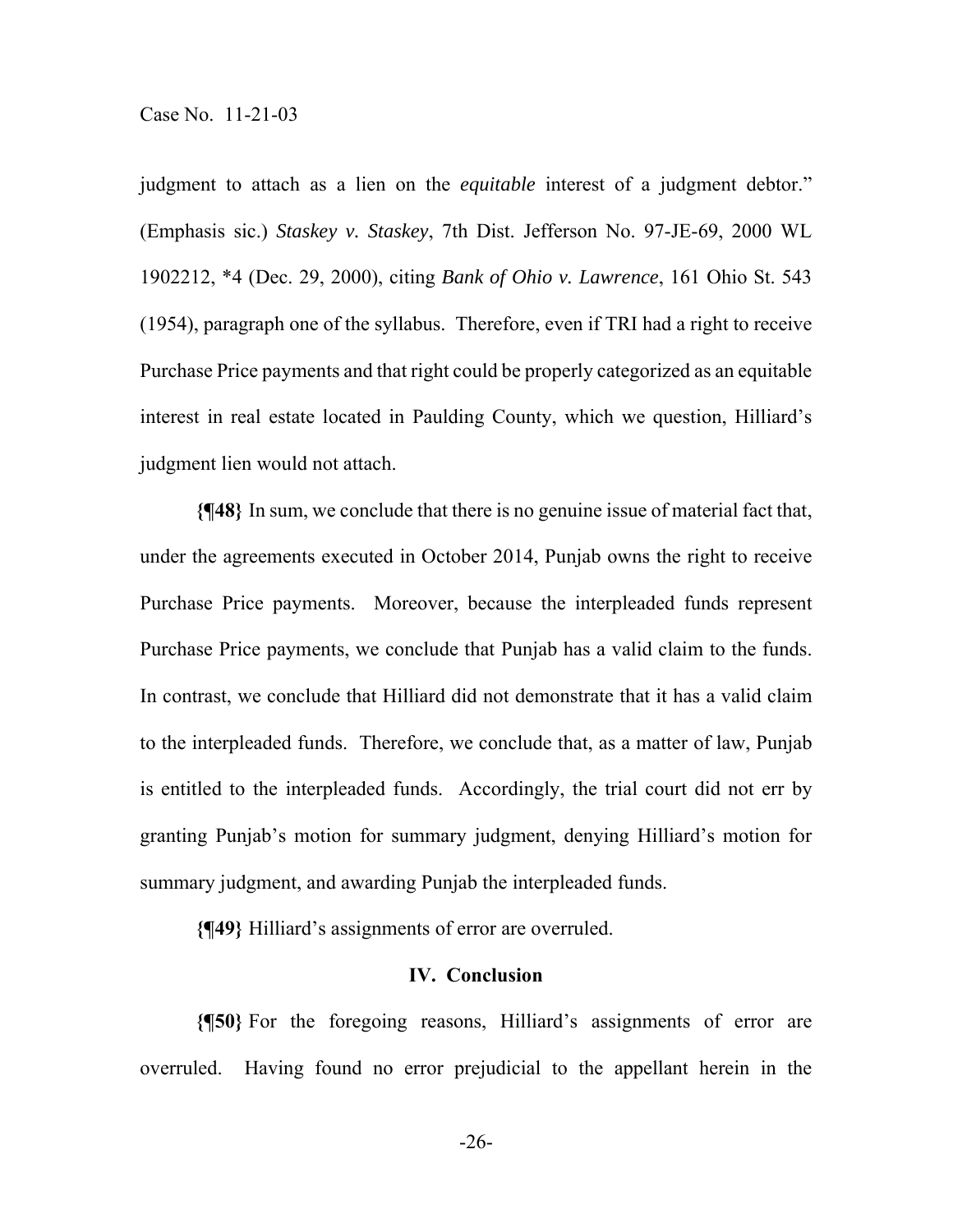Case No. 11-21-03

particulars assigned and argued, we affirm the judgment of the Paulding County Court of Common Pleas.

*Judgment Affirmed* 

## **ZIMMERMAN, P.J. and SHAW, J., concur.**

**/jlr**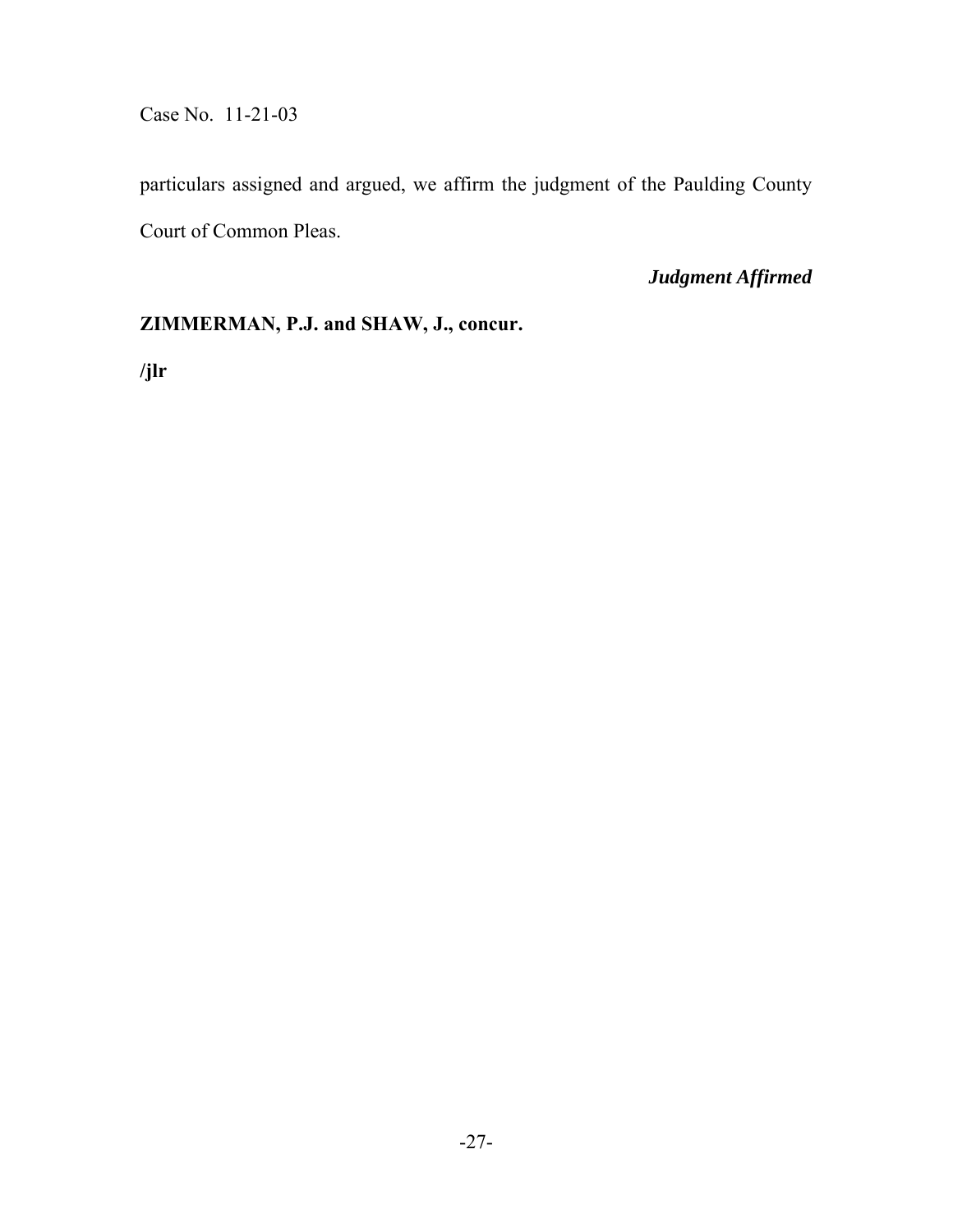#### NOTICE

This slip opinion is subject to formal revision before it is published in an advance sheet of the Ohio Official Reports. Readers are requested to promptly notify the Reporter of Decisions, Supreme Court of Ohio, 65 South Front Street, Columbus, Ohio 43215, of any typographical or other formal errors in the opinion, in order that corrections may be made before the opinion is published.

#### **SLIP OPINION NO. 2022-OHIO-869**

# **FRENCH ET AL., APPELLANTS,** *v***. ASCENT RESOURCES-UTICA, L.L.C., APPELLEE.**

**[Until this opinion appears in the Ohio Official Reports advance sheets, it may be cited as** *French v. Ascent Resources-Utica, L.L.C.***, Slip Opinion No. 2022-Ohio-869.]**

*Property law—Contracts—R.C. 2711.01(B)(1)—An action seeking a determination that an oil and gas lease has expired by its own terms is a controversy involving the title to or the possession of real estate and, under R.C. 2711.01(B)(1), is not subject to arbitration—Court of appeals' judgment reversed and cause remanded.*

(No. 2021-0166—Submitted January 26, 2022—Decided March 24, 2022.) APPEAL from the Court of Appeals for Jefferson County, No. 19 JE 0015, 2020-Ohio-4719.

\_\_\_\_\_\_\_\_\_\_\_\_\_\_\_\_\_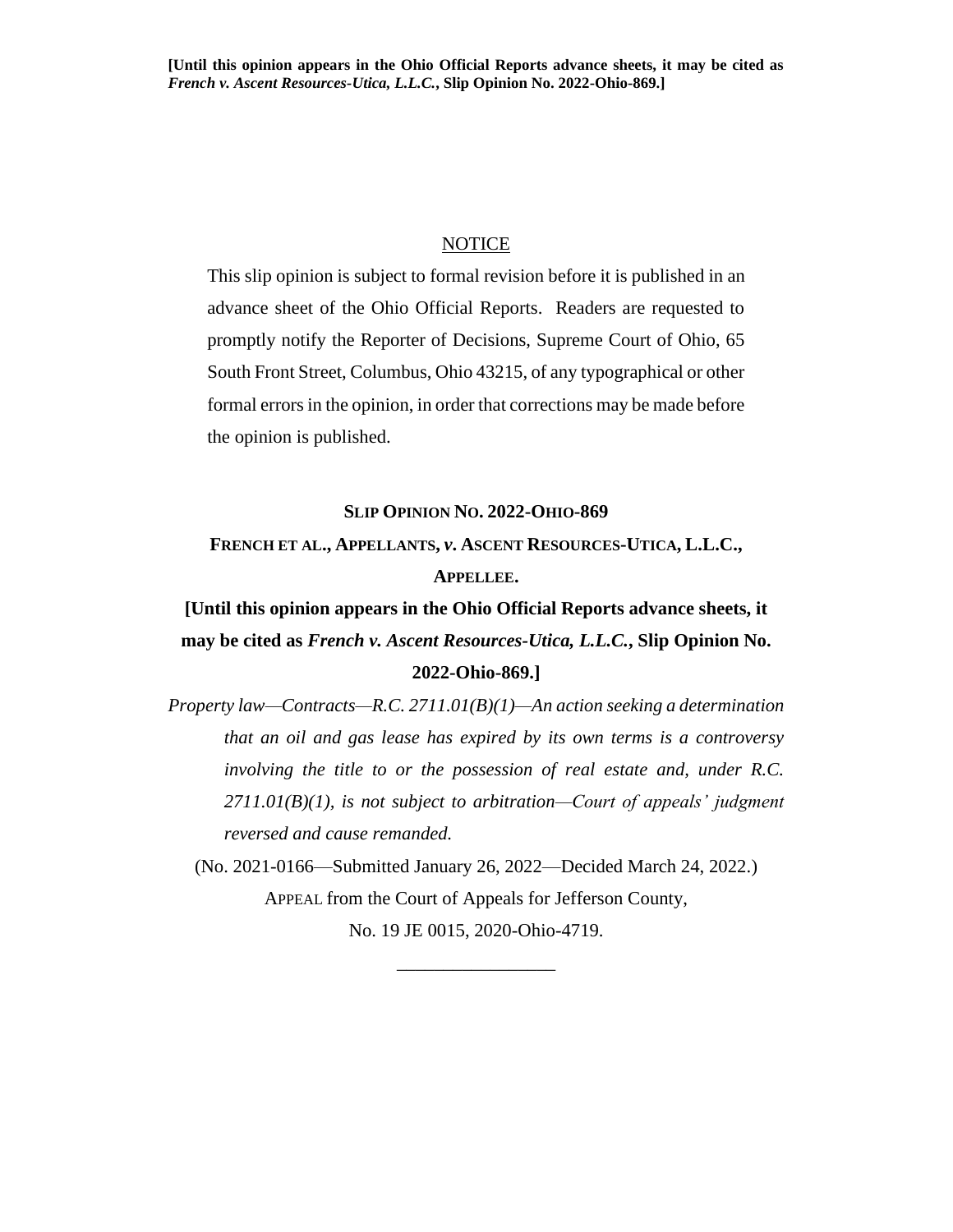#### **KENNEDY, J.**

**{¶ 1}** This discretionary appeal from a judgment of the Seventh District Court of Appeals presents a single question: is an action seeking a determination that an oil and gas lease has expired by its own terms a controversy "involving the title to or the possession of real estate" so that the action is exempt from arbitration under R.C. 2711.01(B)(1)?

**{¶ 2}** The answer to that question is yes. An oil and gas lease grants the lessee a property interest in real estate that affects the title to the land and permits the lessee to physically occupy the land to the extent reasonably necessary to the production of oil and gas—i.e., the lessee acquires the right to enter the property and construct wells, buildings, telephone lines, pipelines, powerlines, and roads. And once an oil and gas lease expires under its own terms, the property interest granted under the lease reverts to the lessor by operation of law and the lessee no longer has any right to occupy the land. Consequently, an action seeking a determination that an oil and gas lease has expired is a controversy involving the title to or the possession of real estate and, under R.C.  $2711.01(B)(1)$ , the action is not subject to arbitration.

**{¶ 3}** Because the trial court correctly declined to stay the action at issue in this case pending arbitration, we reverse the contrary judgment of the court of appeals and remand the matter to the trial court for further proceedings consistent with this opinion.

#### **I. Facts and Procedural History**

**{¶ 4}** Appellants, Michael P. French, Karen L. French, Thomas E. Sutherland, Cynthia L. Sutherland, John D. Sutherland (trustee of the Sutherland Family Revocable Trust), and Lloyd D. and Mary Ann Boyd (trustees of the Lloyd and Mary Ann Boyd Irrevocable Trust) (collectively, "French"), are the joint owners of a tract of land in Smithfield Township known as the "Sutherland Farm." Appellee, Ascent Resources-Utica, L.L.C., acquired leases to the oil and gas rights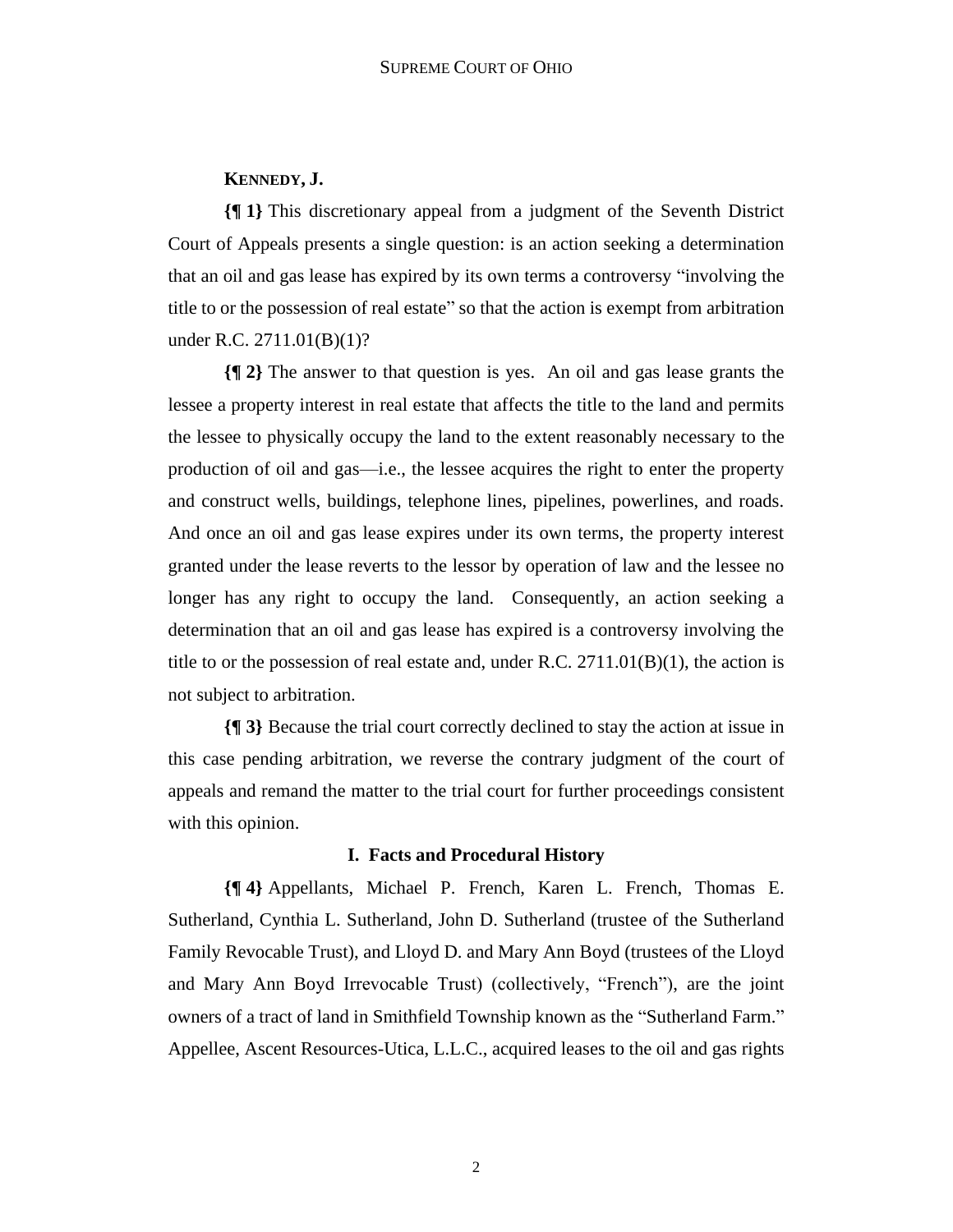to the property. The leases permitted the lessee to physically occupy the land and granted it the rights to construct wells and buildings, to erect telephone lines, pipelines, and powerlines, and to build roads. The leases had a primary term of five years and a secondary term for "as long thereafter as oil or gas \* \* \* or either of them, is produced from said land by the Lessee, its successors and assigns." They also provided that the primary term could be extended under the following circumstances:

If at the expiration of the primary term, oil or gas is not being produced on the leased premises or on acreage pooled therewith, but Lessee is engaged in drilling, deepening, plugging back or reworking operations thereon or shall have completed a dry hole thereon within ninety (90) days prior to the end of the primary term, this lease shall remain in force so long as operations on said well, or for the drilling, deepening, plugging back, or reworking of any additional well, are prosecuted with no cessation of more than ninety (90) consecutive days and, if they result in the production of oil or gas, so long thereafter as oil or gas is produced from the leased premises, or upon acreage pooled therewith.

As subsequently amended, the leases further stated:

Commencement of operations shall be defined as Lessee having secured a drilling permit from the State and further entering upon the herein described premises with equipment necessary to build any access road(s) for drilling of a well subsequently followed by a drilling rig for the spudding of the well to be drilled, and the commencement and completion of the drilling of a well.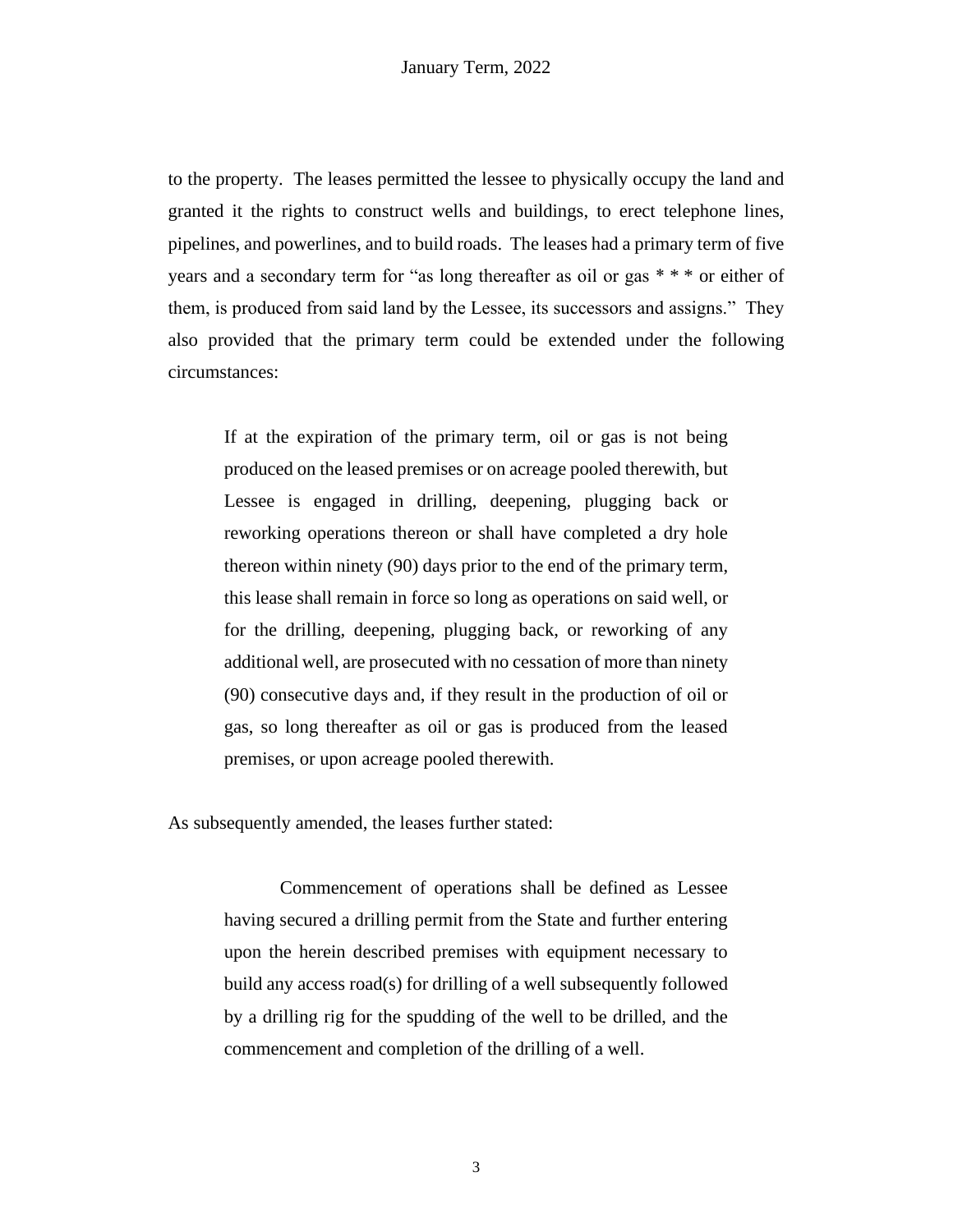**{¶ 5}** The amended leases also purported to require arbitration: "Any questions concerning th[e] lease or performance there under shall be ascertained and determined by three disinterested arbitrators \* \* \* and the award of such collective group shall be final and conclusive."

**{¶ 6}** French brought an action for declaratory judgment in the Jefferson County Court of Common Pleas, alleging that the oil and gas leases had terminated because Ascent failed to produce oil or gas or to commence drilling operations within the terms of the lease. Ascent answered French's complaint and counterclaimed for a declaration that the leases had not expired. It alleged that it had obtained permits to drill wells on the land and had begun constructing them before the expiration of the leases, and it alleged that it began drilling and producing oil or gas thereafter.

**{¶ 7}** Ascent subsequently moved to stay the action pending arbitration. The trial court denied the request for a stay, concluding that French's claims involved the title to or the possession of real property and therefore were exempt from arbitration pursuant to R.C.  $2711.01(B)(1)$ .

**{¶ 8}** The Seventh District reversed, reasoning that "even though oil and gas leases create an interest in real estate, they are not issues concerning title to or possession of real estate. There is no dispute that [French holds] title to the Sutherland Farm. There is also no indication that [French's] title to or possession of the Sutherland Farm is at stake regardless of how this action is resolved." 2020- Ohio-4719, ¶ 24. The appellate court concluded that R.C. 2711.01(B)(1) did not preclude arbitration of the controversy, and it remanded the matter to the trial court for it to decide whether Ascent had lost its right to arbitrate the controversy by failing to timely assert that right. *Id.* at ¶ 26-29.

**{¶ 9}** We accepted French's appeal to review a single proposition of law: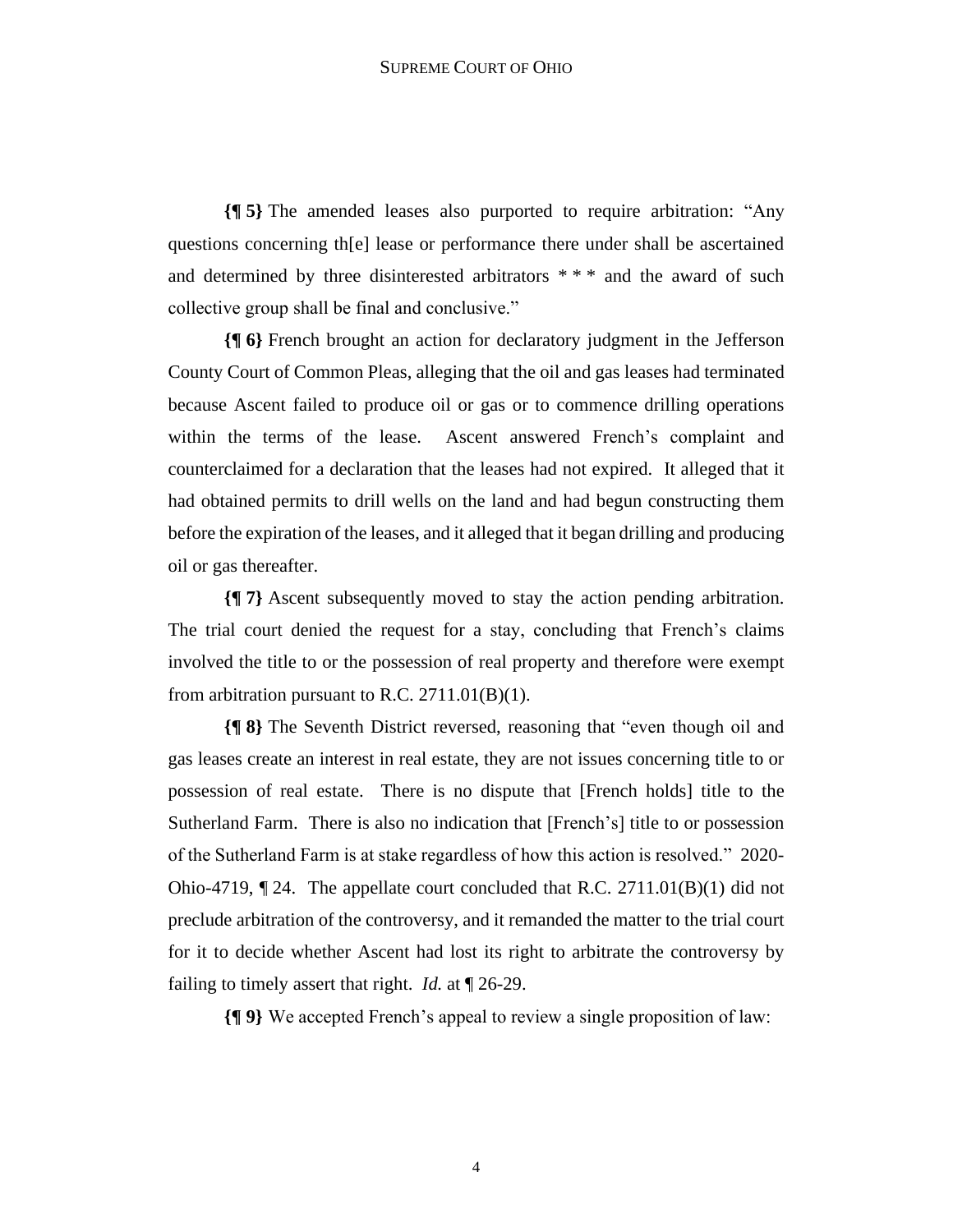Whether R.C. 2711.01(B)(1), which excepts controversies involving title to or possession of real estate from arbitration, is applicable to declaratory judgment actions in which a landowner seeks a declaration that title in the landowner's oil and gas estate has reverted to said landowner because an oil and gas lease has expired by its own terms due to the lessee's failure to satisfy certain conditions in the lease.

*See* 162 Ohio St.3d 1437, 2021-Ohio-1399, 166 N.E.3d 1254.

**{¶ 10}** The sole issue in this appeal, then, is whether an action seeking a determination that an oil and gas lease has expired involves "the title to or the possession of real estate" within the meaning of R.C. 2711.01(B)(1).

#### **II. Law and Analysis**

#### *A. Standard of Review*

**{¶ 11}** "The interpretation of a statute is a question of law that [this court] reviews de novo." *Stewart v. Vivian*, 151 Ohio St.3d 574, 2017-Ohio-7526, 91 N.E.3d 716, ¶ 23.

#### *B. Statutory Construction*

**{¶ 12}** In order to resolve the issue before this court, we return to a familiar place: statutory interpretation. As we explained long ago, "[t]he question is not what did the general assembly intend to enact, but what is the meaning of that which it did enact." *Slingluff v. Weaver*, 66 Ohio St. 621, 64 N.E. 574 (1902), paragraph two of the syllabus. Moreover, "[a]n unambiguous statute is to be applied, not interpreted." *Sears v. Weimer*, 143 Ohio St. 312, 55 N.E.2d 413 (1944), paragraph five of the syllabus.

### *C. R.C. 2711.01*

**{¶ 13}** R.C. 2711.01(A) states, "A provision in any written contract, except as provided in division (B) of this section, to settle by arbitration a controversy that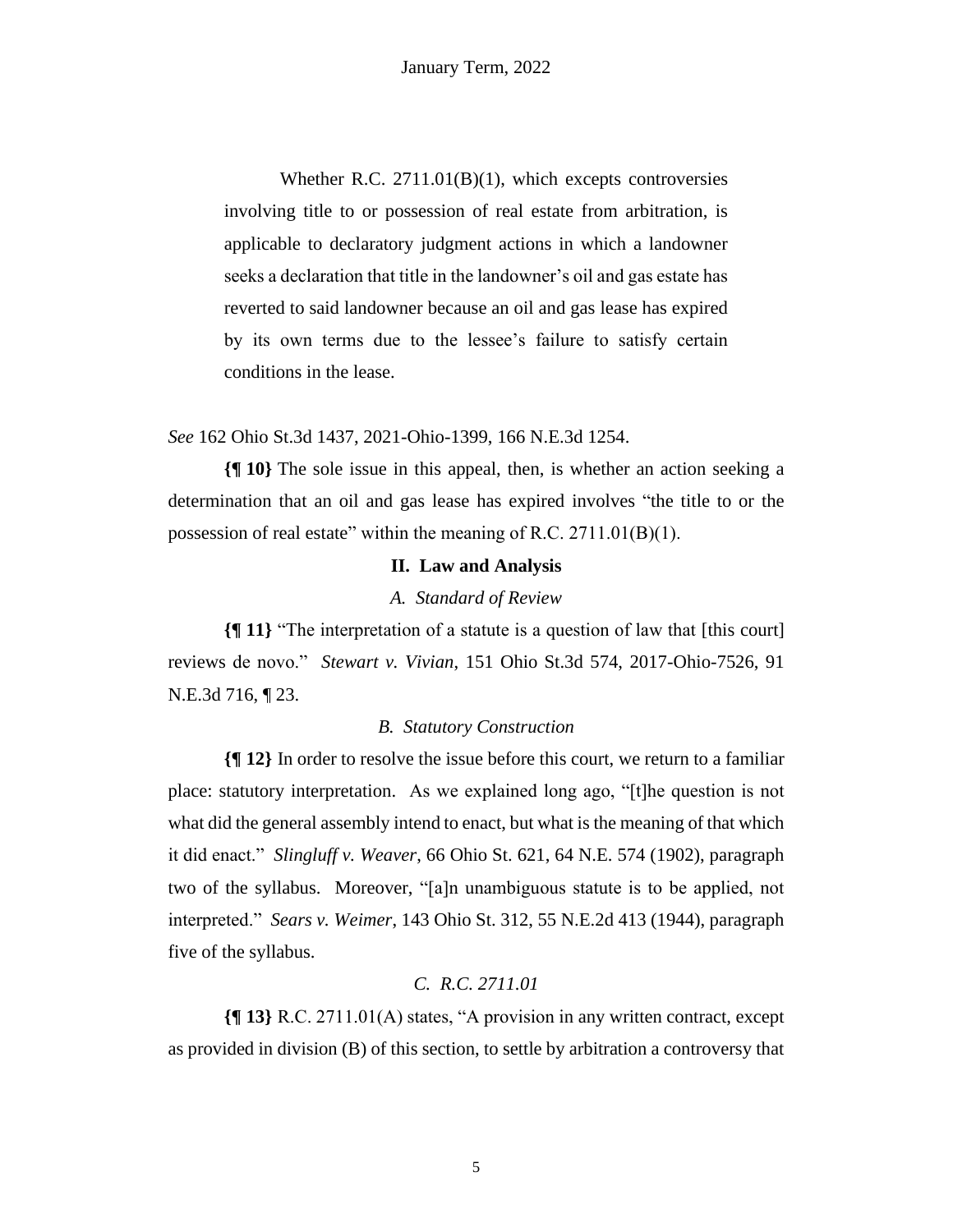subsequently arises out of the contract \*\*\* shall be valid, irrevocable, and enforceable, except upon grounds that exist at law or in equity for the revocation of any contract." In turn, R.C. 2711.01(B)(1) provides that R.C. 2711.01 through 2711.16—a statutory scheme that includes the authority for a court to stay proceedings pending arbitration, *see* R.C. 2911.02(B)—"do not apply to controversies involving the title to or the possession of real estate."

**{¶ 14}** This court has explained that "the natural meaning of the word 'involving' is 'to relate closely' or 'connect.' " *State ex rel. Suwalski v. Peeler*, \_\_\_ Ohio St.3d \_\_\_, 2021-Ohio-4061, \_\_\_ N.E.3d \_\_\_, ¶ 21, quoting *Webster's Third New International Dictionary* 1191 (1993). The word "title" means " '[t]he union of all elements (as ownership, possession, and custody) constituting the legal right to control and dispose of property.' " *Chesapeake Exploration, L.L.C. v. Buell*, 144 Ohio St.3d 490, 2015-Ohio-4551, 45 N.E.3d 185, ¶ 59, quoting *Black's Law Dictionary* 1712 (10th Ed.2014). And the word "possession" means "the exercise of dominion over property." *Black's Law Dictionary* at 1351.

#### *D. The Nature of Oil and Gas Leases*

**{¶ 15}** It is well settled in our caselaw that an oil and gas lease grants the lessee a property interest in the land. *Bohlen v. Anadarko E & P Onshore, L.L.C.*, 150 Ohio St.3d 197, 2017-Ohio-4025, 80 N.E.3d 468, ¶ 12; *Harris v. Ohio Oil Co*., 57 Ohio St. 118, 129-130, 48 N.E. 502 (1897). Notably, R.C. 5301.09 provides that all oil and gas leases must be recorded in the applicable county's land records, "[i]n recognition that such leases and licenses create an interest in real estate." *See also* R.C. 317.08(A)(25). This is consistent with our prior determination that when an oil and gas lease burdens property, it prevents the landowner from passing "title free and clear of all liens and encumbrances." *Karas v. Brogan*, 55 Ohio St.2d 128, 129, 378 N.E.2d 470 (1978). And our decision in *Buell* made clear that an "oil and gas lease constitutes *a title transaction* because it *affects title*" to real estate.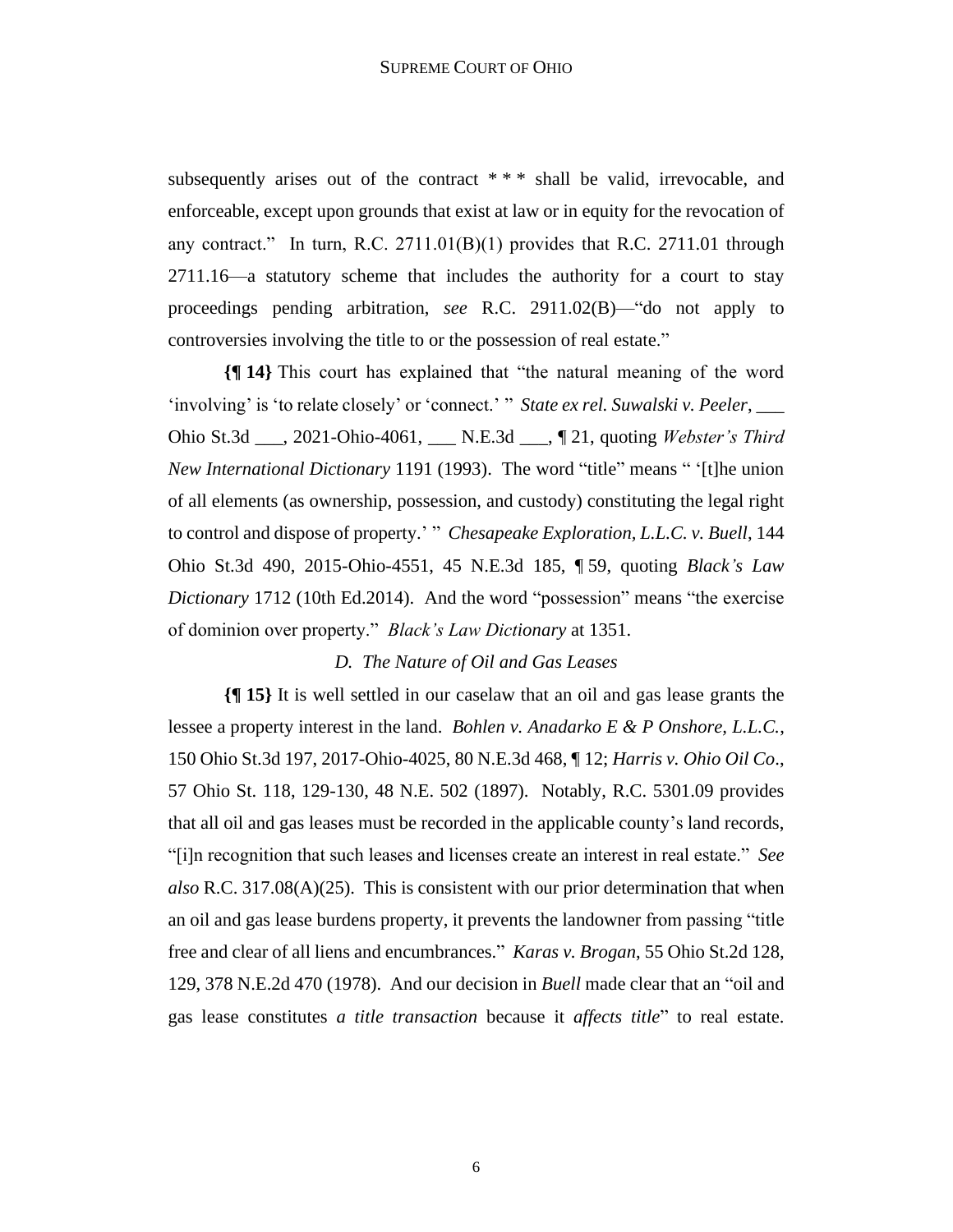(Emphasis added.) *Id.* at ¶ 66; *see also* R.C. 5301.47(F) (defining "title transaction" for purposes of Ohio's Marketable Title Act, R.C. 5301.47 et seq.).

**{¶ 16}** In addition, an oil and gas lease affects the possession of the land. As this court said long ago in *Harris*, an oil and gas lease "is a lease of the land for the purpose and period limited therein, and *the lessee has a vested right to the possession of the land to the extent reasonably necessary to perform the terms of the instrument* on his part." (Emphasis added.) *Id.* at 129-130. Similarly and more recently, this court explained in *Buell* that an oil and gas lease affects the possession of the land "[b]ecause the lessee also enjoys reasonable use of the surface estate to accomplish the purposes of the lease." *Id.* at ¶ 60. That is, the lessee may exercise dominion over the part of the real estate that is subject to the lease, sometimes to the exclusion of the lessor.

**{¶ 17}** What happens, then, when an oil and gas lease expires under its own terms? Our precedent also supplies the answer to that question.

**{¶ 18}** "Generally, a contemporary oil and gas lease sets forth the duration of the lease in a habendum clause that contains two tiers: a 'primary term' and a 'secondary term.' " *Bohlen*, 150 Ohio St.3d 197, 2017-Ohio-4025, 80 N.E.3d 468, at ¶ 16. "The primary term sets forth a period of definite duration, and the secondary term then sets forth a period of indefinite duration, permitting extension of the lease as long as certain conditions are met, typically, when oil and gas are produced in paying quantities." *Id.* If the conditions of the primary term or the secondary term are not met, then the lease terminates by its express terms and the property interest that it created is revested to the lessor by operation of law. *State ex rel. Claugus Family Farm, L.P. v. Seventh Dist. Court of Appeals*, 145 Ohio St.3d 180, 2016-Ohio-178, 47 N.E.3d 836, ¶ 20. The expiration or termination of an oil and gas lease returns the lessor and the lessee to the status quo prior to the execution of the lease: the lease no longer encumbers the land or affects title to it,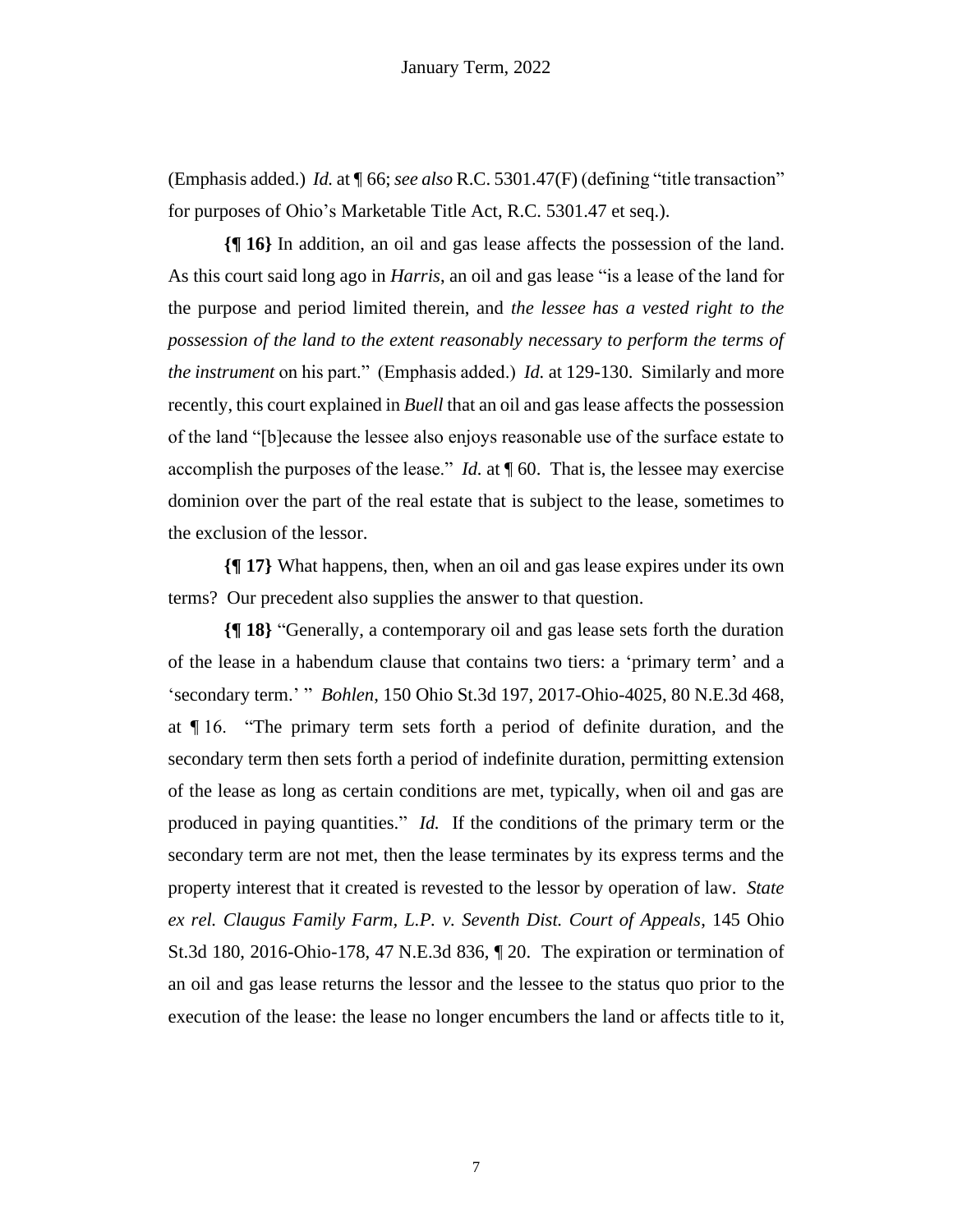and the lessee has no right to possess it. *See Buell*, 144 Ohio St.3d 490, 2015-Ohio-4551, 45 N.E.3d 185, at ¶ 73.

#### *E. Application of Law to the Leases in this Case*

**{¶ 19}** The oil and gas leases at issue in this case are no different from the typical lease discussed above. The leases grant rights to Ascent to explore the land for oil and gas and to produce it, and they permit Ascent to physically occupy the land, which includes the rights to construct wells and other facilities, to erect telephone lines, pipelines, and powerlines, and to build roads. The leases also include a primary term and a secondary term, and they state that the leases terminate unless a well is producing oil or gas or unless Ascent has commenced drilling operations within 90 days of the expiration of the primary term. Therefore, the oil and gas leases may terminate by operation of law if certain conditions stated in their terms are not met.

**{¶ 20}** The action in this case is therefore a controversy involving the title to or the possession of real property. If the action is successful, it will quiet title to the property, remove the leases as encumbrances to the property, and restore the possession of the land to the lessors. If the action is unsuccessful, however, title to the land will remain subject to the leases, affecting the transferability of the property. *See Buell* at ¶ 64. Also, Ascent would have the continued right to possess and occupy the land, as permitted by the leases, denying French the right to use the property without restriction. *See id*. Either way, the action closely involves the title to or the possession of real property and, under R.C.  $2711.01(B)(1)$ , the action is not subject to arbitration.

#### **III. Conclusion**

**{¶ 21}** An action seeking a determination that an oil and gas lease has expired by its own terms is a controversy involving the title to or the possession of real estate and, under R.C.  $2711.01(B)(1)$ , the action is not subject to arbitration. The Seventh District Court of Appeals therefore erred in reversing the trial court's